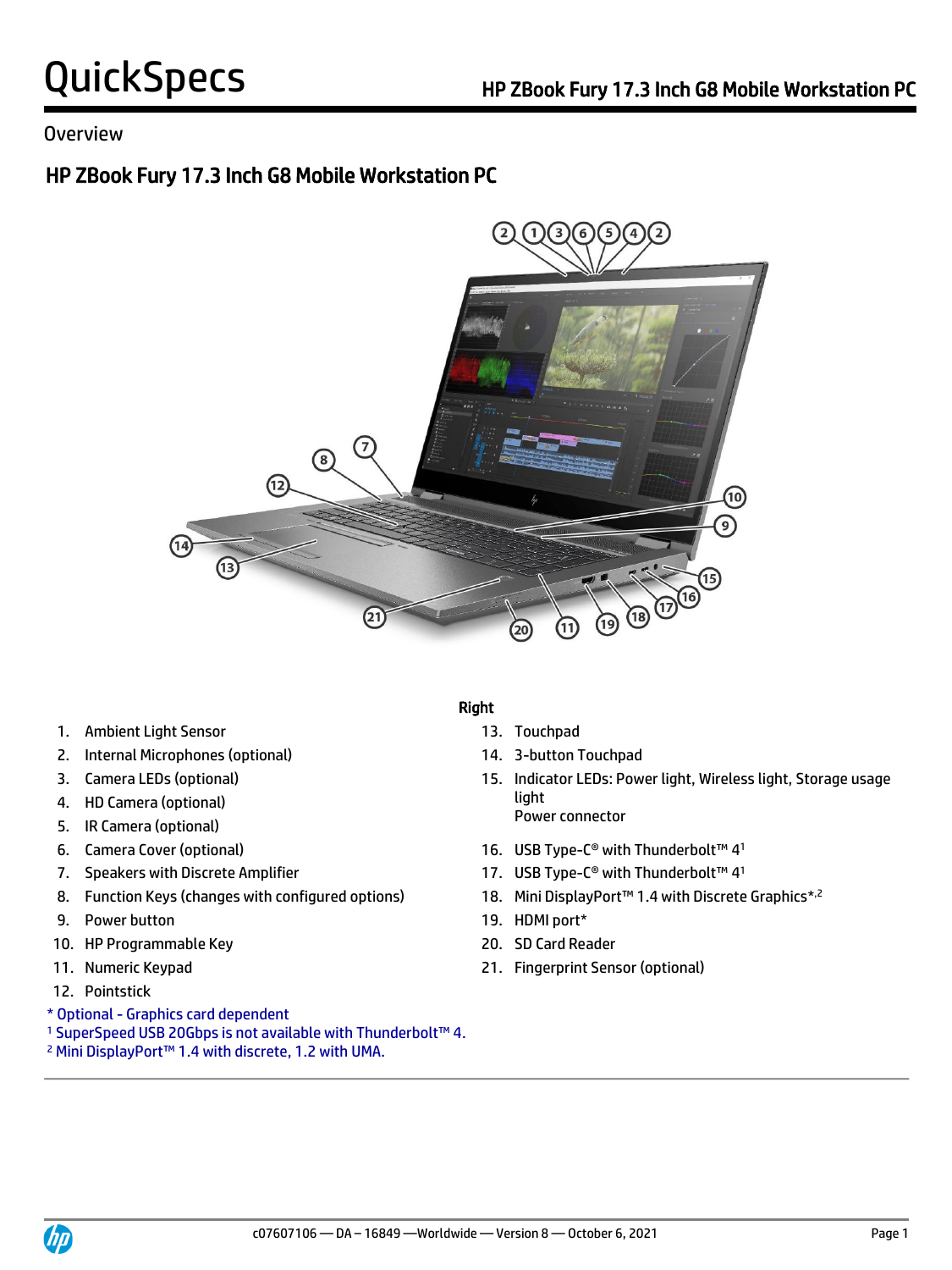

## **Overview**



### Left

- 
- 2. Nano security lock slot 5. USB 3.1 Gen 1
- 3. USB 3.1 Gen 1 Charging Port 6. Audio Combo Jack
- 1. RJ-45 4. USB 3.1 Gen 1
	-
	-
	- 7. Smart Card Reader

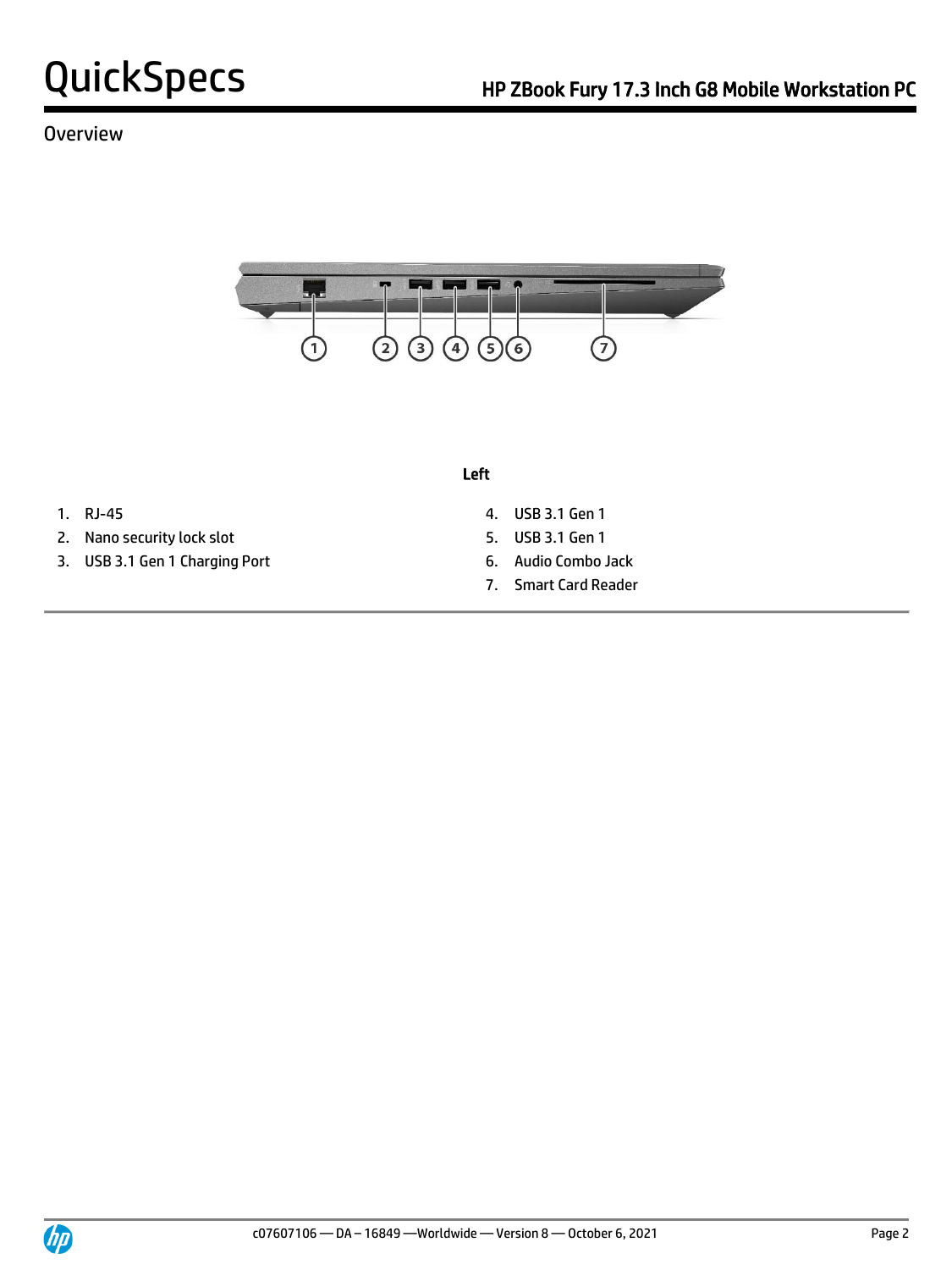## Overview

# At A Glance

- Work anywhere without compromising on performance or security with Windows 10 Pro <sup>1</sup> , powered by HP's collaboration and connectivity technology.
- Accelerate your workflow. Power through projects with up to 128 GB RAM <sup>2</sup> for fast rendering, editing and visual effects performance.
- Take multitasking to the next level with the Intel® Core™ i9 processor  $3$  designed to handle complex, multithreaded apps like Adobe® Premier Pro, and with fast clock speeds you can boost your speed on single threaded apps like Autodesk 3ds Max.<sup>4</sup>
- Run demanding professional apps with the newest generation Intel® Xeon® processors <sup>5</sup> for powerful performance and productivity.
- Experience high-end visualization and seamlessly render your biggest projects with the next generation NVIDIA® Ampere architecture with NVIDIA® T-Series and RTX A graphics<sup>19</sup>; Certified and supported for the apps you use every day.
- Strenuously tested to meet software certification and deliver superb performance with leading software providers, including Autodesk and Adobe® <sup>6</sup> .
- Blitz through multiple tasks and ditch external drives with up to 8 TB <sup>7</sup> , local PCIe NVMe storage up to 21x faster than standard HDD and 6x faster than SATA SSD<sup>9</sup>.
- Instantly protect against visual hacking and defend against firmware and malware attacks with HP Sure Start 11 and HP Sure Sense <sup>12</sup>, and have peace of mind with multi-factor authentication- including an infrared camera and fingerprint scanner <sup>13</sup>.
- Enhanced transfer and upload speeds via dual Thunderbolt™ 4 ports. Get wide-ranging connectivity options to ensure maximum device interaction: USB 3.0, HDMI, mDP, SD card, Smart Card Reader and more.
- Designed for ultimate durability, this ZBook undergoes brutal MIL-STD 810H <sup>14</sup> tests to help ensure this PC keeps rolling through your workday.
- Plug in to greater connectivity at your desktop with the HP Thunderbolt Dock for lightning-fast Thunderbolt™ 4 15 transfers and the flexibility to run More than up to two external 4K displays 16,17.
- Improve connectivity while on Wi-Fi® with HP Extended Range Wireless LAN that allows greater distance from transmission point and fast data throughput at shorter ranges 18.

## NOTE: See important legal disclosures for all listed specs in their respective features sections.

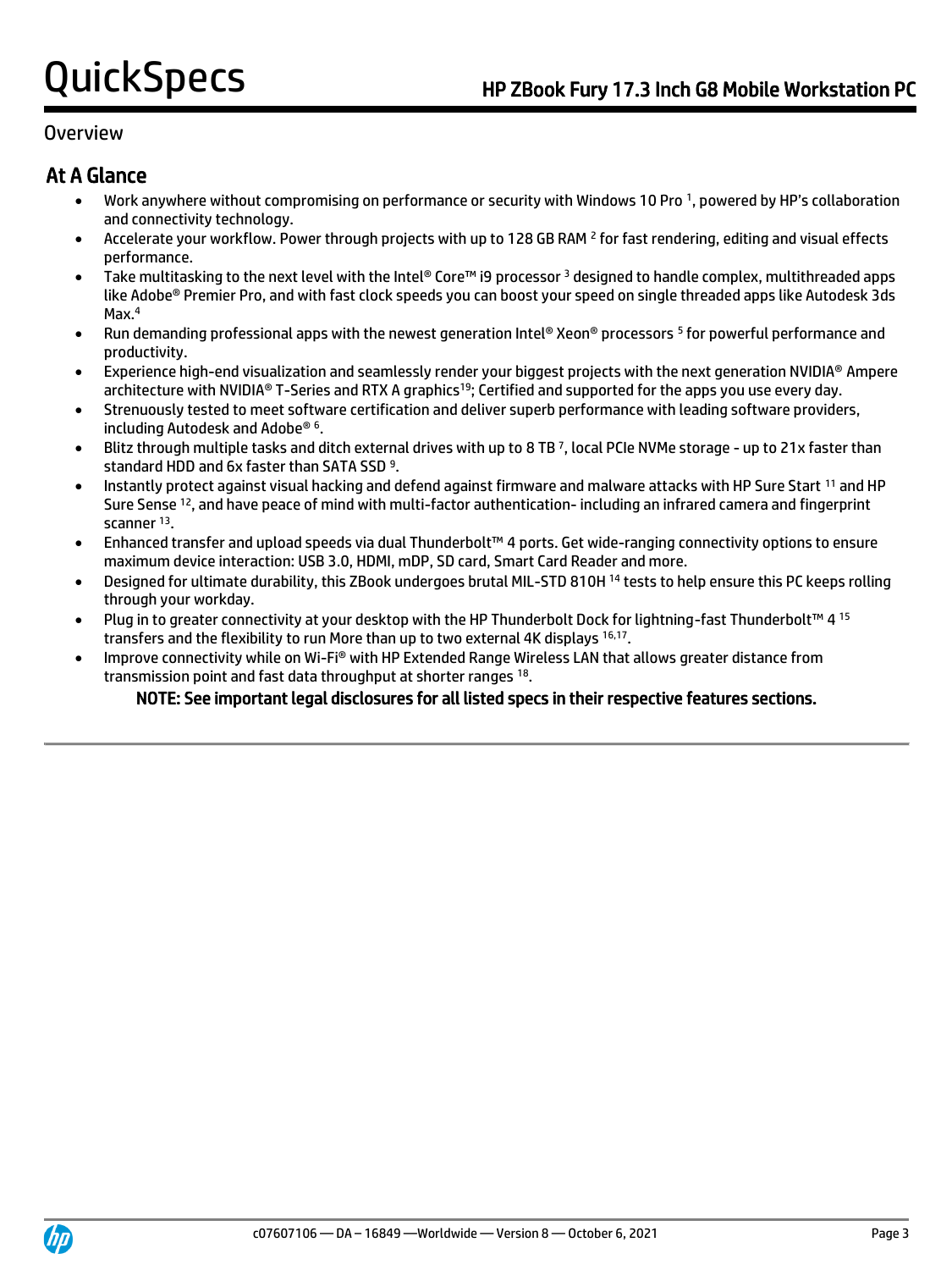# OPERATING SYSTEM

| <b>Preinstalled OS</b>   | Windows® 10 Pro 64 - HP recommends Windows® 10 Pro for business. <sup>1</sup><br>Windows® 10 Pro for Workstations 641<br>Windows® 10 Home 64 <sup>1</sup><br>Windows <sup>®</sup> 10 Home Single Language 64 <sup>1</sup><br>FreeDOS 3.0<br>Ubuntu Linux 20.04 <sup>2</sup> |
|--------------------------|-----------------------------------------------------------------------------------------------------------------------------------------------------------------------------------------------------------------------------------------------------------------------------|
| Web support OS           | Red Hat <sup>®</sup> Enterprise Linux <sup>®</sup> 8 <sup>2</sup><br>Windows <sup>®</sup> 10 Enterprise 64 <sup>1</sup>                                                                                                                                                     |
| <b>Supported Version</b> | For testing information on newer versions of Windows® 10, please see:<br>https://support.hp.com/document/c05195282.                                                                                                                                                         |

<sup>1</sup> Not all features are available in all editions or versions of Windows. Systems may require upgraded and/or separately purchased hardware, drivers, software or BIOS update to take full advantage of Windows functionality. Windows 10 is automatically updated, which is always enabled. ISP fees may apply and additional requirements may apply over time for updates. Se[e http://www.windows.com.](http://www.windows.com/)

<sup>2</sup> For detailed Linux® OS/hardware support information, see: http/www.hp.com/linux\_hardware\_matrix

## PROCESSOR

11<sup>th</sup> Generation Intel® Xeon® W-11955M vPro® with Intel® UHD Graphics (2.6 GHz base frequency, up to 5.0 GHz with Intel® Turbo Boost Technology, 24 MB cache, 8 cores)<sup>1,2,3,4,5</sup>

11th Generation Intel® Core™ i9-11950H vPro® with Intel® UHD Graphics (2.6 GHz base frequency, up to 5.0 GHz with Intel® Turbo Boost Technology, 24 MB cache, 8 cores) 1,2,3,4,5

11th Generation Intel® Core™ i9-11900H with Intel® UHD Graphics (2.5 GHz base frequency, up to 4.9 GHz with Intel® Turbo Boost Technology, 24 MB L3 cache, 8 cores) 1,2,3,4,5

11th Generation Intel® Core™ i7-11850H vPro® with Intel® UHD Graphics (2.5 GHz base frequency, up to 4.8 GHz with Intel® Turbo Boost Technology, 24 MB L3 cache, 8 cores) 1,2,3,4,5

11<sup>th</sup> Generation Intel® Core™ i7 11800H with Intel® UHD Graphics (2.3 GHz base frequency, up to 4.6 GHz with Intel® Turbo Boost Technology, 24 MB L3 cache, 8 cores)<sup>1,2,3,4,5</sup>

11th Generation Intel® Core™ i5-11500H vPro® with Intel® UHD Graphics (2.9 GHz base frequency, up to 4.6 GHz with Intel® Turbo Boost Technology, 12 MB L3 cache, 6 cores)<sup>1,2,3,4.5</sup>

<sup>1</sup> Multicore is designed to improve performance of certain software products. Not all customers or software applications will necessarily benefit from use of this technology. Performance and clock frequency will vary depending on application workload and your hardware and software configurations. Intel's numbering, branding and/or naming is not a measurement of higher performance.

<sup>2</sup> Processor speed denotes maximum performance mode; processors will run at lower speeds in battery optimization mode. 3 Intel® Turbo Boost performance varies depending on hardware, software and overall system configuration. Energy Efficient Turbo is a power management feature that can lower the maximum core ratio (frequency), if the CPU thinks it can achieve about the same performance as with the maximum turbo frequency. Energy Efficient Turbo feature is disabled in Comet Lake H in order to prioritize performance in DC mode. It can be changed in F10 BIOS settings. See www.intel.com/technology/turboboost for more information.

4 In accordance with Microsoft's support policy, HP does not support the Windows 8 or Windows 7 operating system on products configured with Intel and AMD 7th generation and forward processors or provide any Windows 8 or Windows 7 drivers on [http://www.support.hp.com.](http://www.support.hp.com/)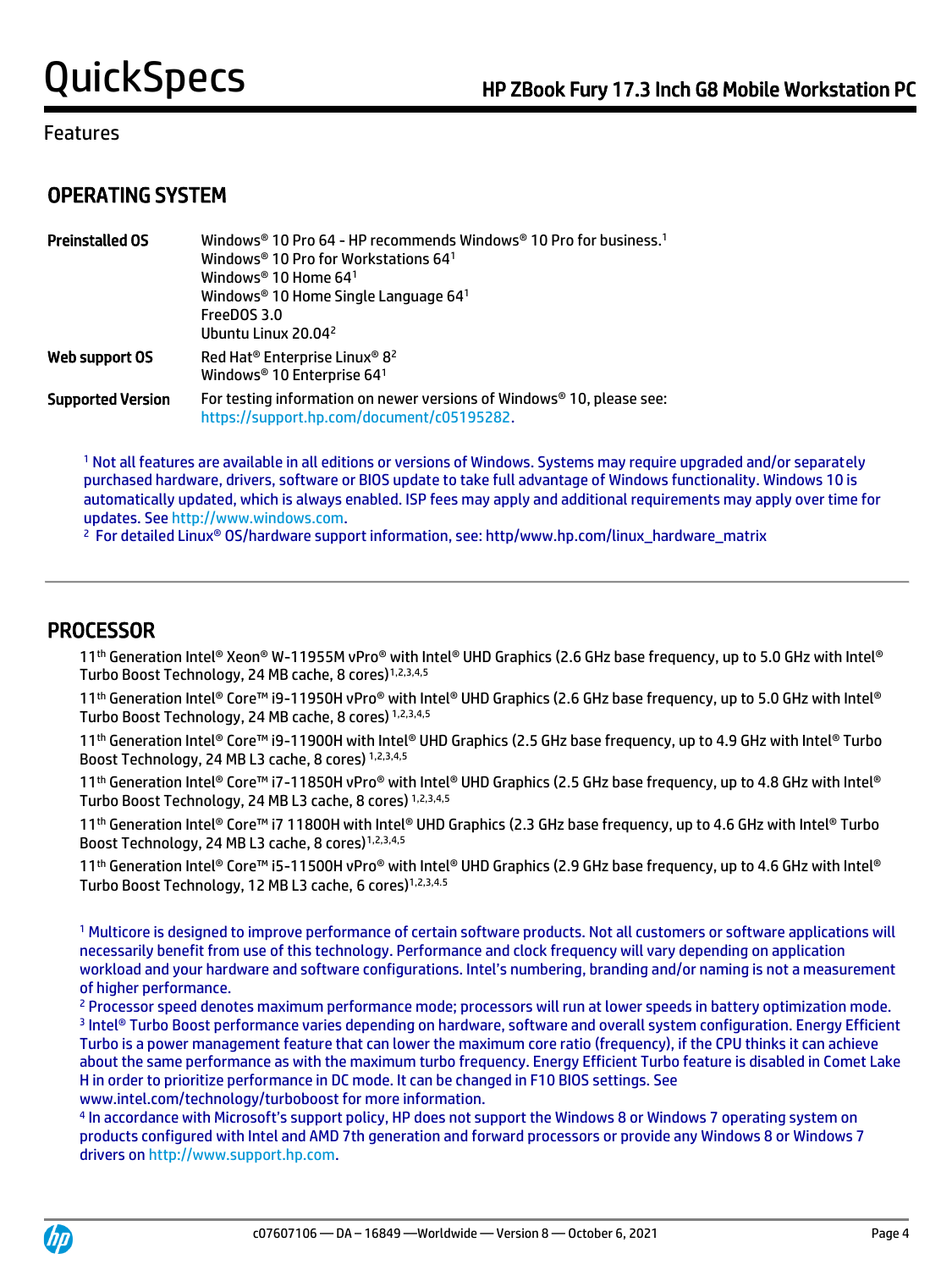<sup>5</sup> For full Intel® vPro® functionality, Windows 10 Pro 64 bit, a vPro supported processor, vPro enabled chipset, vPro enabled wired LAN and/or WLAN card and TPM 2.0 are required. Some functionality requires additional 3rd party software in order to run. Se[e http://intel.com/vpro](http://intel.com/vpro)

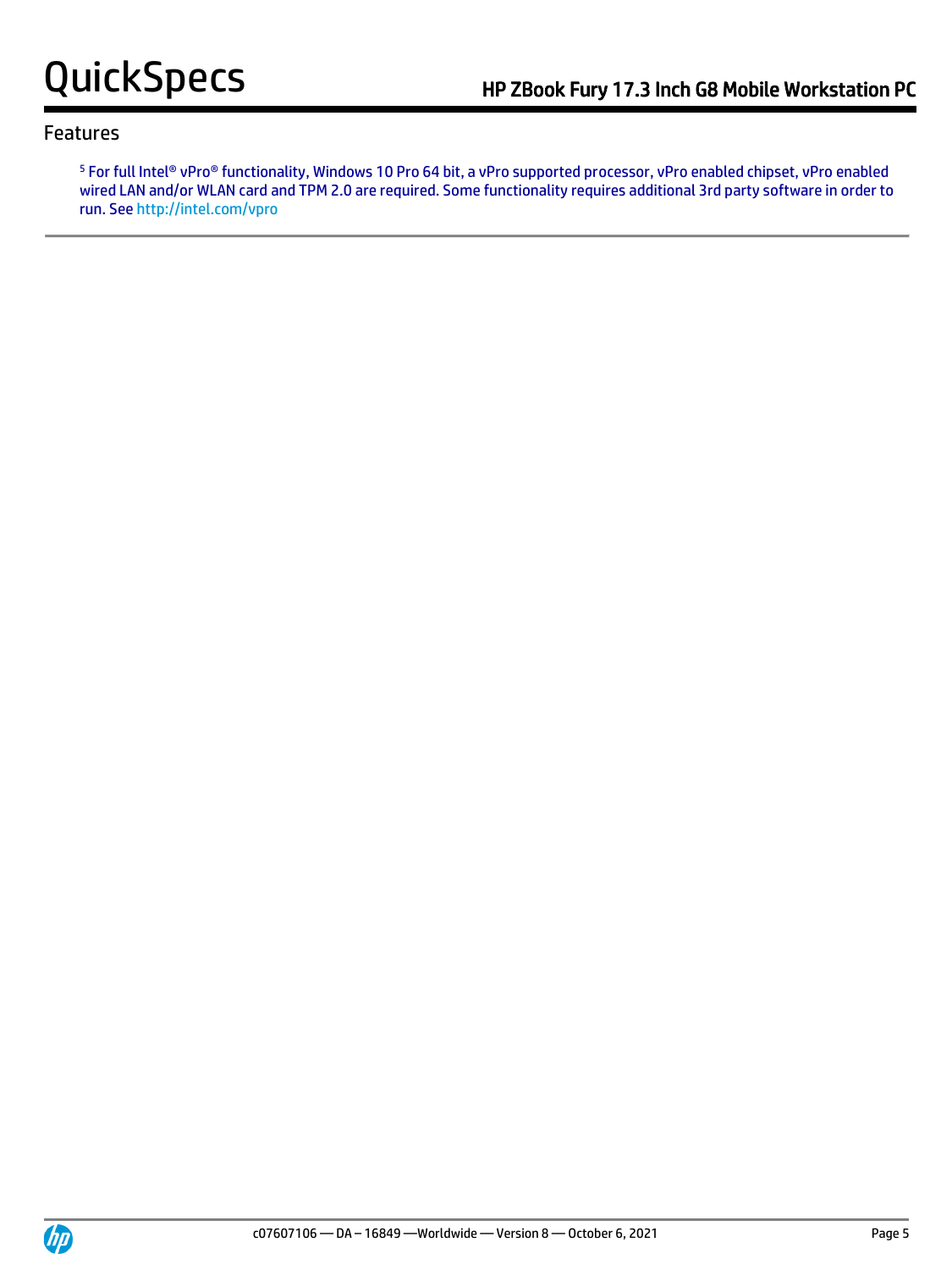# **CHIPSET**

Mobile Intel® TigerLake PCH-H WM 590

# INTEL® CORE™ I5 WITH VPRO/CORE I7 WITH VPRO/XEON® WITH VPRO TECHNOLOGY CAPABLE

 Intel® Core™ i5 with vPro®, Core™ i7 with vPro®, Core™ i9 with vPro® and Xeon® with vPro® technology is a selectable feature that is available on units configured with select processors, a qualified Intel® WLAN module and a preinstalled Windows® operating system. It provides advances in remote manageability, security, energy efficient performance, and wireless connectivity. Intel® Active Management Technology (iAMT) offers built-in manageability and proactive security for networked mobile workstations, even when they are powered off\* or when the operating system is inoperable. It can help identify threats before they reach the network, isolate infected systems, and update regardless of their power state. <sup>1,2</sup>

<sup>1</sup> Requires a Windows operating system, network hardware and software, connection with a power source, and a direct (non-VPN) corporate network connection which is either cable or wireless LAN.

<sup>2</sup> For full Intel® vPro® functionality, Windows 10 Pro 64 bit, a vPro supported processor, vPro enabled chipset, vPro enabled wired LAN and/or WLAN card and TPM 2.0 are required. Some functionality requires additional 3rd party software in order to run. Se[e http://intel.com/vpro](http://intel.com/vpro)

# **GRAPHICS**

Integrated

Intel<sup>®</sup> UHD Graphics<sup>1,2,3,4,5</sup>

## Discrete

NVIDIA Graphic options: NVIDIA RTX™ A5000 (16 GB GDDR6 dedicated)1,2,3,4,5,7 NVIDIA RTX™ A4000 (8 GB GDDR6 dedicated)1,2,3,4,5,7 NVIDIA RTX™ A3000 (6 GB GDDR6 dedicated)1,2,3,4,5,7 NVIDIA RTX™ A2000 (4 GB GDDR6 dedicated)1,2,3,4,5 NVIDIA® T1200 (4 GB GDDR6 dedicated) 1,2,3,4,5

AMD Graphic options: AMD Radeon Pro W6600M (8 GB GDDR6 dedicated) 1,2,3,4,5,7

<sup>1</sup> UHD content required to view UHD images.

<sup>2</sup> Support HD decode, DX11, DX12, HDMI 2.0b, HDCP 2.3 via DP up to 4K @ 60Hz and via HDMI up to 4K @ 60Hz (NVIDIA RTX™ A5000, RTX A4000, RTX A3000, RTX A2000, AMD Radeon Pro W6600M support HDMI 2.1 with FRL)

<sup>3</sup> HDMI cable Sold Separately

<sup>4</sup> Shared video memory (UMA) uses part of the total system memory for video performance. System memory dedicated to video performance is not available for other use by other programs.

<sup>5</sup> miniDP cable sold separately.

<sup>6</sup>GPU configurations may be limited to specific panel options

<sup>7</sup> The HP custom vapor chamber (Z VaporForce) is only available on configurations with NVIDIA® RTX™ A3000 graphics and greater or AMD Radeon graphics

# Multi Display Support

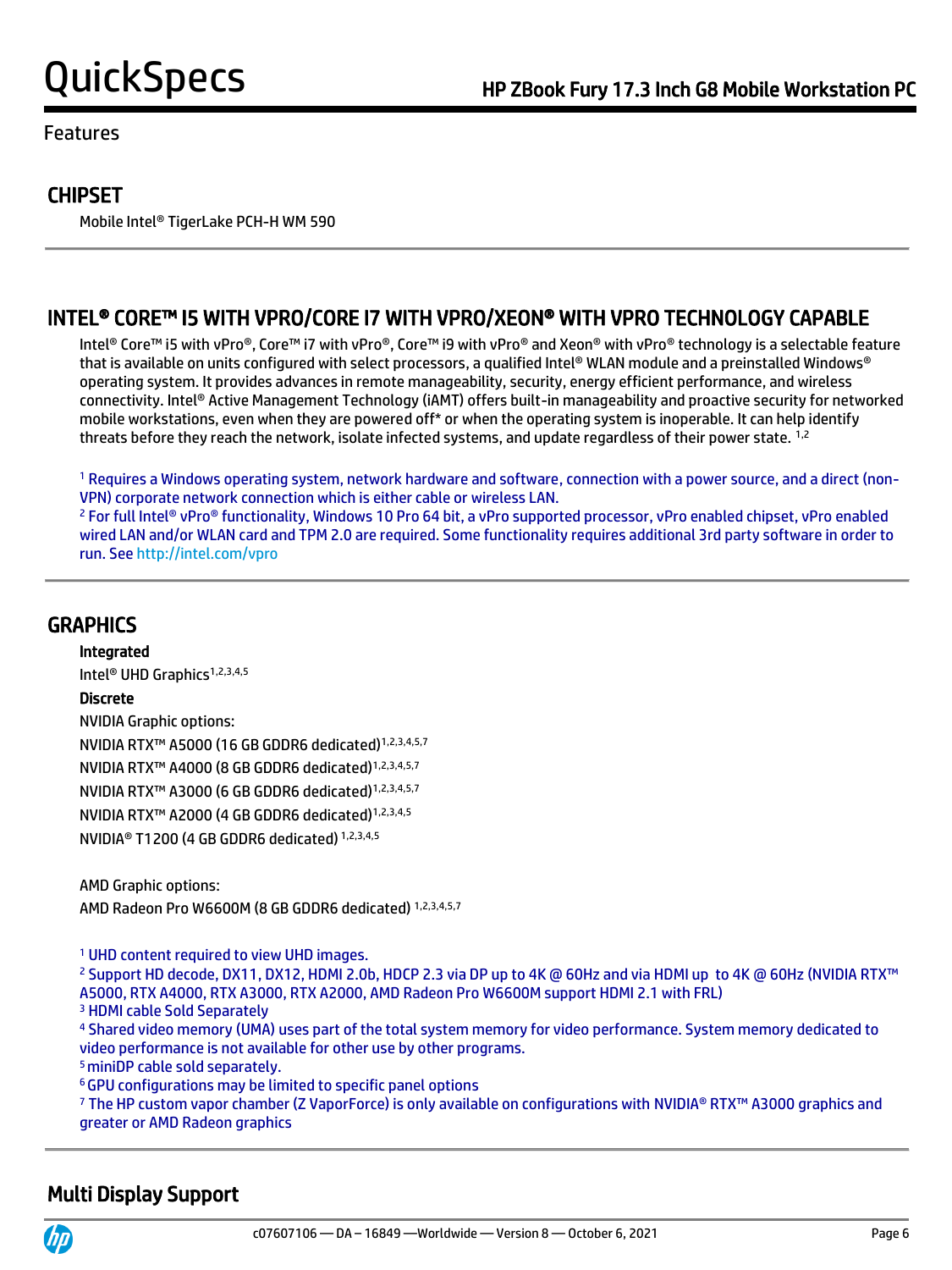## Without HP Thunderbolt™ Dock G2

UMA Graphics: Unit supports up to 3 independent displays. Any combination of displays outputs may be used except one of Thunderbolt™ 3 and HDMI.

Hybrid Graphics (NVIDIA): Unit supports up to 4 independent displays. Any combination of displays outputs may be used except when using one USBC and HDMI are exclusive

Hybrid Graphics (AMD): Unit supports up to 4 independent displays. Any combination of displays outputs may be used except when using one USBC and HDMI are exclusive

NOTE: If Thunderbolt™ only port on the dock is connected, then the three external displays will not function.

### With HP Thunderbolt™ Dock G2

UMA Graphics: Unit supports up to 3 independent displays. Any combination of displays outputs may be used except one of Thunderbolt™ 3 and HDMI.

Hybrid Graphics (NVIDIA): Unit supports up to 4 independent displays. Any combination of displays outputs may be used except when using one USBC and HDMI are exclusive

Hybrid Graphics (AMD): Unit supports up to 6 independent displays. Any combination of displays outputs may be used except when using one USBC and HDMI are exclusive

NOTE: Resolutions are dependent upon monitor capability and resolution and color depth settings.

## **DISPLAY**

### Non-touch

- 17.3" diagonal FHD (1920 x 1080) IPS eDP anti-glare WLED-backlit and ambient light sensor 300 nits 72% NTSC1,2
- 17.3" diagonal UHD (3840 x 2160) IPS eDP1.4 + PSR2 anti-glare WLED-backlit and ambient light sensor 550 nits 100% DCI-P31,2,3,4
- 17.3" diagonal UHD (3840 x 2160)IPS HDR 400 eDP1.4 + PSR2 anti-glare WLED-backlit and ambient light sensor 550 nits 100% DCI-P3 Next Gen HP Dream Color display1,2,3,4

### Touch

• 17.3" diagonal UHD (3840 x 2160) IPS HDR 400 eDP1.4 + PSR2 WLED-backlit touch screen with Corning® Gorilla® Glass 5 and ambient light sensor 550 nits 100% DCI-P31,2,3,4,6

### HP Virtual Reality Headset (sold separately)

- HP Reverb
- HP Reverb G2
- <sup>1</sup> UHD content required to view UHD images.
- <sup>2</sup> Resolutions are dependent upon monitor capability, and resolution and color depth settings.
- <sup>3</sup>Display options may be limited to specific GPU Configurations.
- <sup>4</sup>VESA DisplayHDR 400 certifications are pending.
- <sup>5</sup> Virtual Reality content is required to view Virtual Reality images
- 6 Actual brightness will be lower with touchscreen.



 $\overline{a}$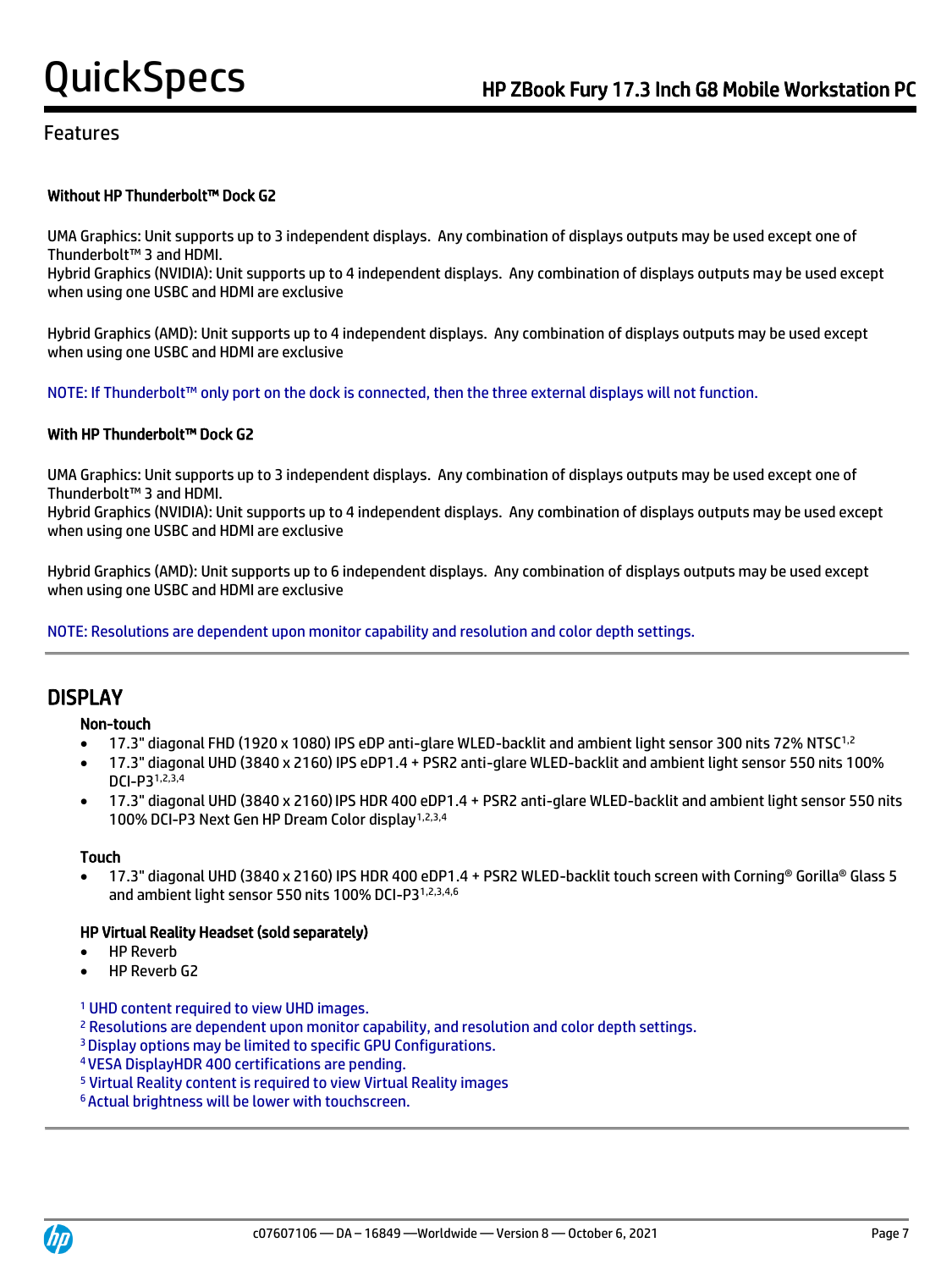## STORAGE AND DRIVES\*

### Max Storage

8TB through four M.2 NVMe drives 6TB through two M.2 NVMe drives and one 2.5" SATA drive

## (up to 1) HDD Storage (SATA 3.2)<sup>2,4</sup>

500 GB 7200 rpm SATA FIPS 140-2 SED HDD 500 GB 7200 rpm SATA HDD 1 TB 7200 rpm SATA HDD 2 TB 5400 rpm SATA HDD

## (up to 4) M.2 Storage (NVMe™ PCIe SSD)<sup>2</sup>

256 GB PCIe (NVMe™) TLC Solid State Drive 256 GB PCIe (NVMe™) TLC Self Encrypting (SED) Solid State Drive 512 GB PCIe (NVMe™) TLC Solid State Drive 512 GB PCIe (NVMe™) TLC Self Encrypting (SED) Solid State Drive 1 TB PCIe (NVMe™) TLC Solid State Drive<sup>3</sup> 1 TB PCIe (NVMe™) TLC Self Encrypting (SED) Solid State Drive 2 TB PCIe (NVMe™) TLC Solid State Drive<sup>3</sup> 2 TB PCIe (NVMe™) TLC Self Encrypting (SED) Solid State Drive

256 GB PCIe Gen4 (NVMe™) TLC Solid State Drive5,\*\* 256 GB PCIe Gen4 (NVMe™) TLC Self Encrypting (SED) OPAL2 Solid State Drive<sup>5,\*\*</sup> GB PCIe Gen4 (NVMe™) TLC Solid State Drive5,\*\* GB PCIe Gen4 (NVMe™) TLC Self Encrypting (SED) OPAL2 Solid State Drive5,\*\* TB PCIe Gen4 (NVMe™) TLC Solid State Drive5,\*\* TB PCIe Gen4 (NVMe™) TLC Solid State Drive5,\*\*

Storage slot 1-4 can support NVMe protocol Storage slot 1, 3 and 4 can support SATA protocol Only storage slots 1-3 can support RAID System is preset to Modern Standby Disconnected with factory preinstall image PCIe Gen4 drives will only work at PCIe Gen3 speed.

\* For storage drives, GB = 1 billion bytes. TB = 1 trillion bytes. Actual formatted capacity is less. Up to 35GB of disk is reserved for system recovery software. \*\* Available late September 2021.

# DRIVE CONTROLLERS

RAID: RAID: RAID: RAID 0 and RAID 1 support<sup>1</sup>

M.2 Storage Bay (PCIe NVMe) PCIe Gen 3 x 4 lanes NVMe Solid State Drive

<sup>1</sup> Support only available with 1TB + 1TB M.2 storage or 2TB + 2TB M.2 storage combinations

## **MEMORY**

## Maximum Memory<sup>2,3,5</sup>

128 GB DDR4-3200 non-ECC SDRAM DIMM1, DIMM3, DIMM2, DIMM4 128 GB DDR4-3200 ECC SDRAM 4 DDR4 SODIMMS<sup>4</sup> Supports Dual Channel Memory<sup>1</sup> Slots are customer accessible / upgradeable



 $\overline{a}$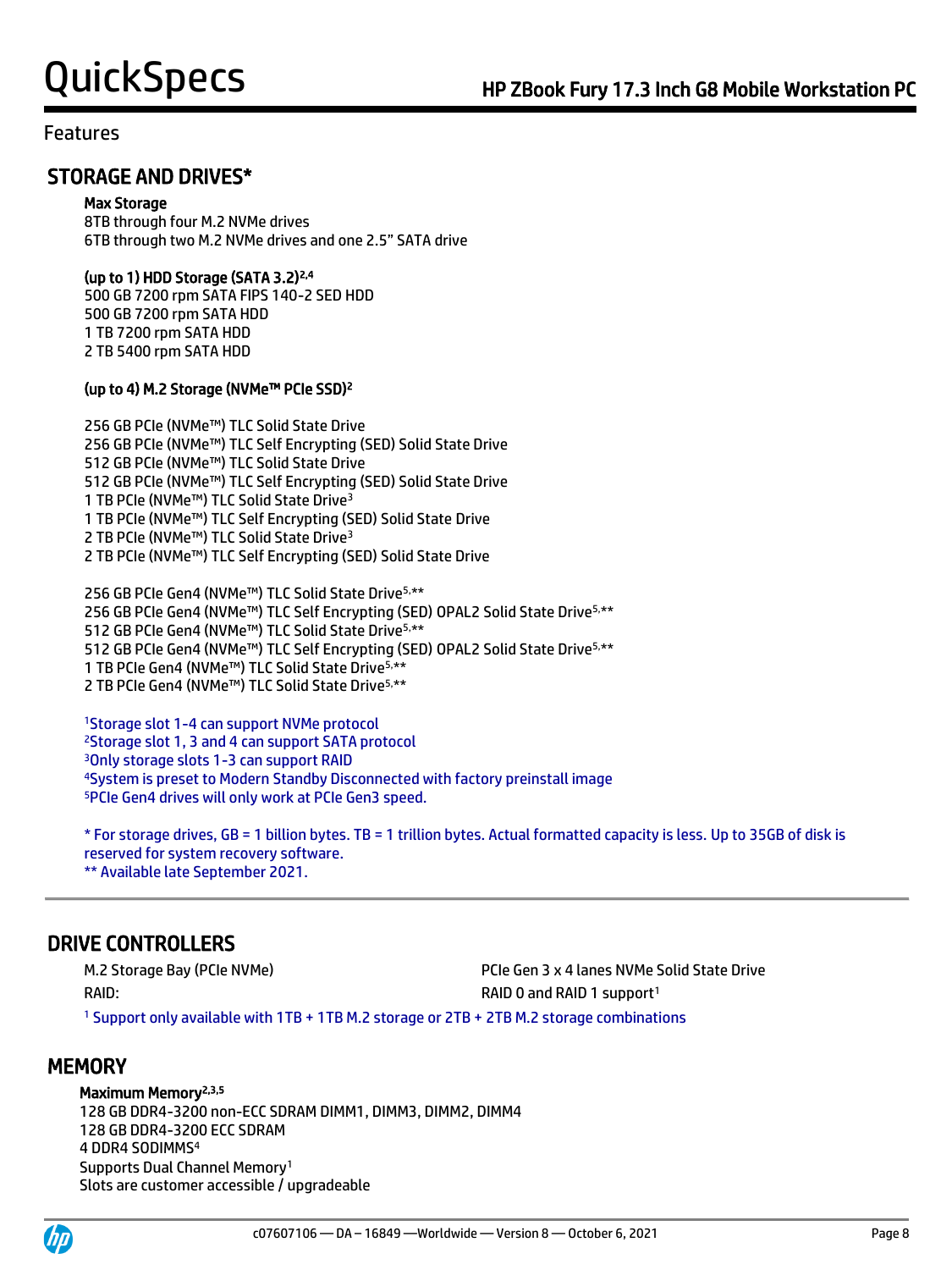<sup>1</sup>Maximized dual-channel performance requires SODIMMs of the same size and speed in both memory channels. <sup>2</sup> Due to the non-industry standard nature of some third-party memory modules, we recommend HP branded memory to ensure compatibility. If you mix memory speeds, the system will perform at the lower memory speed. <sup>3</sup>Transfer rates up to 3200 MT/s for nECC and ECC memory combinations when memory suppliers are consistent. If suppliers are not consistent, speeds may drop to 2933 MT/s for nECC and 2933 MT/s for ECC memory combinations. A custom configuration including part number AY104AV can be used to lock in a consistent vendor. 4 Intel® allows architectures designed with four DIMM slots to run at 3200 MT/s <sup>5</sup>Maximum memory capacities assume Windows 64-bit operating systems. With Windows 32-bit operating systems, memory above 3 GB may not all be available due to system resource requirements.

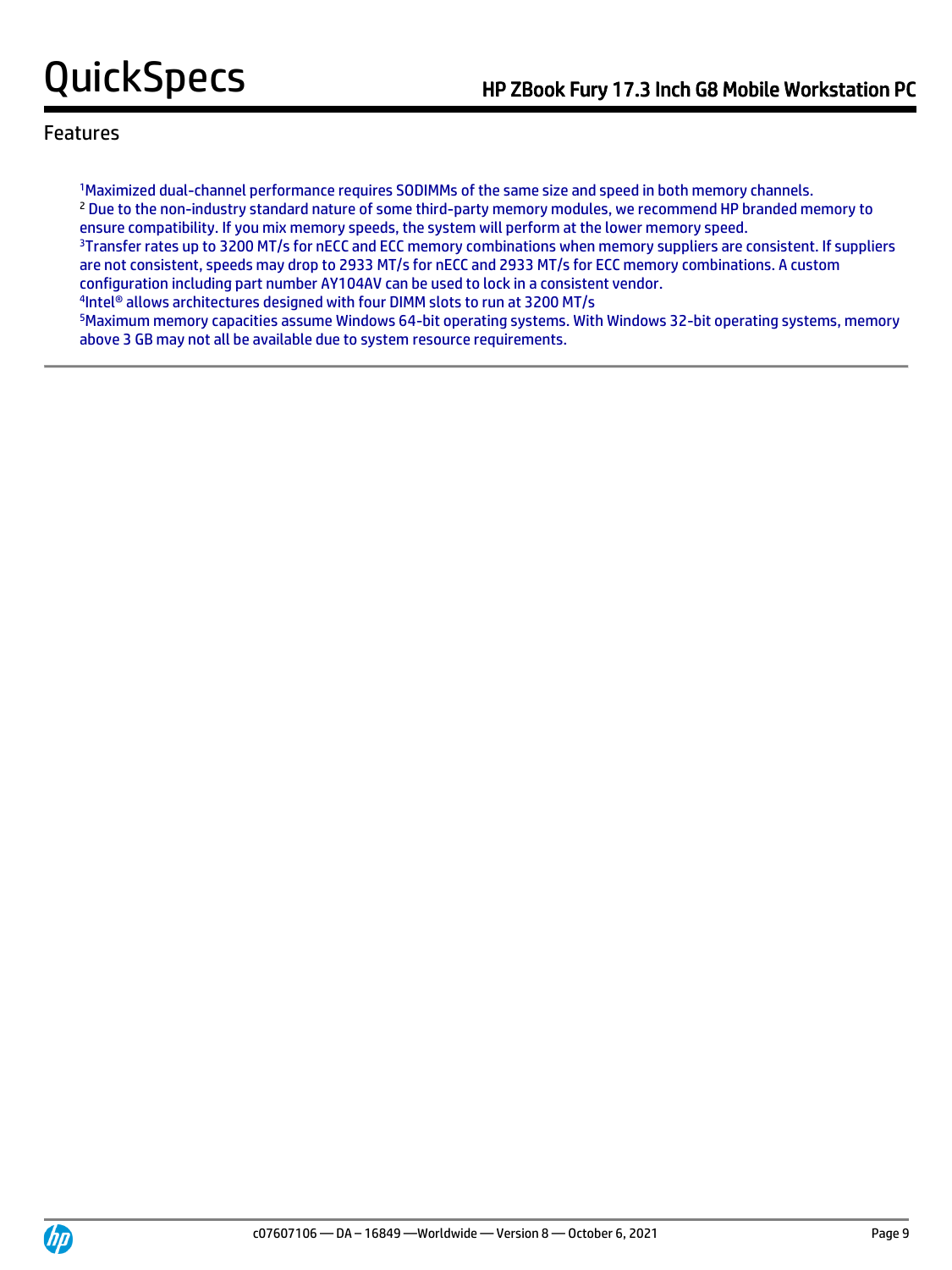# NETWORKING/COMMUNICATIONS

### LAN

Intel® I219-LM GbE, vPro® 1 Intel® I219-V GbE, non-vPro® 1

<sup>1</sup>GbE - The term "10/100/1000" or "Gigabit" Ethernet indicates compatibility with IEEE standard 802.3ab for Gigabit Ethernet, and does not connote actual operating speed of 1 Gb/s. For high-speed transmission, connection to a Gigabit Ethernet server and network infrastructure is required.

## WLAN

Intel® Wi-Fi 6 AX201 (2x2) and Bluetooth® 5.2 combo, vPro® 1 Intel® Wi-Fi 6 AX201 (2x2) and Bluetooth® 5.2 combo, non-vPro® 1,2

<sup>1</sup>Wireless cards are optional or add-on features and requires separately purchased wireless access point and internet service. Availability of public wireless access points limited. Only available in countries where 802.11ax is supported.

<sup>2</sup> Wireless access point and Internet service required and sold separately. Availability of public wireless access points limited. Wi-Fi 6 (802.11ax) is backwards compatible with prior 802.11 specs. The specifications for Wi-Fi 6 are draft specifications and are not final. If the final specifications differ from the draft specifications, it may affect the ability of the notebook to communicate with other 802.11ax WLAN devices. Only available in countries where 802.11ax is supported.

### WWAN<sup>1</sup>

Intel® XMM™ 7360 LTE Advanced CAT 9<sup>3</sup>

Nano SIM card slot<sup>2,3</sup>

A removable SIM is an orderable option for selected 4G LTE notebooks. The removable physical eSIM is placed on the SIM tray on the notebook like a standard SIM card. The removable eSIM is programmable and is not limited to a single carrier. You must add eSIM profile to connect to the internet using cellular data.

<sup>1</sup> WWAN use requires separately purchased service contract. Check with service provider for coverage and availability in your area. Connection speeds will vary due to location, environment, network conditions, and other factors. 4G LTE not available on all products, and in all regions.

<sup>2</sup> All units have an internal SIM card slot but 'For WWAN' base units ship with antennas. <sup>3</sup> Works with Windows 10 only.

## Optional Near Field Communication (NFC) module

## AUDIO/MULTIMEDIA

### Audio

Audio by Bang & Olufsen, dual stereo speakers, HP World Facing Microphone dual array digital microphone<sup>1</sup>, functions keys for volume up and down, combo microphone/headphone jack, HD audio

<sup>1</sup>Dual-microphone array when equipped with optional webcam and optional world facing microphone.

### Camera<sup>1, 2, 3</sup> 720p HD webcam with IR 720p HD webcam

<sup>1</sup> FHD and HD content required to view HD images respectively.

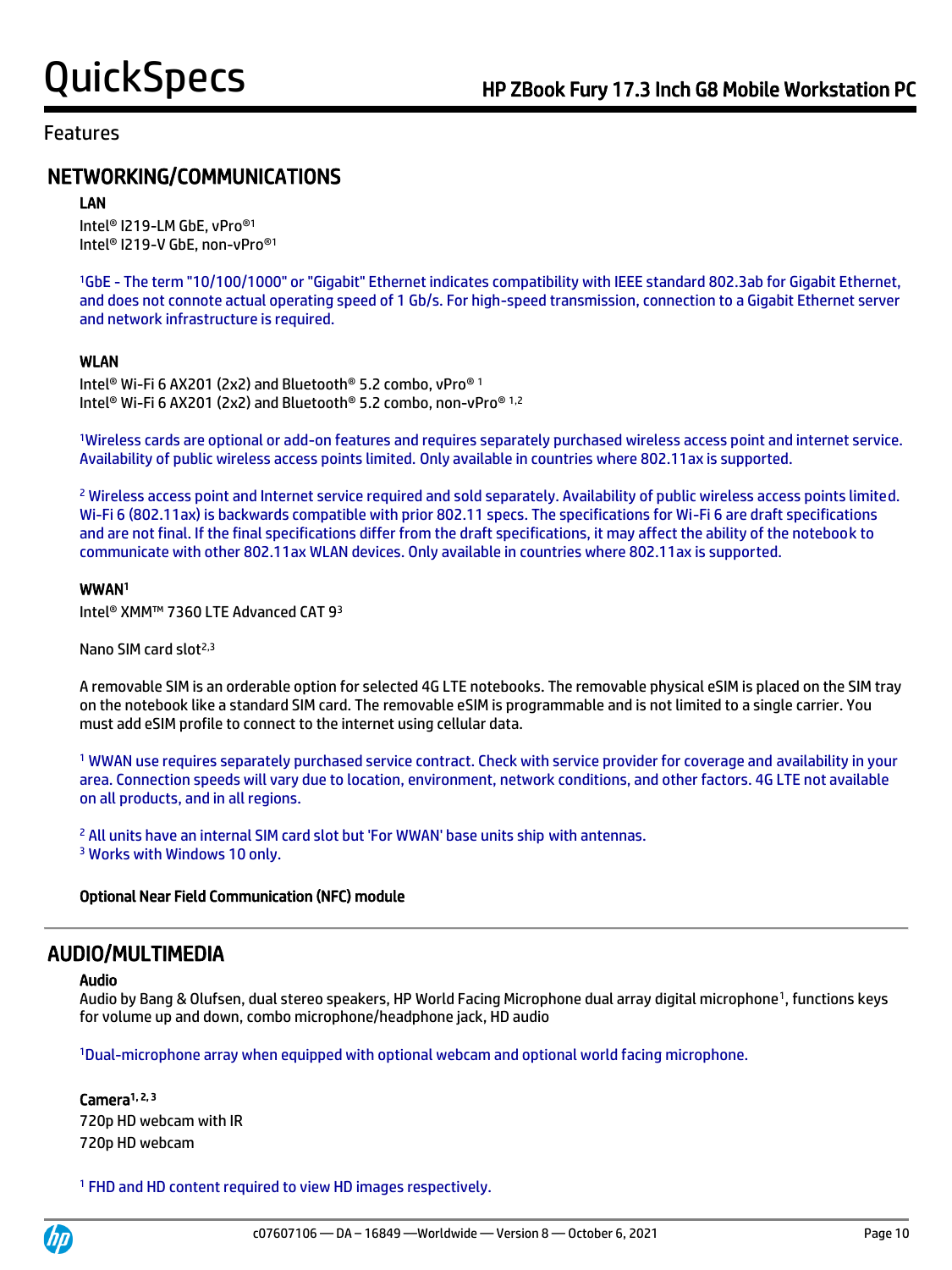<sup>2</sup> Windows Hello face authentication utilizes a camera specially configured for near infrared (IR) imaging to authenticate and unlock Windows devices as well as unlock your Microsoft Passport. 3Camera-configured options come with a Privacy Shutter

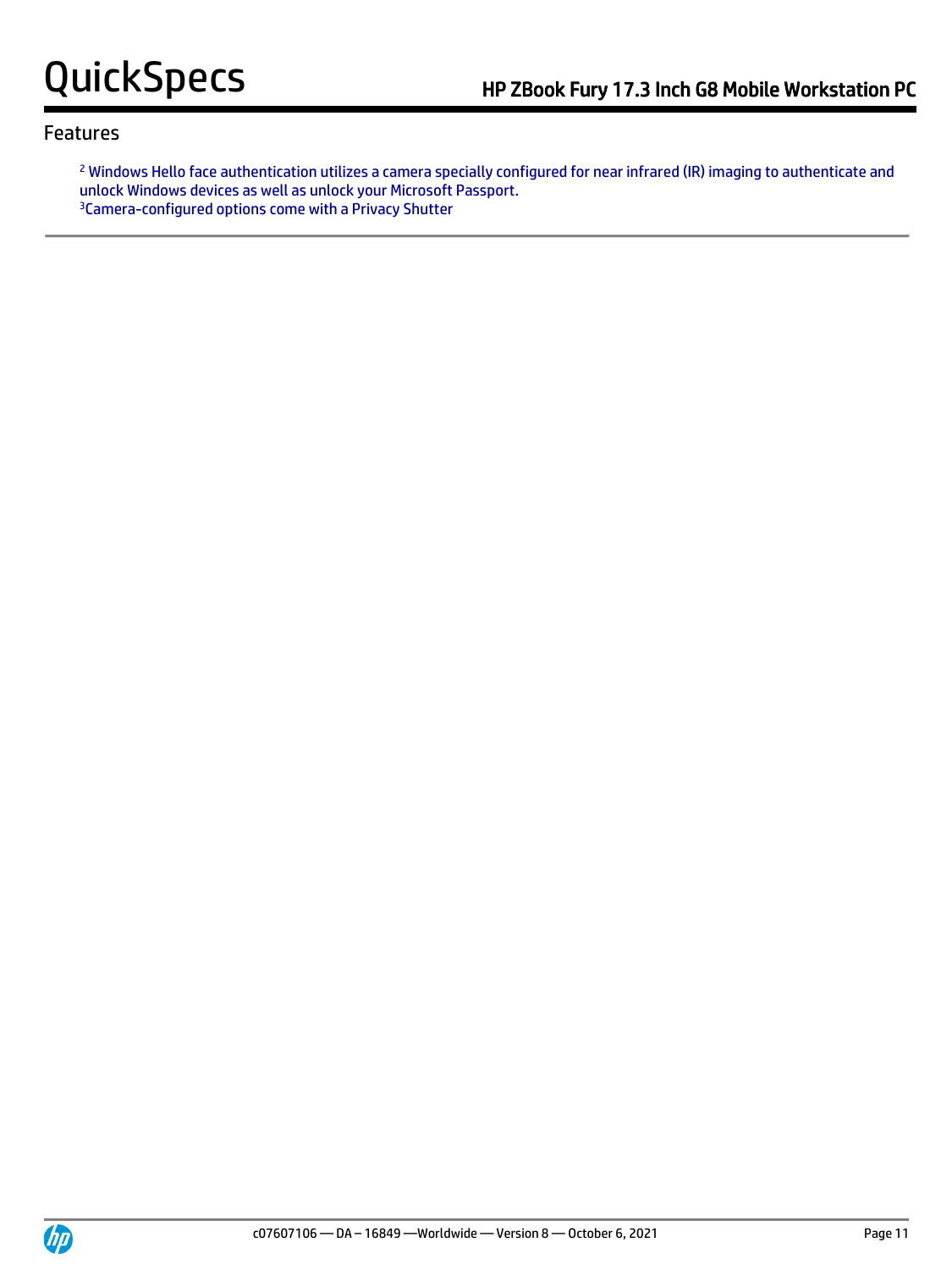# KEYBOARDS/POINTING DEVICES/BUTTONS & FUNCTION KEYS

### Keyboard

HP Premium Quiet Keyboard, full-size, spill-resistant, backlit, a Programmable Key, with separate numeric keypad, HP DuraKey, touchpad with glass surface, multi-touch gestures and taps enabled

## Pointing Devices

Dual pointstick; Touchpad with multi-touch gestures enabled, taps enabled as default; Microsoft Precision Touchpad Default Gestures Support

## SOFTWARE AND SECURITY

### Workstation ISV Certifications

See the latest list of certifications at[: http://www.hp.com/go/isv](http://www.hp.com/go/isv)

## HP ZCENTRAL REMOTE BOOST SOFTWARE

The remote desktop solution for serious workstation users and their most demanding applications. Download at: http://www.hp.com/go/RGS

### HP Performance Advisor

HP Performance Advisor enables optimal configuration of HP Mobile Workstations delivering stability and best performance. HP Performance Advisor will guide your system setup allowing a "custom" configuration that best matches the workstation to user requirements. Download at: http://www.hp.com/go/performanceadvisor

### **Software**

Adobe Creative Cloud Bundle Bing search for IE11 Buy Office Data Science Stack HP Admin HP Connection Optimizer<sup>20,9</sup> HP Cloud Recovery<sup>21</sup> HP Easy Clean HP PC Hardware Diagnostics HP Privacy Settings HP Hotkey Support HP JumpStart HP Noise Cancellation Software HP Performance Advisor<sup>8</sup> HP QuickDrop<sup>22</sup> HP Recovery Manager HP Remote Graphics Software HP Smart Support<sup>19</sup> HP Support Assistant<sup>1</sup> HP ZCentral Remote Boost 2020 Software for Z workstation<sup>23,2</sup> Native Miracast support Tile Application

### Security Management

Absolute persistence module32,6 HP BIOSphere Gen6 30,5 HP Client Security Suite Gen7<sup>16</sup> HP Device Access Manager HP FingerPrint Sensor HP Manageability Integration Kit<sup>24,11</sup> HP Power On Authentication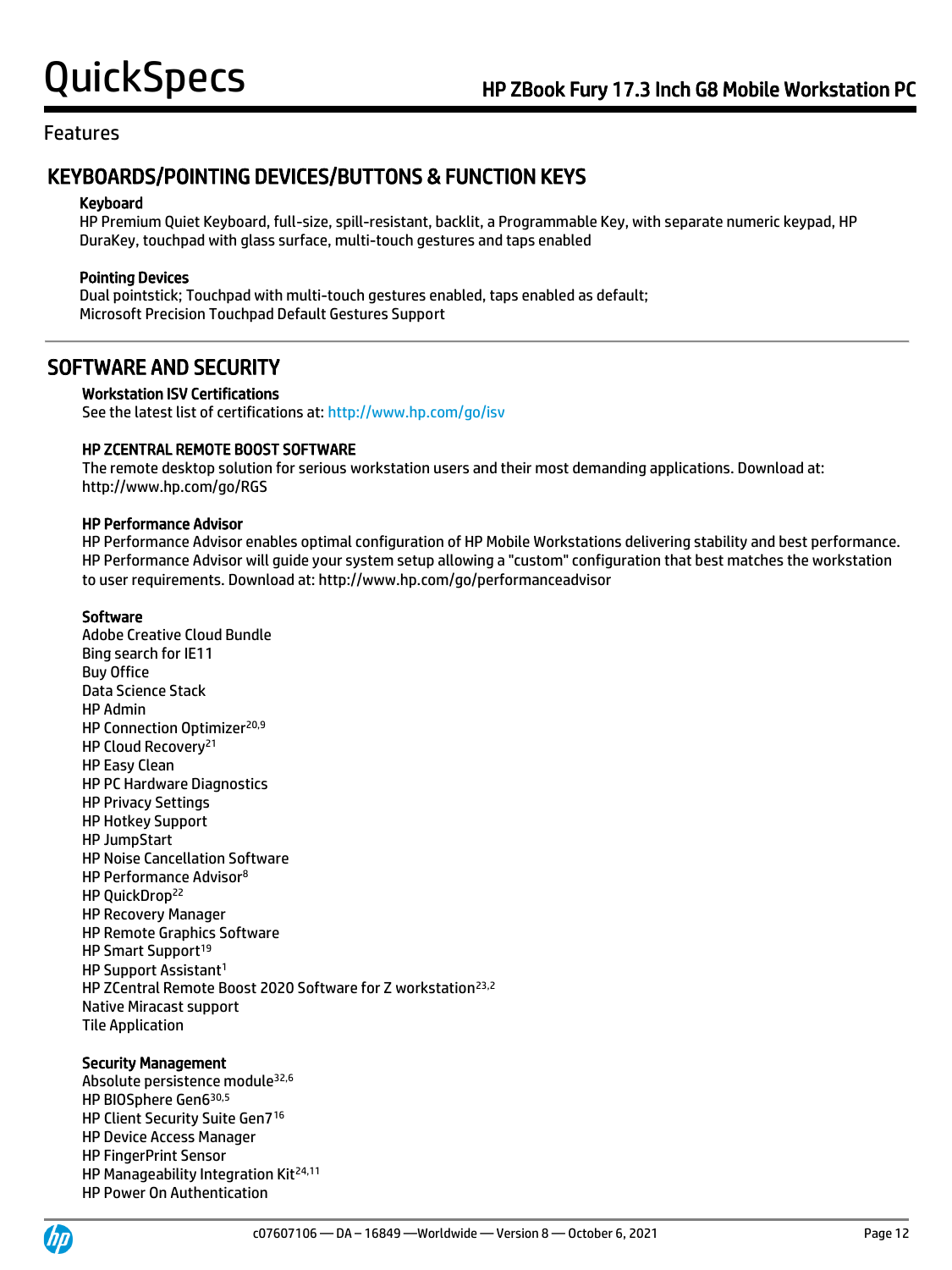HP Secure Erase<sup>31</sup> HP Security Manager HP Secure Platform HP Sure Click<sup>26</sup> HP Sure Recover Gen4 28,13 HP Sure Run<sup>27</sup> HP Sure Sense<sup>25,17</sup> HP Sure Start Gen6 29,14 HP Tamper Lock Master Boot Record security Microsoft Defender<sup>10</sup> Pre-boot authentication Nano security lock slot<sup>12</sup> Smartcard Reader - Alcor AU9560 (FIPS 201 Compliant) Trusted Platform Module TPM 2.0 Embedded Security Chip with Windows 10 (Common Criteria EAL4+ Certified)(FIPS 140-2 Level 2 Certified)<sup>33</sup> Windows Secured Core

### BIOS Version

ISO/IEC 19678: 2015 (formerly NIST 800-147) compliant UEFI version: 2.7

## **Security**

TPM Model: Infineon SLB9670 Version: 7.85 Revision: TPM 2.0 FIPS 140-2 Compliant: Yes

## Smartcard Reader

Model Number: Alcor AU9560 FIPS 201 Compliant: Yes

## For more information on HP Client Security Software Suite, refer to http://www.hp.com/go/clientsecurity.

<sup>1</sup> HP Support Assistant - Requires Windows and Internet Access.

<sup>2</sup> HP ZCentral Remote Boost Sender does not come preinstalled on Z Workstations but can be downloaded and run on all Z desktop and laptops without license purchase. With non-Z sender devices, purchase of perpetual individual license or perpetual floating license per simultaneously executing versions and purchase of ZCentral Remote Boost Software Support is required. ZCentral Remote Boost Sender for non-Z Hardware requires a license and Windows 10, RHEL/CentOS (7 or 8), or UBUNTU 18.04 or 20.04 LTS operating systems. macOS (10.14 or newer) operating system and ThinPro 7.2 are only supported on the receiver side. Requires network access. The software is available for download at hp.com/ZCentralRemoteBoost.

<sup>4</sup> Miracast is a wireless technology your PC can use to project your screen to TVs, projectors, and streaming media players that also support Miracast. You can use Miracast to share what you're doing on your PC and present a slide show. For more information: http://windows.microsoft.com/en-us/windows-8/project-wireless-screen-miracast.

<sup>5</sup> HP BIOSphere Gen6 is available on select HP Pro, Elite and ZBook PCs. See product specifications for details. Features may vary depending on the platform and configurations.

<sup>6</sup> Absolute agent is shipped turned off, and will be activated when customers activate a purchased subscription. Subscriptions can be purchased for terms ranging multiple years. Service is limited, check with Absolute for availability outside the U.S. The Absolute Recovery Guarantee is a limited warranty. Certain conditions apply. For full details visit:

http://www.absolute.com/company/legal/agreements/computrace-agreement. Data Delete is an optional service provided by Absolute Software. If utilized, the Recovery Guarantee is null and void. In order to use the Data Delete service, customers must first sign a Pre-Authorization Agreement and either obtain a PIN or purchase one or more RSA SecurID tokens from Absolute Software.

<sup>8</sup> HP Performance Advisor Software - HP Performance Advisor is ready and waiting to help you get the most out of your HP Workstation from day one—and every day after. Learn more or download at: https://www8.hp.com/us/en/workstations/performance-advisor.html <sup>9</sup> HP Connection Optimizer requires Windows 10.

<sup>10</sup> Microsoft Defender Opt in and internet connection required for updates.

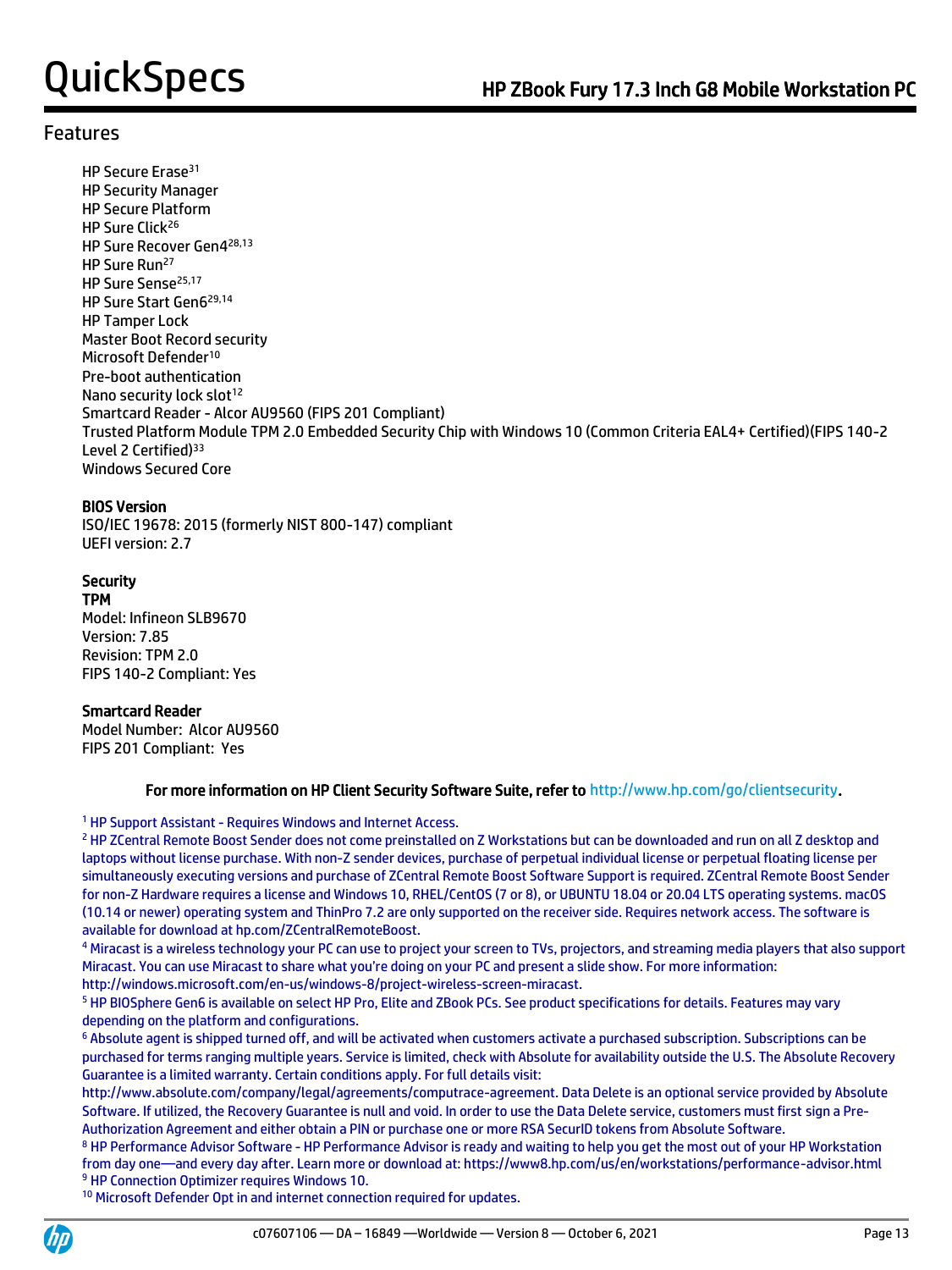<sup>11</sup> HP Manageability Integration Kit can be downloaded from http://www.hp.com/go/clientmanagement.

<sup>12</sup> Nano Security lock slot is Lock sold separately.

<sup>13</sup> HP Sure Recover Gen4: See product specifications for availability. Requires an open, wired network connection. You must back up important files, data, photos, videos, etc. before using HP Sure Recover to avoid loss of data. HP Sure Recover (Gen1) does not support platforms with Intel® Optane™.

<sup>14</sup> HP Sure Start Gen6 is available on select HP PCs with Intel processors. See product specifications for availability.

<sup>15</sup> For the methods outlined in the National Institute of Standards and Technology Special Publication 800-88 "Clear" sanitation method. HP Secure Erase does not support platforms with Intel® Optane™.

<sup>16</sup> HP Client Security Manager Gen7 requires Windows and is available on select HP Pro, Elite and ZBook PCs. See product specifications for details.

<sup>17</sup> HP Sure Sense requires Windows 10. See product specifications for availability.

<sup>18</sup> Wireless access point and Internet service required and sold separately. Availability of public wireless access points limited.

<sup>19</sup> HP Smart Support is available to commercial customers through your HP Service Representative and HP Factory Configuration Services; or it can be downloaded at: http://www.hp.com/smart-support. HP Smart Support automatically collects the telemetry necessary upon initial boot of the product to deliver device-level configuration data and health insights.

<sup>20</sup> HP Connection Optimizer requires Windows 10.

21 HP Cloud Recovery is available for Z by HP, HP Elite and Pro desktops and laptops PCs with Intel® or AMD processors and requires an open, wired network connection. Note: You must back up important files, data, photos, videos, etc. before use to avoid loss of data. Detail please refer to: <https://support.hp.com/us-en/document/c05115630>

<sup>22</sup> HP QuickDrop requires Internet access and Windows 10 PC preinstalled with HP QuickDrop app and either an Android device (phone or tablet) running Android 7 or higher with the Android HP QuickDrop app, and /or an iOS device (phone or tablet) running iOS 12 or higher with the iOS HP QuickDrop app.

<sup>23</sup> HP ZCentral Remote Boost Sender does not come preinstalled on Z Workstations but can be downloaded and run on all Z desktop and laptops without license purchase. With non-Z sender devices, purchase of perpetual individual license or perpetual floating license per simultaneously executing versions and purchase of ZCentral Remote Boost Software Support is required. ZCentral Remote Boost Sender for non-Z Hardware requires a license and Windows 10, RHEL/CentOS (7 or 8), or UBUNTU 18.04 or 20.04 LTS operating systems. macOS (10.14 or newer) operating system and ThinPro 7 are only supported on the receiver side. Requires network access. The software is available for download at hp.com/ZCentralRemoteBoost.

<sup>24</sup> HP Manageability Integration Kit can be downloaded from <http://www.hp.com/go/clientmanagement>.

<sup>25</sup> HP Sure Sense is available on select HP PCs and is not available with Windows10 Home.

<sup>26</sup> HP Sure Click requires Windows 10. See https://bit.ly/2PrLT6A\_SureClick for complete details.

<sup>27</sup> HP Sure Run is available on select HP PCs and requires Windows 10.

<sup>28</sup> HP Sure Recover Gen4 is available on select HP PCs and requires Windows 10 and an open network connection. You must back up important files, data, photos, videos, etc. before using HP Sure Recover to avoid loss of data. Network based recovery using Wi-Fi is only available on PCs with Intel Wi-Fi Module.

<sup>29</sup> HP Sure Start Gen6 is available on select HP PCs.

<sup>30</sup> HP BIOSphere Gen6 features may vary depending on the platform and configuration.

<sup>31</sup> For the methods outlined in the National Institute of Standards and Technology Special Publication 800-88 "Clear" sanitation method. HP Secure Erase does not support platforms with Intel® Optane™.

32 Absolute firmware module is shipped turned off and can only be activated with the purchase a license subscription and full activation of the software agent. License subscriptions can be purchased for terms ranging multiple years. Service is limited, check with Absolute for availability outside the U.S. Certain conditions apply. For full details visit:

<https://www.absolute.com/about/legal/agreements/absolute/>.

33 TPM 2.0 is limited on HP ThinPro/HP Smart Zero, and functionality is dependent upon use of a customer-enabled application that can locate the TPM chip.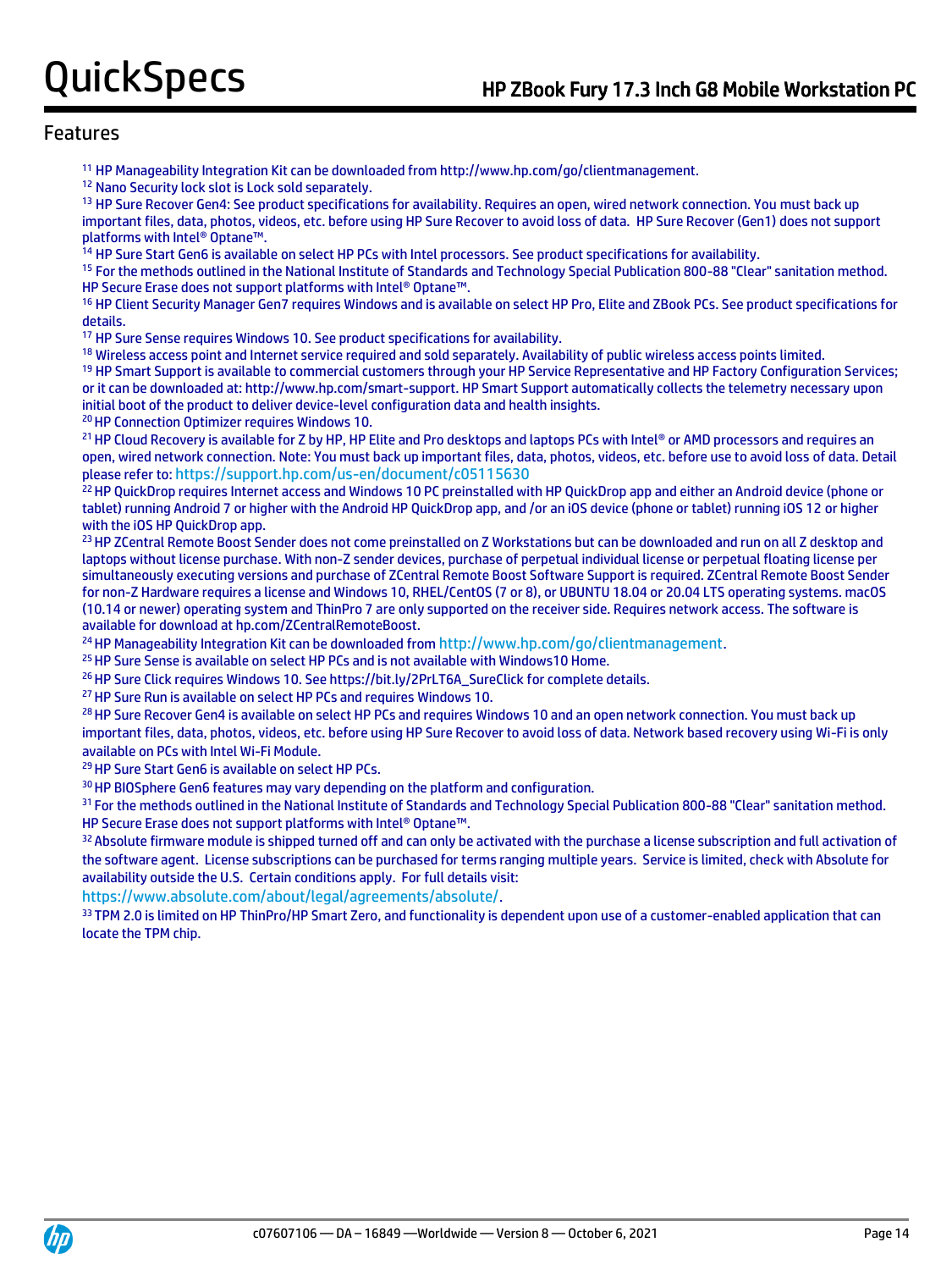## POWER

## Power Supply

120 W Slim Smart external AC power adapter 150 W Slim Smart external AC power adapter 200 W UltraSlim Smart external AC power adapter

## Primary Battery

HP Long Life 8-cell, 94 Wh Li-ion polymer<sup>2,4</sup>

Battery life<sup>1</sup> MM18: Up to 10 hours and 12 minutes

120 W power adapter is configurable with Intel UMA graphics 150 W power adapter is configurable with NVIDIA® T1200 and RTX A2000 configurations 200 W power adapter is configurable with NVIDIA RTX A3000<sup>3</sup> or higher and AMD configurations

## Power to System

Up to 100 W via USB-C® (up to 75 W on non HP machines) Separate AC power needed for HP ZBooks that require more than 100 W power delivered via USB-C® alt mode.

<sup>1</sup>Battery life will vary depending on the product model, configuration, loaded applications, features, use, wireless functionality and power management settings. The maximum capacity of the battery will naturally decrease with time and usage. See MobileMark18 battery benchmark https://bapco.com/products/mobilemark-2018/ for additional details. <sup>2</sup>Batteries have a default one year limited warranty except for Long Life batteries which will have same 1-year or 3-year limited warranty as the platform. Refer to http://www.hp.com/support/batterywarranty/ for additional battery information. <sup>3</sup>The HP custom vapor chamber (Z VaporForce) is only available on configurations with NVIDIA® RTX™ A3000 graphics and greater or AMD Radeon graphics

<sup>4</sup>Actual battery Watt-hours (Wh) will vary from design capacity. Battery capacity will naturally decrease with shelf life, time, usage, environment, temperature, system configuration, loaded apps, features, power management settings and other factors.

# ENVIRONMENTAL

ENERGY STAR® certified and EPEAT® registered where applicable. <sup>1</sup>

Low halogen<sup>2</sup>

<sup>1</sup> Based on US EPEAT® registration according to IEEE 1680.1-2018 EPEAT®. Status varies by country. Visit www.epeat.net for more information.

<sup>2</sup> External power supplies, power cords, cables and peripherals are not low halogen. Service parts obtained after purchase may not be low halogen.

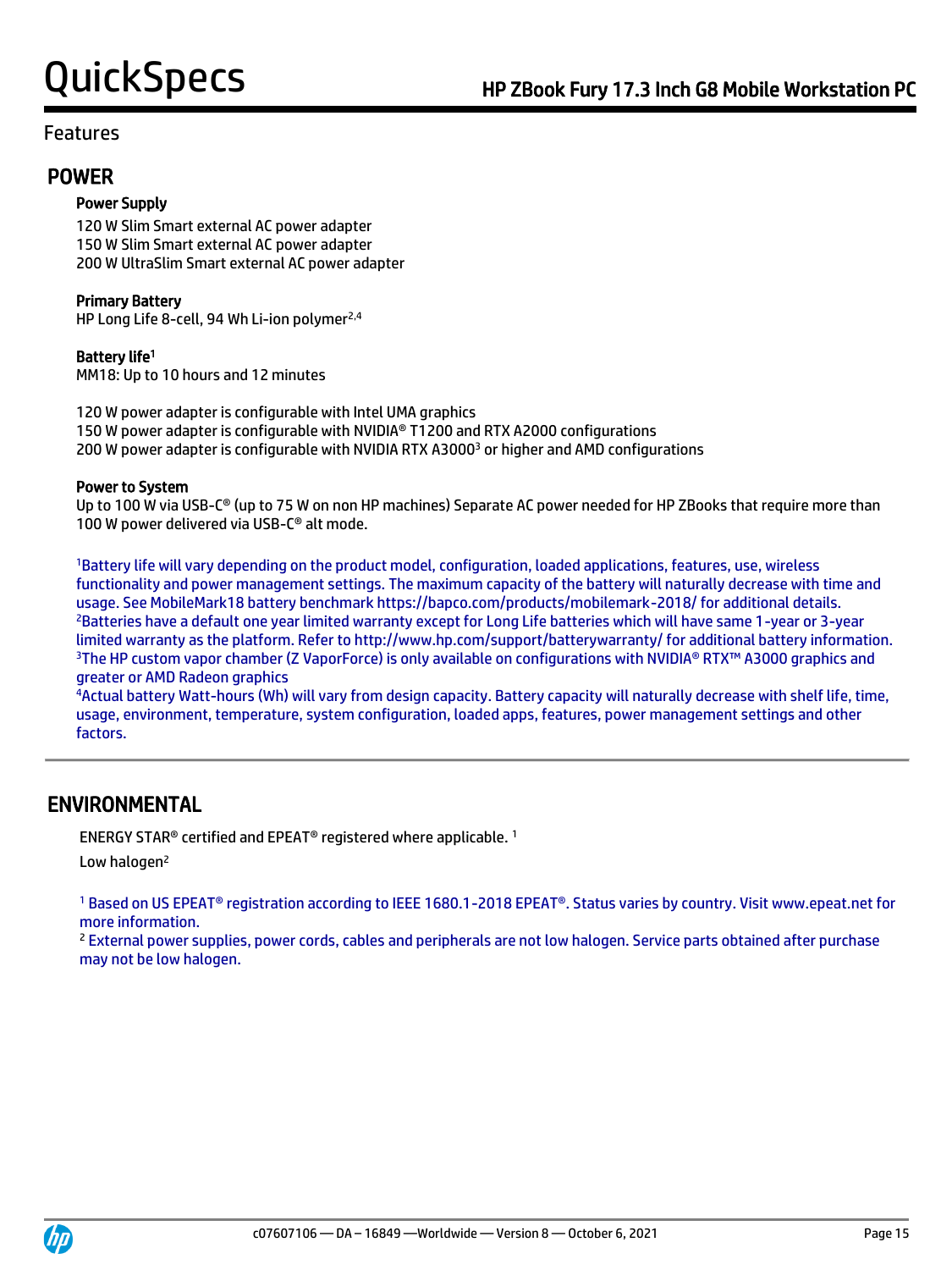## WEIGHTS & DIMENSIONS

## Dimensions (w x d x h)

39.84 x 26.71 x 2.695 cm 15.69 x 10.52 x 1.061 in

### Max. hinge open angle on: 180°

### **Weights**

Starting at 2.76kg (6.08 lb) Weight varies by configuration and components.

A deck: Anodized Aluminum + plastic antenna cover + magnesium inner structure B deck: Plastic bezel; Touch has Corning® Gorilla ® Glass 5 (option) C deck: Anodized Aluminum + magnesium inner structure D deck: Magnesium Die Cast E door: Magnesium Die Cast Metal Alloy Hinges

## Note:

- $A = Top$ B = Panel Area C = Keyboard/Touchpad surface
- D = Bottom

# PORTS/SLOTS

## Left side<sup>6</sup>

1 RJ-45

- 1 SuperSpeed USB Type-A 5Gbps signaling rate (charging) [USB 3.1 Gen 1 Type A charging]
- 1 SuperSpeed USB Type-A 5Gbps signaling rate [USB 3.1 Gen 1 Type A]
- 1 headphone/microphone combo
- 1 smart card reader

## Right side<sup>6</sup>

1 power connector

2 USB Type-C® (Thunderbolt™ 48, pass through support DisplayPort™ 1.42, USB 4, with BC 1.2)

1 Mini DisplayPort™ 1.4 with Discrete Graphics<sup>2</sup>

1 HDMI 2.0b or HDMI 2.1 (depends on graphics selection)<sup>1,3,4,5,7</sup>

1 SD 7.0 Media Card Reader<sup>9</sup>

<sup>1</sup> HDMI port-cable not included.

<sup>2</sup> Mini DisplayPort™ 1.4 with discrete, 1.2 with UMA.

3 HDMI 2.0b with NVIDIA T1200 and UMA (NVIDIA RTX™ A5000, RTX A4000, RTX A3000, RTX A2000, AMD Radeon Pro W6600M support HDMI 2.1 with FRL)

<sup>4</sup>When both USB Type-C® are in use, HDMI cannot be detected

<sup>5</sup>When one USB Type-C® is in use, HDMI can be detected if USB Type-C® in use is assigned to different channel

<sup>6</sup>When product is under heavy power loading, performance may be reduced to prevent battery drain. Disconnecting USB devices will restore system performance

<sup>7</sup>HDMI 2.1 not supported with T1200/UMA GPU

<sup>8</sup> SuperSpeed USB 20Gbps is not available with Thunderbolt™ 4.

<sup>9</sup>SD4.0 cards will run at SD3 speed for any SD 7.0 host. This is the SD 7.0 standard.

# SERVICE AND SUPPORT

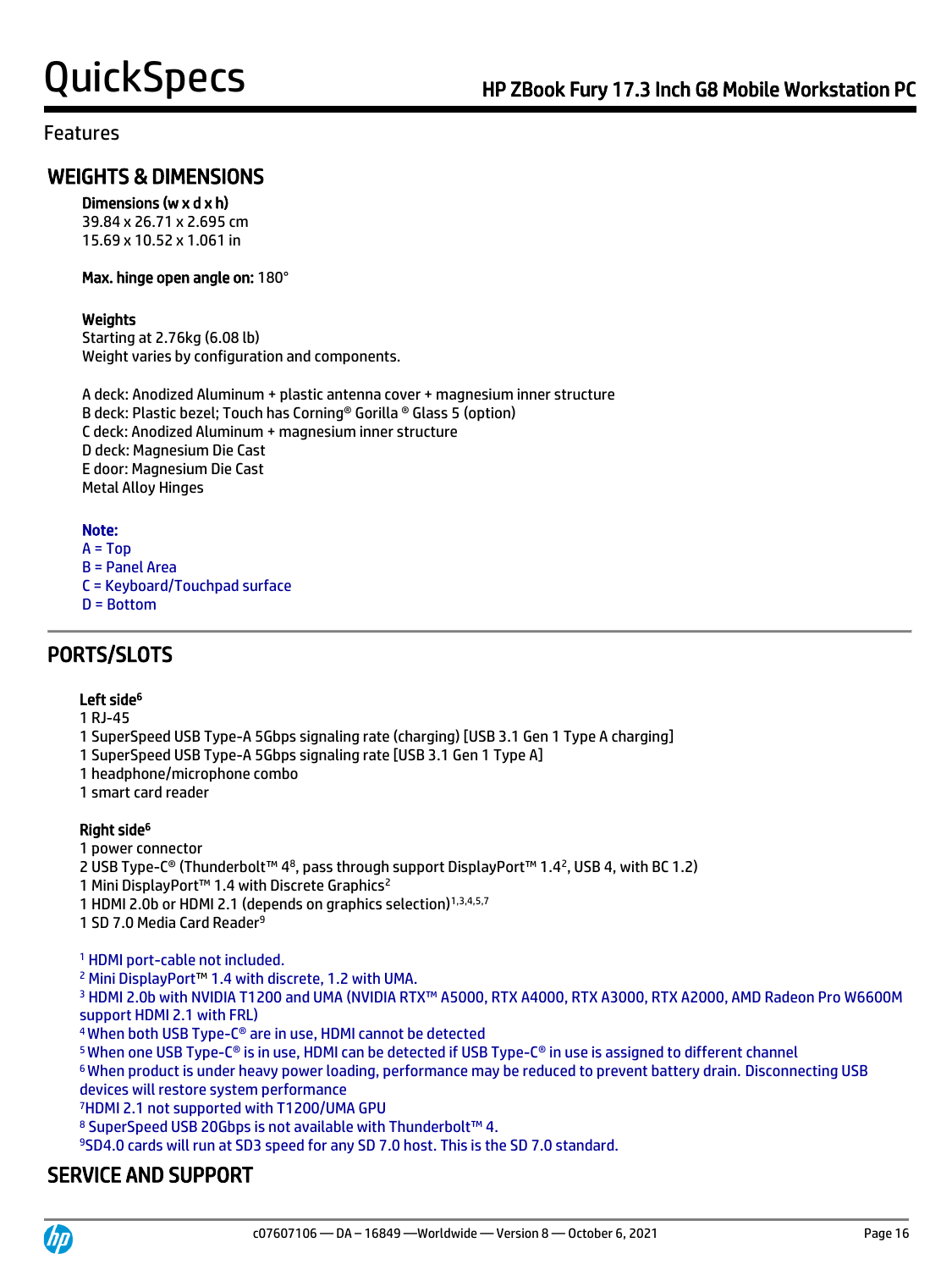HP Services offers 3-year and 1-year limited warranties and 90 day software limited warranty options depending on country. Batteries have a default one year limited warranty except for Long Life batteries which will have same 1-year or 3-year limited warranty as the platform. Refer to http://www.hp.com/support/batterywarranty/ for additional battery information. On-site service and extended coverage is also available. HP Care Pack Services are optional extended service contracts that go beyond the standard limited warranties. To choose the right level of service for your HP product, use the HP Care Pack Services Lookup Tool at: http://www.hp.com/go/cpc.

<sup>1</sup>Sold separately or as an optional feature. Service levels and response times for HP Care Packs may vary depending on your geographic location. Service starts on date of hardware purchase. Restrictions and limitations apply. HP services are governed by the applicable HP terms and conditions of service provided or indicated to Customer at the time of purchase. Customer may have additional statutory rights according to applicable local laws, and such rights are not in any way affected by the HP terms and conditions of service or the HP Limited Warranty provided with your HP Product. Consult your local HP Customer Support Center for details.

# CERTIFICATION AND COMPLIANCE

 Energy Efficiency Compliance ENERGY STAR® certified Energy Efficiency Compliance EPEAT<sup>®</sup> GOLD

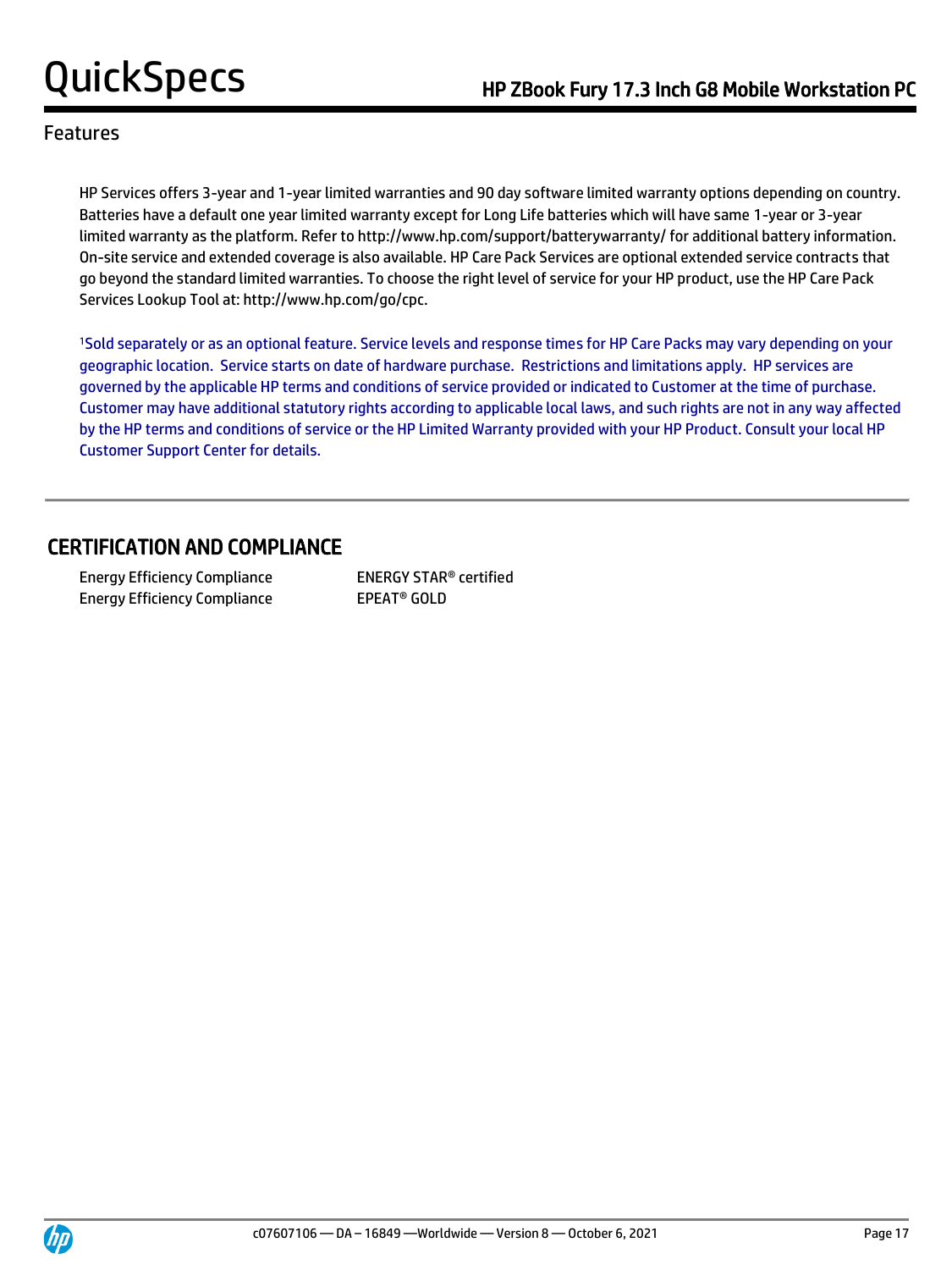# Technical Specifications – System Unit

# SYSTEM UNIT

| <b>Stand-Alone Power</b><br><b>Requirements (AC Power) Voltage</b> | <b>Nominal Operating</b>                | 19.5V                                                                                 |  |  |
|--------------------------------------------------------------------|-----------------------------------------|---------------------------------------------------------------------------------------|--|--|
|                                                                    | <b>Average Operating</b><br>Power(idle) | System in idle mode + max panel<br><b>Adapter Safety test condition</b><br>brightness |  |  |
|                                                                    | <b>Discrete Graphics</b>                | 80W                                                                                   |  |  |
|                                                                    | <b>Max Operating Power</b>              | <200W                                                                                 |  |  |
| <b>Temperature</b>                                                 | <b>Operating</b>                        | 32° to 95° F (0° to 35° C) (Not Writing Optical)                                      |  |  |
|                                                                    | Non-operating                           | $-4^{\circ}$ to 140° F (-20° to 60° C) (writing optical)                              |  |  |
| <b>Relative Humidity</b>                                           | <b>Operating</b>                        | 10% to 90%, non-condensing                                                            |  |  |
|                                                                    | Non-operating                           | 5% to 95%, 101.6° F (38.7° C) maximum wet bulb temperature                            |  |  |
| <b>Shock</b>                                                       | <b>Operating</b>                        | 40 G, 2 ms, half-sine                                                                 |  |  |
|                                                                    | Non-operating                           | 200 G, 2 ms, half-sine                                                                |  |  |
| <b>Random Vibration</b>                                            | <b>Operating</b>                        | $0.75$ grms                                                                           |  |  |
|                                                                    | Non-operating                           | 1.50 grms                                                                             |  |  |
| <b>Maximum Altitude</b>                                            | <b>Operating</b>                        | -50 to 10,000 ft. (-15.24 to 3,048 m)                                                 |  |  |
| (unpressurized)                                                    | Non-operating                           | -50 to 15,000 ft. (-15.24 to 12,192 m)                                                |  |  |
| <b>Planned Industry</b>                                            | <b>UL</b>                               | Yes                                                                                   |  |  |
| <b>Standard</b><br><b>Certifications</b>                           | <b>CSA</b>                              | Yes                                                                                   |  |  |
|                                                                    | <b>FCC Compliance</b>                   | Yes                                                                                   |  |  |
|                                                                    | <b>ENERGY STAR®</b>                     | Yes                                                                                   |  |  |
|                                                                    | <b>EPEAT®</b>                           | Yes                                                                                   |  |  |
|                                                                    | <b>ICES</b>                             | Yes                                                                                   |  |  |
|                                                                    | Australia / NZ A-Tick<br>Compliance     | Yes                                                                                   |  |  |
|                                                                    | <b>CCC</b>                              | Yes                                                                                   |  |  |
|                                                                    | <b>Japan VCCI Compliance</b>            | Yes                                                                                   |  |  |
|                                                                    | <b>KCC</b>                              | Yes                                                                                   |  |  |
|                                                                    | <b>BSMI</b>                             | Yes                                                                                   |  |  |
|                                                                    | <b>CE Marking Compliance</b>            | Yes                                                                                   |  |  |
|                                                                    | MIL STD 810H                            | Yes                                                                                   |  |  |
|                                                                    | <b>BNCI or BELUS</b>                    | Yes                                                                                   |  |  |
|                                                                    | <b>GOST</b>                             | Yes                                                                                   |  |  |
|                                                                    | Saudi Arabian                           |                                                                                       |  |  |
|                                                                    | Compliance (ICCP)                       | Yes                                                                                   |  |  |
|                                                                    | <b>UKRSERTCOMPUTER</b>                  | Yes                                                                                   |  |  |

<sup>1</sup>Configurations of the HP ZBook Fury 17.3 Inch G8 that are ENERGY STAR® qualified are identified as HP ZBook Fury 17.3 Inch G8 ENERGY STAR on HP websites and o[n http://www.energystar.gov.](http://www.energystar.gov/)

<sup>2</sup> EPEAT® registered where applicable. EPEAT registration varies by country. See http://www.epeat.net for registration status by country. Search keyword generator on HP's 3rd party option store for solar generator accessories at www.hp.com/go/options.

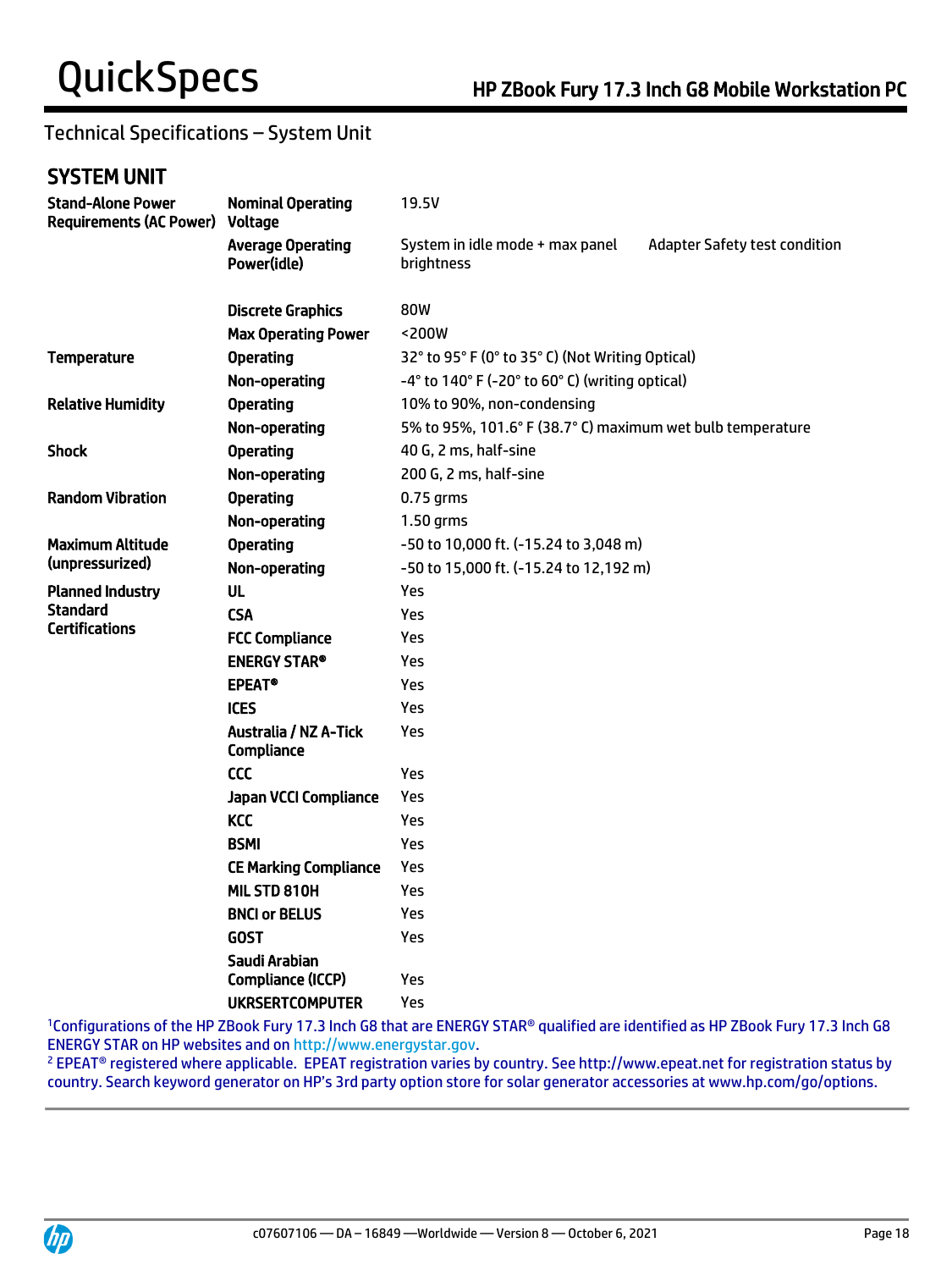# Technical Specifications – Displays

# **DISPLAYS**

| 17.3" diagonal FHD IPS<br>eDP1.2 anti-glare WLED-     | <b>Outline Dimensions (W x H)</b> | 390.19 x 238.81mm (max) |                   |
|-------------------------------------------------------|-----------------------------------|-------------------------|-------------------|
|                                                       | <b>Active Area</b>                | 381.89 x 214.81 mm      |                   |
| backlit and ambient light<br>sensor 300 nits 72% NTSC | Weight                            | 500 g (max)             |                   |
| $(1920 \times 1080)$                                  | <b>Diagonal Size</b>              | $17.3$ inch             |                   |
|                                                       | <b>Thickness</b>                  | $3.5$ mm (max)          |                   |
|                                                       | <b>Interface</b>                  | eDP 1.2                 |                   |
|                                                       | <b>Panel Technology</b>           | IPS                     |                   |
|                                                       | <b>Surface Treatment</b>          | Anti-Glare              |                   |
|                                                       | <b>Touch Enabled</b>              | No                      |                   |
|                                                       | <b>Refresh Rate</b>               | 60 hrz                  |                   |
|                                                       | <b>Brightness</b>                 | 300 nits                |                   |
|                                                       | <b>Pixel Resolution</b>           | <b>Format</b>           | 1920 x 1080 (FHD) |
|                                                       |                                   | Configuration           | RGB               |
|                                                       | <b>Backlight</b>                  | <b>LED</b>              |                   |
|                                                       | <b>PPI</b>                        | 127                     |                   |
|                                                       | <b>Color Gamut Coverage</b>       | 72% NTSC                |                   |
|                                                       | <b>Color Depth</b>                | 6 bits + Hi FRC         |                   |
|                                                       | <b>Viewing Angle</b>              | UWVA 85/85/85/85        |                   |
|                                                       |                                   |                         |                   |

All specifications represent the typical specifications provided by HP's component manufacturers; actual performance may vary either higher or lower.

17.3" diagonal UHD IPS eDP1.4 + PSR2 anti-glare WLED-backlit and ambient light sensor 550 nits 100% DCI-P3 (3840 x 2160)

| <b>Outline Dimensions (W x H)</b> | 390.19 x 238.81mm (max) |                   |
|-----------------------------------|-------------------------|-------------------|
| <b>Active Area</b>                | 381.89 x 214.81 mm      |                   |
| Weight                            | 510 g (max)             |                   |
| <b>Diagonal Size</b>              | 17.3 inch               |                   |
| <b>Thickness</b>                  | $3.5$ mm (max)          |                   |
| <b>Interface</b>                  | eDP 1.4 + PSR2          |                   |
| <b>Panel Technology</b>           | IPS                     |                   |
| <b>Surface Treatment</b>          | Anti-Glare              |                   |
| <b>Touch Enabled</b>              | Yes                     |                   |
| <b>Refresh Rate</b>               | 60 hrz                  |                   |
| <b>Brightness</b>                 | <b>550 nits</b>         |                   |
| <b>Pixel Resolution</b>           | Format                  | 3840 x 2160 (UHD) |
|                                   | Configuration           | <b>RGB</b>        |
| <b>Backlight</b>                  | LED                     |                   |
| <b>PPI</b>                        | 255                     |                   |
| <b>Color Gamut Coverage</b>       | 100% DCI-P3             |                   |
| <b>Color Depth</b>                | 8 bits + 2FRC           |                   |
| <b>Viewing Angle</b>              | UWVA 85/85/85/85        |                   |

All specifications represent the typical specifications provided by HP's component manufacturers; actual performance may vary either higher or lower.

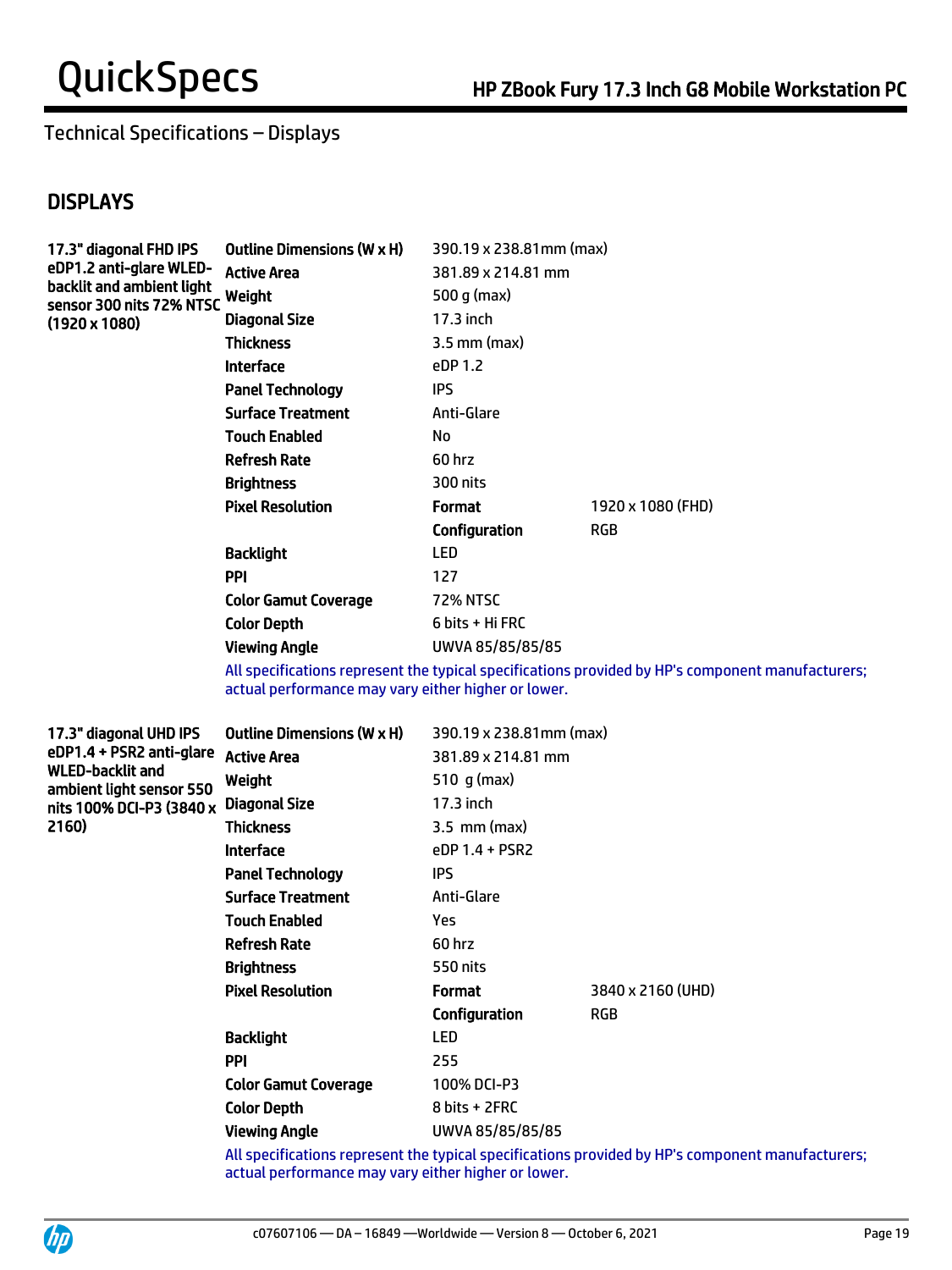# STORAGE AND DRIVES

| 256GB PCIe NVMe TLC M.2 Form Factor |                              | M.2 2280                                                                                                                                                                                        |                                                                                                                                                                    |
|-------------------------------------|------------------------------|-------------------------------------------------------------------------------------------------------------------------------------------------------------------------------------------------|--------------------------------------------------------------------------------------------------------------------------------------------------------------------|
| 2280 Solid State Drive              | <b>Drive Weight</b>          | $0.02$ lb $(10 g)$                                                                                                                                                                              |                                                                                                                                                                    |
|                                     | Capacity                     | 256GB                                                                                                                                                                                           |                                                                                                                                                                    |
|                                     | <b>NAND Type</b>             | <b>TLC</b>                                                                                                                                                                                      |                                                                                                                                                                    |
|                                     | <b>Height</b>                | 2.3 mm Max                                                                                                                                                                                      |                                                                                                                                                                    |
|                                     | Width                        | $0.87$ in (22 mm)                                                                                                                                                                               |                                                                                                                                                                    |
|                                     | <b>Interface</b>             | PCIe® Gen3 x4 NVMe™                                                                                                                                                                             |                                                                                                                                                                    |
|                                     | Performance                  | <b>Maximum Sequential Read</b>                                                                                                                                                                  | <b>Maximum Sequential Write</b>                                                                                                                                    |
|                                     |                              | 2580 MB/s~ 2600 MB/s                                                                                                                                                                            | 1000 MB/s ~ 1100 MB/s                                                                                                                                              |
|                                     | <b>Logical Blocks</b>        | 500,118,192                                                                                                                                                                                     |                                                                                                                                                                    |
|                                     | <b>Operating Temperature</b> | 32° to 158°F (0° to 70°C) [ambient temp]                                                                                                                                                        |                                                                                                                                                                    |
|                                     | <b>Features</b>              | ATA Security, TRIM; L1.2                                                                                                                                                                        |                                                                                                                                                                    |
|                                     |                              | system recovery software.                                                                                                                                                                       | <b>Note:</b> For storage drives, $GB = 1$ billion bytes. TB = 1 trillion bytes. Actual<br>formatted capacity is less. Up to 35 GB (for Windows 10) is reserved for |
| 256GB PCIe NVMe TLC M.2 Form Factor |                              | M.2 2280                                                                                                                                                                                        |                                                                                                                                                                    |
| 2280 SED Opal 2 Solid               | <b>Drive Weight</b>          | $0.02$ lb $(10 g)$                                                                                                                                                                              |                                                                                                                                                                    |
| <b>State Drive</b>                  | <b>Capacity</b>              | 256GB                                                                                                                                                                                           |                                                                                                                                                                    |
|                                     | <b>NAND Type</b>             | <b>TLC</b>                                                                                                                                                                                      |                                                                                                                                                                    |
|                                     | <b>Height</b>                | 2.3 mm Max                                                                                                                                                                                      |                                                                                                                                                                    |
|                                     | Width                        | $0.87$ in (22 mm)                                                                                                                                                                               |                                                                                                                                                                    |
|                                     | <b>Interface</b>             | PCIe® Gen3 x4 NVMe™                                                                                                                                                                             |                                                                                                                                                                    |
|                                     | Performance                  | <b>Maximum Sequential Read</b>                                                                                                                                                                  | <b>Maximum Sequential Write</b>                                                                                                                                    |
|                                     |                              | 2580 MB/s~ 2600 MB/s                                                                                                                                                                            | 1000 MB/s~ 1100 MB/s                                                                                                                                               |
|                                     | <b>Logical Blocks</b>        | 500,118,192                                                                                                                                                                                     |                                                                                                                                                                    |
|                                     | <b>Operating Temperature</b> | 32° to 158°F (0° to 70°C) [ambient temp]                                                                                                                                                        |                                                                                                                                                                    |
|                                     | <b>Features</b>              | ATA Security (Option); TCG Opal 2.0; TRIM; L1.2                                                                                                                                                 |                                                                                                                                                                    |
|                                     |                              | <b>Note:</b> For storage drives, $GB = 1$ billion bytes. TB = 1 trillion bytes. Actual<br>formatted capacity is less. Up to 35 GB (for Windows 10) is reserved for<br>system recovery software. |                                                                                                                                                                    |
| 512GB PCIe NVMe TLC M.2 Form Factor |                              | M.2 2280                                                                                                                                                                                        |                                                                                                                                                                    |
| 2280 Solid State Drive              | <b>Drive Weight</b>          | 0.02 lb (10 g)                                                                                                                                                                                  |                                                                                                                                                                    |
|                                     | <b>Capacity</b>              | 512GB                                                                                                                                                                                           |                                                                                                                                                                    |
|                                     | <b>NAND Type</b>             | <b>TLC</b>                                                                                                                                                                                      |                                                                                                                                                                    |
|                                     | <b>Height</b>                | 2.3 mm Max                                                                                                                                                                                      |                                                                                                                                                                    |
|                                     | Width                        | 0.87 in (22 mm)                                                                                                                                                                                 |                                                                                                                                                                    |
|                                     | <b>Interface</b>             | PCIe® Gen3 x4 NVMe™                                                                                                                                                                             |                                                                                                                                                                    |
|                                     | Performance                  | <b>Maximum Sequential Read</b>                                                                                                                                                                  | <b>Maximum Sequential Write</b>                                                                                                                                    |
|                                     |                              | 3400 MB/s                                                                                                                                                                                       | 2956 MB/s                                                                                                                                                          |
|                                     | <b>Logical Blocks</b>        | 1,000,215,216                                                                                                                                                                                   |                                                                                                                                                                    |
|                                     | <b>Operating Temperature</b> | 32° to 158°F (0° to 70°C) [ambient temp]                                                                                                                                                        |                                                                                                                                                                    |
|                                     | <b>Features</b>              | ATA Security, TRIM; L1.2                                                                                                                                                                        |                                                                                                                                                                    |

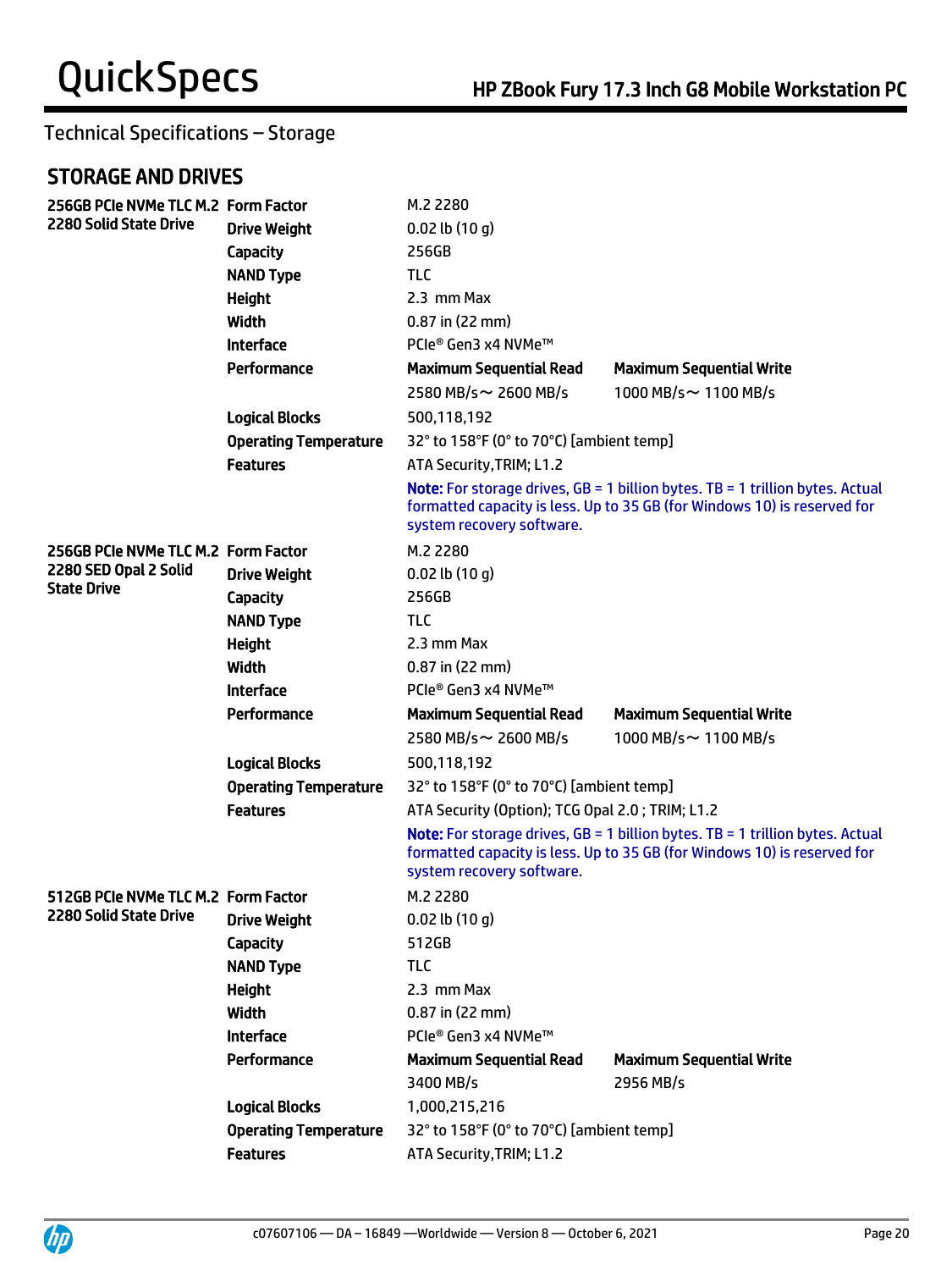|                                     |                              | system recovery software.                       | <b>Note:</b> For storage drives, $GB = 1$ billion bytes. TB = 1 trillion bytes. Actual<br>formatted capacity is less. Up to 35 GB (for Windows 10) is reserved for |
|-------------------------------------|------------------------------|-------------------------------------------------|--------------------------------------------------------------------------------------------------------------------------------------------------------------------|
| 512TB PCIe NVMe TLC M.2 Form Factor |                              | M.2 2280                                        |                                                                                                                                                                    |
| 2280 SED Opal 2 Solid               | <b>Drive Weight</b>          | $0.02$ lb $(10 g)$                              |                                                                                                                                                                    |
| <b>State Drive</b>                  | <b>Capacity</b>              | 512GB                                           |                                                                                                                                                                    |
|                                     | <b>NAND Type</b>             | <b>TLC</b>                                      |                                                                                                                                                                    |
|                                     | <b>Height</b>                | 2.3 mm Max                                      |                                                                                                                                                                    |
|                                     | <b>Width</b>                 | $0.87$ in (22 mm)                               |                                                                                                                                                                    |
|                                     | <b>Interface</b>             | PCIe® Gen3 x4 NVMe™                             |                                                                                                                                                                    |
|                                     | Performance                  | <b>Maximum Sequential Read</b>                  | <b>Maximum Sequential Write</b>                                                                                                                                    |
|                                     |                              | 3400 MB/s                                       | 2500 MB/s                                                                                                                                                          |
|                                     | <b>Logical Blocks</b>        | 1,000,215,216                                   |                                                                                                                                                                    |
|                                     | <b>Operating Temperature</b> | 32° to 158°F (0° to 70°C) [ambient temp]        |                                                                                                                                                                    |
|                                     | <b>Features</b>              | ATA Security (Option); TCG Opal 2.0; TRIM; L1.2 |                                                                                                                                                                    |
|                                     |                              | system recovery software.                       | <b>Note:</b> For storage drives, $GB = 1$ billion bytes. TB = 1 trillion bytes. Actual<br>formatted capacity is less. Up to 35 GB (for Windows 10) is reserved for |
| 1TB PCIe NVMe TLC M.2               | <b>Form Factor</b>           | M.2 2280                                        |                                                                                                                                                                    |
| 2280 Solid State Drive              | <b>Drive Weight</b>          | $0.02$ lb $(10 g)$                              |                                                                                                                                                                    |
|                                     | Capacity                     | 1TB                                             |                                                                                                                                                                    |
|                                     | <b>NAND Type</b>             | <b>TLC</b>                                      |                                                                                                                                                                    |
|                                     | <b>Height</b>                | 2.3 mm Max                                      |                                                                                                                                                                    |
|                                     | <b>Width</b>                 | $0.87$ in (22 mm)                               |                                                                                                                                                                    |
|                                     | <b>Interface</b>             | PCIe® Gen3 x4 NVMe™                             |                                                                                                                                                                    |
|                                     | Performance                  | <b>Maximum Sequential Read</b>                  | <b>Maximum Sequential Write</b>                                                                                                                                    |
|                                     |                              | 3480 MB/s                                       | 2800 MB/s                                                                                                                                                          |
|                                     | <b>Logical Blocks</b>        | 2,000,409,264                                   |                                                                                                                                                                    |
|                                     | <b>Operating Temperature</b> | 32° to 158°F (0° to 70°C) [ambient temp]        |                                                                                                                                                                    |
|                                     | <b>Features</b>              | ATA Security, TRIM; L1.2                        |                                                                                                                                                                    |
|                                     | Available in RAID 1 config   | Yes                                             |                                                                                                                                                                    |
|                                     |                              | system recovery software.                       | <b>Note:</b> For storage drives, $GB = 1$ billion bytes. TB = 1 trillion bytes. Actual<br>formatted capacity is less. Up to 35 GB (for Windows 10) is reserved for |
| 2TB PCIe NVMe TLC M.2               | <b>Form Factor</b>           | M.2 2280                                        |                                                                                                                                                                    |
| <b>2280 Solid State Drive</b>       | <b>Drive Weight</b>          | $0.02$ lb $(10q)$                               |                                                                                                                                                                    |
|                                     | <b>Capacity</b>              | 2TB                                             |                                                                                                                                                                    |
|                                     | <b>NAND Type</b>             | <b>TLC</b>                                      |                                                                                                                                                                    |
|                                     | <b>Height</b>                | 2.3 mm Max                                      |                                                                                                                                                                    |
|                                     | <b>Width</b>                 | $0.87$ in (22 mm)                               |                                                                                                                                                                    |
|                                     | <b>Interface</b>             | PCIe® Gen3 x4 NVMe™                             |                                                                                                                                                                    |
|                                     | Performance                  | <b>Maximum Sequential Read</b>                  | <b>Maximum Sequential Write</b>                                                                                                                                    |
|                                     |                              | 3180 MB/s                                       | 2920 MB/s                                                                                                                                                          |
|                                     | <b>Logical Blocks</b>        | 3,907,029,168                                   |                                                                                                                                                                    |
|                                     | <b>Operating Temperature</b> | 32° to 158°F (0° to 70°C) [ambient temp]        |                                                                                                                                                                    |

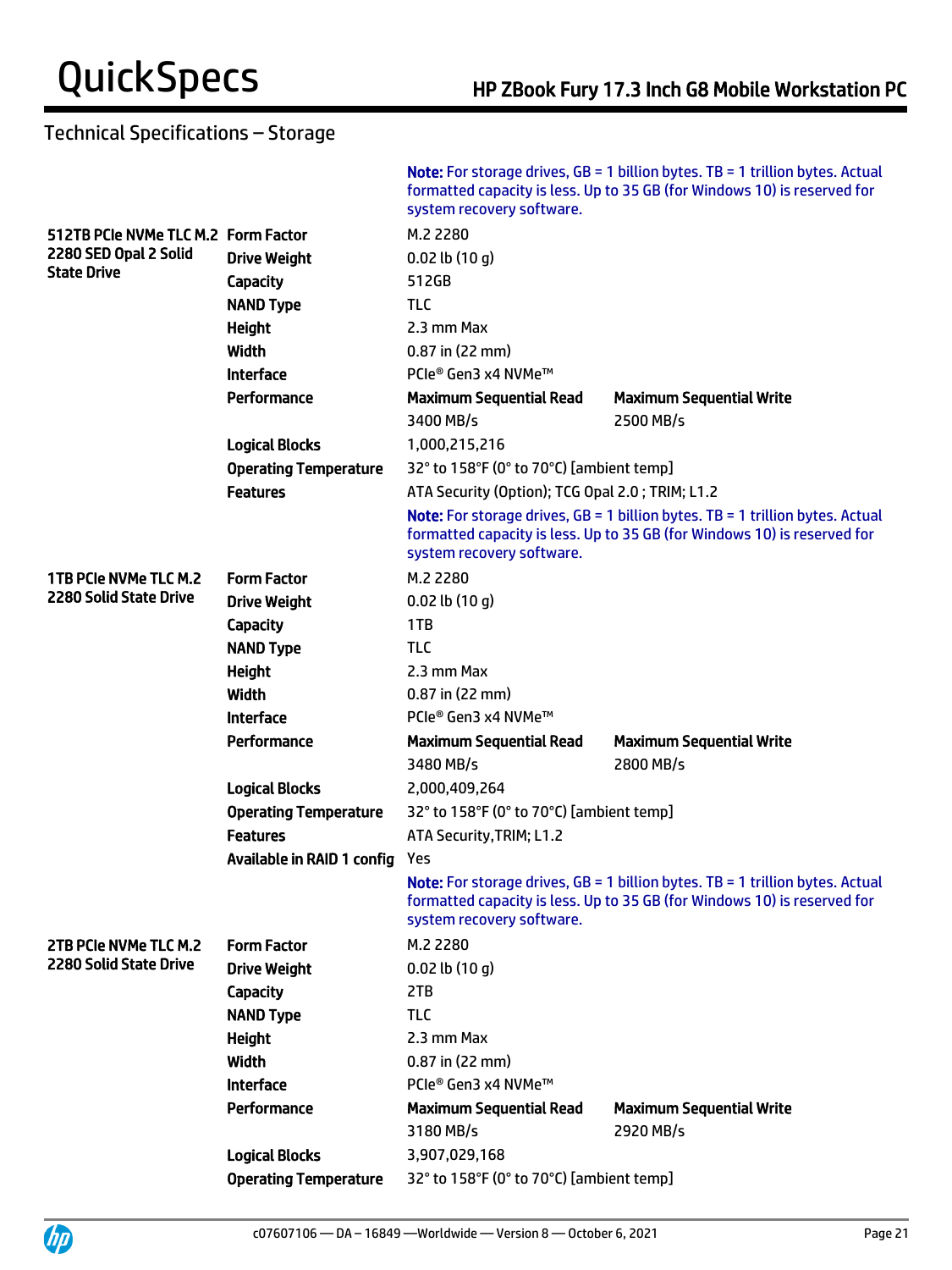|                                     | <b>Features</b>              | ATA Security, TRIM; L1.2                             |                                                                                                                                                                     |  |
|-------------------------------------|------------------------------|------------------------------------------------------|---------------------------------------------------------------------------------------------------------------------------------------------------------------------|--|
|                                     | Available in RAID 1 config   | Yes                                                  |                                                                                                                                                                     |  |
|                                     |                              | system recovery software.                            | <b>Note:</b> For storage drives, $GB = 1$ billion bytes. TB = 1 trillion bytes. Actual<br>formatted capacity is less. Up to 35 GB (for Windows 10) is reserved for  |  |
| <b>500GB SATA 2.5" HDD</b>          | <b>Form Factor</b>           | 2.5"                                                 |                                                                                                                                                                     |  |
|                                     | <b>Drive Weight</b>          | $0.21$ lbs (95 g)                                    |                                                                                                                                                                     |  |
|                                     | Capacity                     | 500GB                                                |                                                                                                                                                                     |  |
|                                     | <b>Height</b>                | $0.28$ in $(7 \text{ mm})$                           |                                                                                                                                                                     |  |
|                                     | Width                        | 2.75 in (69.85 mm)                                   |                                                                                                                                                                     |  |
|                                     | <b>Interface</b>             | ATA-8, SATA 3.0                                      |                                                                                                                                                                     |  |
|                                     | Performance                  | <b>Maximum Sequential Read</b><br>120MB/s            | <b>Maximum Sequential Write</b><br>120MB/s                                                                                                                          |  |
|                                     | <b>Logical Blocks</b>        | 976,773,168                                          |                                                                                                                                                                     |  |
|                                     | <b>Operating Temperature</b> | 32° to 140° F (0° to 60° C) [case temp]              |                                                                                                                                                                     |  |
|                                     | <b>Features</b>              | ATA Security; S.M.A.R.T., NCQ, Ultra DMA, DIPM, HIPM |                                                                                                                                                                     |  |
|                                     |                              | system recovery software.                            | Notes: For storage drives, GB = 1 billion bytes. TB = 1 trillion bytes. Actual<br>formatted capacity is less. Up to 35 GB (for Windows 10) is reserved for          |  |
| 500GB SATA 2.5" SED HDD Form Factor |                              | 2.5"                                                 |                                                                                                                                                                     |  |
| - FIPS-140-2                        | <b>Drive Weight</b>          | $0.21$ lbs (95 g)                                    |                                                                                                                                                                     |  |
|                                     | Capacity                     | 500GB                                                |                                                                                                                                                                     |  |
|                                     | <b>Height</b>                | $0.28$ in $(7 \text{ mm})$                           |                                                                                                                                                                     |  |
|                                     | Width                        | 2.75 in (69.85 mm)                                   |                                                                                                                                                                     |  |
|                                     | <b>Interface</b>             | ATA-8, SATA 3.0                                      |                                                                                                                                                                     |  |
|                                     | Performance                  | <b>Maximum Sequential Read</b>                       | <b>Maximum Sequential Write</b>                                                                                                                                     |  |
|                                     |                              | 120MB/s                                              | 120MB/s                                                                                                                                                             |  |
|                                     | <b>Logical Blocks</b>        | 976,773,168                                          |                                                                                                                                                                     |  |
|                                     | <b>Operating Temperature</b> | 32° to 140° F (0° to 60° C) [case temp]              |                                                                                                                                                                     |  |
|                                     | <b>Features</b>              | ATA Security; S.M.A.R.T., NCQ, Ultra DMA, DIPM, HIPM |                                                                                                                                                                     |  |
|                                     |                              | system recovery software.                            | <b>Notes:</b> For storage drives, $GB = 1$ billion bytes. TB = 1 trillion bytes. Actual<br>formatted capacity is less. Up to 35 GB (for Windows 10) is reserved for |  |
| 1TB SATA 2.5" HDD                   | <b>Form Factor</b>           | 2.5"                                                 |                                                                                                                                                                     |  |
|                                     | <b>Drive Weight</b>          | $0.21$ lbs (95 g)                                    |                                                                                                                                                                     |  |
|                                     | <b>Capacity</b>              | 1TB                                                  |                                                                                                                                                                     |  |
|                                     | <b>Height</b>                | $0.28$ in $(7 \text{ mm})$                           |                                                                                                                                                                     |  |
|                                     | Width                        | 2.75 in (69.85 mm)                                   |                                                                                                                                                                     |  |
|                                     | <b>Interface</b>             | ATA-8, SATA 3.0                                      |                                                                                                                                                                     |  |
|                                     | Performance                  | <b>Maximum Sequential Read</b><br>120MB/s            | <b>Maximum Sequential Write</b><br>120MB/s                                                                                                                          |  |
|                                     | <b>Logical Blocks</b>        | 1,953,525,168                                        |                                                                                                                                                                     |  |
|                                     | <b>Operating Temperature</b> | 32° to 140° F (0° to 60° C) [case temp]              |                                                                                                                                                                     |  |
|                                     | <b>Features</b>              | ATA Security; S.M.A.R.T., NCQ, Ultra DMA, DIPM, HIPM |                                                                                                                                                                     |  |

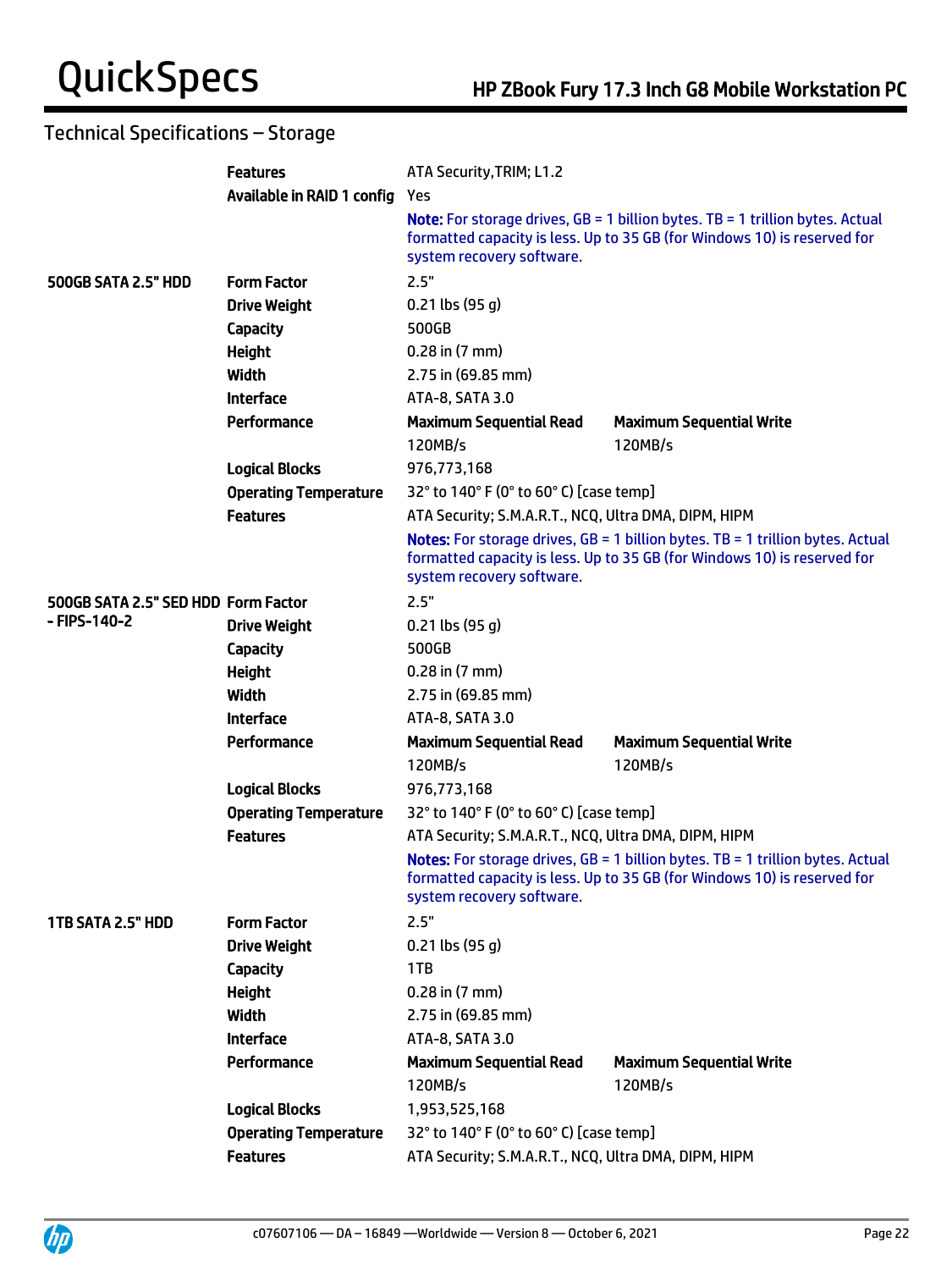|                                             |                              | system recovery software.                            | <b>Notes:</b> For storage drives, $GB = 1$ billion bytes. TB = 1 trillion bytes. Actual<br>formatted capacity is less. Up to 35 GB (for Windows 10) is reserved for |  |
|---------------------------------------------|------------------------------|------------------------------------------------------|---------------------------------------------------------------------------------------------------------------------------------------------------------------------|--|
| 2TB SATA 2.5" HDD                           | <b>Form Factor</b>           | 2.5"                                                 |                                                                                                                                                                     |  |
|                                             | <b>Drive Weight</b>          | $0.21$ lbs $(95g)$                                   |                                                                                                                                                                     |  |
|                                             | <b>Capacity</b>              | 2TB                                                  |                                                                                                                                                                     |  |
|                                             | <b>Height</b>                | $0.28$ in $(7 \text{ mm})$                           |                                                                                                                                                                     |  |
|                                             | Width                        | 2.75 in (69.85 mm)                                   |                                                                                                                                                                     |  |
|                                             | <b>Interface</b>             | ATA-8, SATA 3.0                                      |                                                                                                                                                                     |  |
|                                             | Performance                  | <b>Maximum Sequential Read</b>                       | <b>Maximum Sequential Write</b>                                                                                                                                     |  |
|                                             |                              | 100MB/s                                              | 100MB/s                                                                                                                                                             |  |
|                                             | <b>Logical Blocks</b>        | 3,907,029,168                                        |                                                                                                                                                                     |  |
|                                             | <b>Operating Temperature</b> | 32° to 140° F (0° to 60° C) [case temp]              |                                                                                                                                                                     |  |
|                                             | <b>Features</b>              | ATA Security; S.M.A.R.T., NCQ, Ultra DMA, DIPM, HIPM |                                                                                                                                                                     |  |
|                                             |                              | system recovery software.                            | <b>Notes:</b> For storage drives, $GB = 1$ billion bytes. TB = 1 trillion bytes. Actual<br>formatted capacity is less. Up to 35 GB (for Windows 10) is reserved for |  |
| 1TB PCIe NVMe TLC M.2                       | <b>Form Factor</b>           | M.2 2280                                             |                                                                                                                                                                     |  |
| 2280 SED Opal 2 Solid<br><b>State Drive</b> | <b>Drive Weight</b>          | $0.02$ lb $(10 g)$                                   |                                                                                                                                                                     |  |
|                                             | <b>Capacity</b>              | 1TB                                                  |                                                                                                                                                                     |  |
|                                             | <b>NAND Type</b>             | <b>TLC</b>                                           |                                                                                                                                                                     |  |
|                                             | <b>Height</b>                | $0.09$ in $(2.3$ mm)                                 |                                                                                                                                                                     |  |
|                                             | Width                        | $0.87$ in (22 mm)                                    |                                                                                                                                                                     |  |
|                                             | <b>Interface</b>             | PCIe® Gen3 x4 NVMe™                                  |                                                                                                                                                                     |  |
|                                             | Performance                  | <b>Maximum Sequential Read</b>                       | <b>Maximum Sequential Write</b>                                                                                                                                     |  |
|                                             |                              | Up to 3500 MB/s                                      | Up to 3000 MB/s                                                                                                                                                     |  |
|                                             | <b>Logical Blocks</b>        | 2,000,409,264                                        |                                                                                                                                                                     |  |
|                                             | <b>Operating Temperature</b> | 32° to 158°F (0° to 70°C) [ambient temp]             |                                                                                                                                                                     |  |
|                                             | <b>Features</b>              | ATA Security (Option); TCG Opal 2.0; TRIM; L1.2;     |                                                                                                                                                                     |  |
|                                             |                              | system recovery software.                            | <b>Notes:</b> For storage drives, $GB = 1$ billion bytes. TB = 1 trillion bytes. Actual<br>formatted capacity is less. Up to 35 GB (for Windows 10) is reserved for |  |
| 2TB PCIe NVMe TLC M.2                       | <b>Form Factor</b>           | M.2 2280                                             |                                                                                                                                                                     |  |
| 2280 SED Opal 2 Solid<br><b>State Drive</b> | <b>Drive Weight</b>          | $0.02$ lb $(10q)$                                    |                                                                                                                                                                     |  |
|                                             | <b>Capacity</b>              | 2TB                                                  |                                                                                                                                                                     |  |
|                                             | <b>NAND Type</b>             | <b>TLC</b>                                           |                                                                                                                                                                     |  |
|                                             | <b>Height</b>                | $0.09$ in $(2.3$ mm)                                 |                                                                                                                                                                     |  |
|                                             | Width                        | $0.87$ in (22 mm)                                    |                                                                                                                                                                     |  |
|                                             | <b>Interface</b>             | PCIe® Gen3 x4 NVMe™                                  |                                                                                                                                                                     |  |
|                                             | Performance                  | <b>Maximum Sequential Read</b>                       | <b>Maximum Sequential Write</b>                                                                                                                                     |  |
|                                             |                              | Up to 3500 MB/s                                      | Up to 3000 MB/s                                                                                                                                                     |  |
|                                             | <b>Logical Blocks</b>        | 4,000,797,360                                        |                                                                                                                                                                     |  |

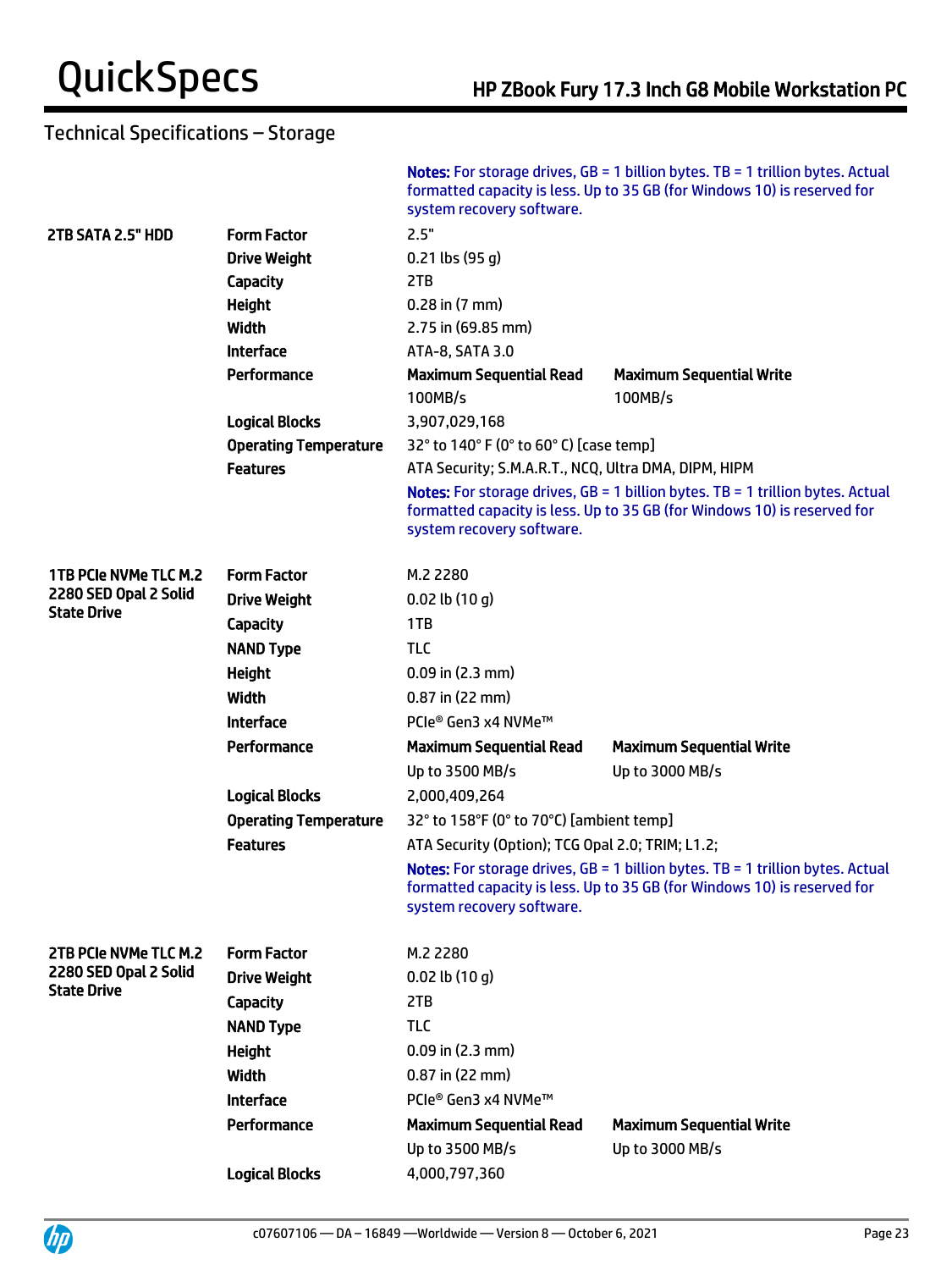|                                     | <b>Operating Temperature</b> | 32° to 158°F (0° to 70°C) [ambient temp]           |                                                                                                                                                                    |  |
|-------------------------------------|------------------------------|----------------------------------------------------|--------------------------------------------------------------------------------------------------------------------------------------------------------------------|--|
|                                     | <b>Features</b>              | ATA Security (Option); TCG Opal 2.0; TRIM; L1.2;   |                                                                                                                                                                    |  |
|                                     |                              | system recovery software.                          | Notes: For storage drives, GB = 1 billion bytes. TB = 1 trillion bytes. Actual<br>formatted capacity is less. Up to 35 GB (for Windows 10) is reserved for         |  |
| SSD 256GB 2280 PCIe-4x4 Form Factor |                              | M.2 2280                                           |                                                                                                                                                                    |  |
| <b>NVMe Three Layer Cell</b>        | <b>Capacity</b>              | 256 GB                                             |                                                                                                                                                                    |  |
|                                     | <b>NAND Type</b>             | <b>TLC</b>                                         |                                                                                                                                                                    |  |
|                                     | <b>Height</b>                | $0.09$ in (2.3 mm)                                 |                                                                                                                                                                    |  |
|                                     | <b>Width</b>                 | $0.87$ in (22 mm)                                  |                                                                                                                                                                    |  |
|                                     | Weight                       | $0.02$ lb (<10 g)                                  |                                                                                                                                                                    |  |
|                                     | <b>Interface</b>             | PCIe® Gen4 x4 NVMe™                                |                                                                                                                                                                    |  |
|                                     | Performance                  | <b>Maximum Sequential Read</b>                     | <b>Maximum Sequential Write</b>                                                                                                                                    |  |
|                                     |                              | Up to 6,400 MB/s                                   | Up to 2,700 MB/s                                                                                                                                                   |  |
|                                     | <b>Logical Blocks</b>        | 500,118,192                                        |                                                                                                                                                                    |  |
|                                     | <b>Operating Temperature</b> | 32° to 158°F (0° to 70°C) [ambient temp]           |                                                                                                                                                                    |  |
|                                     | <b>Features</b>              | Pyrite 2.0; TRIM; L1.2;                            |                                                                                                                                                                    |  |
|                                     |                              | system recovery software.                          | <b>Note:</b> For storage drives, $GB = 1$ billion bytes. TB = 1 trillion bytes. Actual<br>formatted capacity is less. Up to 35 GB (for Windows 10) is reserved for |  |
| SSD 512GB 2280 PCIe-4x4 Form Factor |                              | M.2 2280                                           |                                                                                                                                                                    |  |
| <b>NVMe Three Layer Cell</b>        | Capacity                     | 512 GB                                             |                                                                                                                                                                    |  |
|                                     | <b>NAND Type</b>             | <b>TLC</b>                                         |                                                                                                                                                                    |  |
|                                     | <b>Height</b>                | $0.09$ in (2.3 mm)                                 |                                                                                                                                                                    |  |
|                                     | <b>Width</b>                 | $0.87$ in (22 mm)                                  |                                                                                                                                                                    |  |
|                                     | Weight                       | $0.02$ lb (<10 q)                                  |                                                                                                                                                                    |  |
|                                     | <b>Interface</b>             | PCIe® Gen4 x4 NVMe™                                |                                                                                                                                                                    |  |
|                                     | Performance                  | <b>Maximum Sequential Read</b><br>Up to 6,600 MB/s | <b>Maximum Sequential Write</b><br>Up to 5,100 MB/s                                                                                                                |  |
|                                     | <b>Logical Blocks</b>        | 1,000,215,216                                      |                                                                                                                                                                    |  |
|                                     | <b>Operating Temperature</b> | 32° to 158°F (0° to 70°C) [ambient temp]           |                                                                                                                                                                    |  |
|                                     | <b>Features</b>              | Pyrite 2.0; TRIM; L1.2;                            |                                                                                                                                                                    |  |
|                                     |                              | system recovery software.                          | <b>Note:</b> For storage drives, $GB = 1$ billion bytes. TB = 1 trillion bytes. Actual<br>formatted capacity is less. Up to 35 GB (for Windows 10) is reserved for |  |
| <b>SSD 1TB 2280 PCIe-4x4</b>        | <b>Form Factor</b>           | M.2 2280                                           |                                                                                                                                                                    |  |
| <b>NVMe Three Layer Cell</b>        | <b>Capacity</b>              | 1TB                                                |                                                                                                                                                                    |  |
|                                     | <b>NAND Type</b>             | <b>TLC</b>                                         |                                                                                                                                                                    |  |
|                                     | <b>Height</b>                | $0.09$ in (2.3 mm)                                 |                                                                                                                                                                    |  |
|                                     | <b>Width</b>                 | $0.87$ in (22 mm)                                  |                                                                                                                                                                    |  |
|                                     | Weight                       | $0.02$ lb (<10 g)                                  |                                                                                                                                                                    |  |
|                                     |                              |                                                    |                                                                                                                                                                    |  |

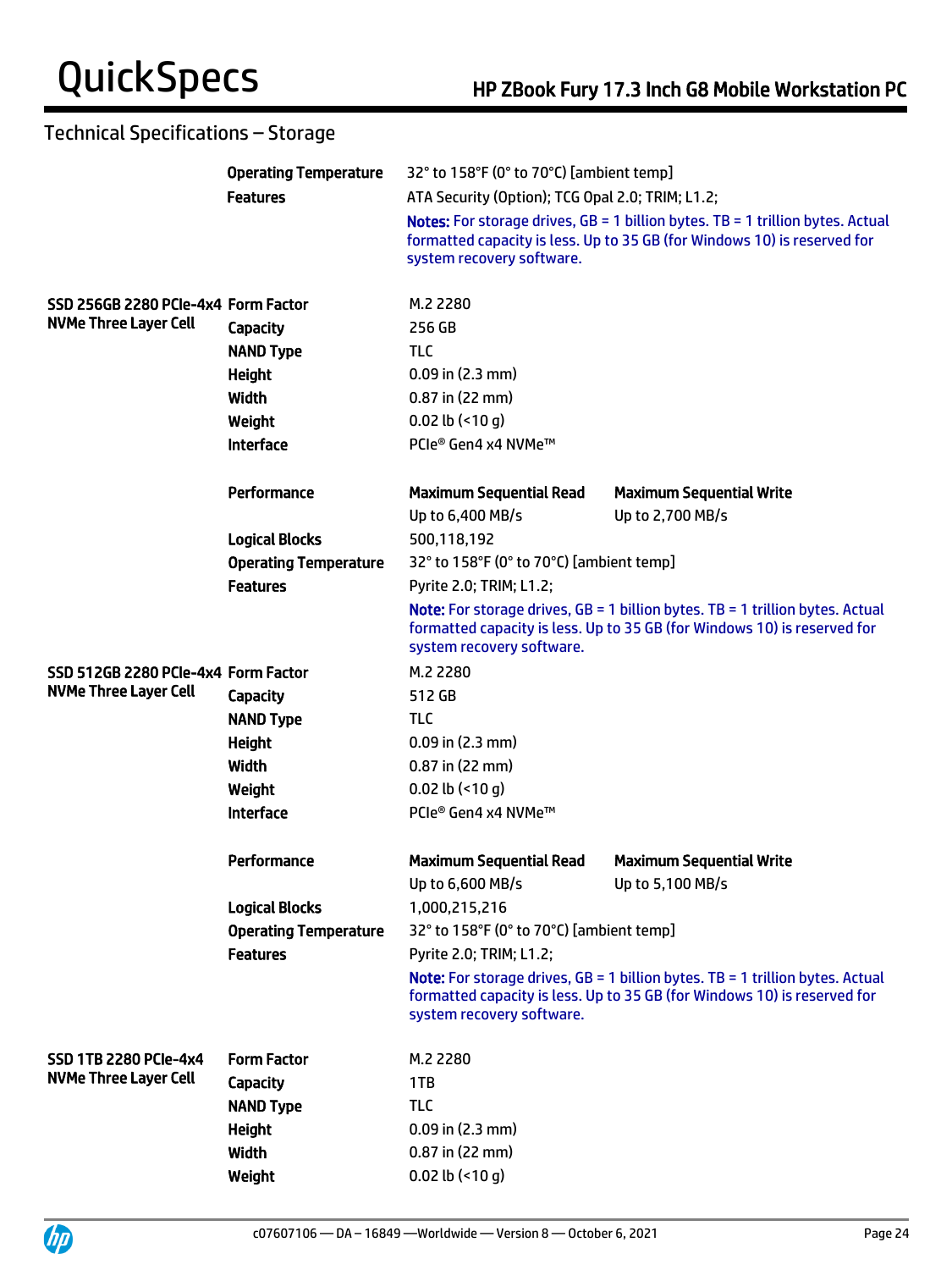|                                                                                                                | <b>Interface</b>                                                                                                  | PCIe® Gen4 x4 NVMe™                                                                                                                                                                      |                                                                                                                                                                                                                           |
|----------------------------------------------------------------------------------------------------------------|-------------------------------------------------------------------------------------------------------------------|------------------------------------------------------------------------------------------------------------------------------------------------------------------------------------------|---------------------------------------------------------------------------------------------------------------------------------------------------------------------------------------------------------------------------|
|                                                                                                                | Performance<br><b>Logical Blocks</b><br><b>Operating Temperature</b><br><b>Features</b>                           | <b>Maximum Sequential Read</b><br>Up to 7,100 MB/s<br>2,000,409,264<br>32° to 158°F (0° to 70°C) [ambient temp]<br>Pyrite 2.0; TRIM; L1.2;<br>system recovery software.                  | <b>Maximum Sequential Write</b><br>Up to 5,200 MB/s<br><b>Note:</b> For storage drives, $GB = 1$ billion bytes. TB = 1 trillion bytes. Actual<br>formatted capacity is less. Up to 35 GB (for Windows 10) is reserved for |
| <b>SSD 2TB 2280 PCIe-4x4</b><br><b>NVMe Three Layer Cell</b>                                                   | <b>Form Factor</b><br><b>Capacity</b><br><b>NAND Type</b><br><b>Height</b><br>Width<br>Weight<br><b>Interface</b> | M.2 2280<br>2TB<br><b>TLC</b><br>$0.09$ in $(2.3$ mm)<br>0.87 in (22 mm)<br>$0.02$ lb (<10 g)<br>PCIe® Gen4 x4 NVMe™                                                                     |                                                                                                                                                                                                                           |
|                                                                                                                | Performance<br><b>Logical Blocks</b><br><b>Operating Temperature</b><br><b>Features</b>                           | <b>Maximum Sequential Read</b><br>Up to 7,100 MB/s<br>4,000,797,360<br>32° to 158°F (0° to 70°C) [ambient temp]<br>Pyrite 2.0; TRIM; L1.2;<br>system recovery software.                  | <b>Maximum Sequential Write</b><br>Up to 5,200 MB/s<br><b>Note:</b> For storage drives, $GB = 1$ billion bytes. TB = 1 trillion bytes. Actual<br>formatted capacity is less. Up to 35 GB (for Windows 10) is reserved for |
| 256GB PCIe-4x4 2280<br><b>NVME Self Encrypted</b><br><b>OPAL2 Three Layer Cell</b><br><b>Solid State Drive</b> | <b>Form Factor</b><br><b>Capacity</b><br><b>NAND Type</b><br><b>Height</b><br>Width<br>Weight<br><b>Interface</b> | M.2 2280<br>256 GB<br><b>TLC</b><br>0.09 in (2.3 mm)<br>$0.87$ in (22 mm)<br>$0.02$ lb (<10 g)<br>PCIe® Gen4 x4 NVMe™                                                                    |                                                                                                                                                                                                                           |
|                                                                                                                | Performance<br><b>Logical Blocks</b><br><b>Operating Temperature</b><br><b>Features</b>                           | <b>Maximum Sequential Read</b><br>6,400 MB/s<br>500,118,192<br>32° to 158°F (0° to 70°C) [ambient temp]<br>ATA Security (Option); TCG Opal 2.0; TRIM; L1.2;<br>system recovery software. | <b>Maximum Sequential Write</b><br>2,700 MB/s<br><b>Note:</b> For storage drives, $GB = 1$ billion bytes. TB = 1 trillion bytes. Actual<br>formatted capacity is less. Up to 35 GB (for Windows 10) is reserved for       |
|                                                                                                                | <b>Form Factor</b>                                                                                                | M.2 2280                                                                                                                                                                                 |                                                                                                                                                                                                                           |

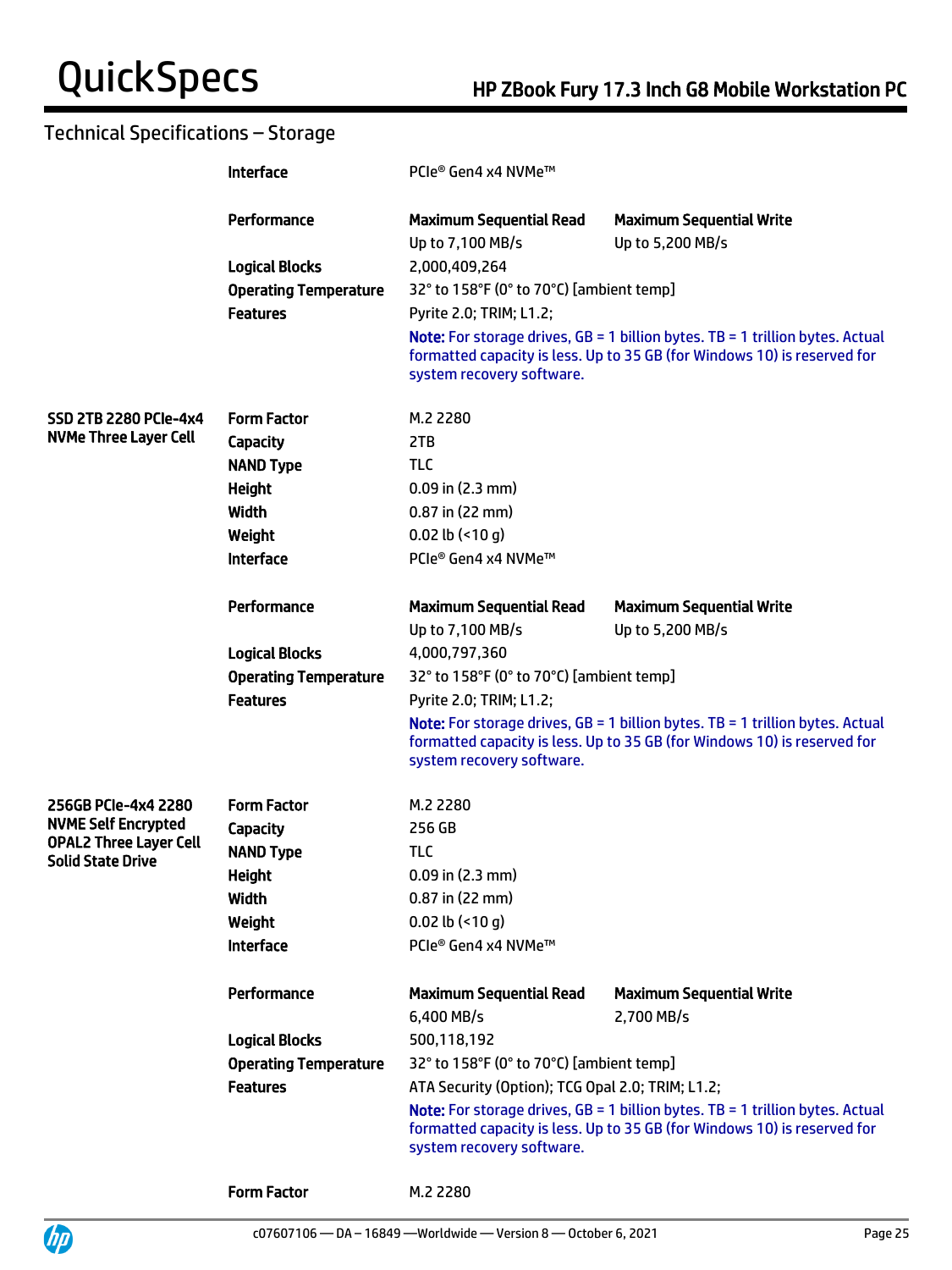| 512GB PCIe-4x4 2280                                       | <b>Capacity</b>              | 512 GB                                                                                                                                                                                          |                                 |  |
|-----------------------------------------------------------|------------------------------|-------------------------------------------------------------------------------------------------------------------------------------------------------------------------------------------------|---------------------------------|--|
| <b>NVME Self Encrypted</b>                                | <b>NAND Type</b>             | TLC.                                                                                                                                                                                            |                                 |  |
| <b>OPAL2 Three Layer Cell</b><br><b>Solid State Drive</b> | <b>Height</b>                | $0.09$ in $(2.3$ mm)                                                                                                                                                                            |                                 |  |
|                                                           | Width                        | $0.87$ in (22 mm)                                                                                                                                                                               |                                 |  |
|                                                           | Weight                       | $0.02$ lb $($ <10 q)                                                                                                                                                                            |                                 |  |
|                                                           | <b>Interface</b>             | PCle® Gen4 x4 NVMe™                                                                                                                                                                             |                                 |  |
|                                                           | Performance                  | <b>Maximum Sequential Read</b>                                                                                                                                                                  | <b>Maximum Sequential Write</b> |  |
|                                                           |                              | 6,600 MB/s                                                                                                                                                                                      | 5,100 MB/s                      |  |
|                                                           | <b>Logical Blocks</b>        | 1,000,215,216                                                                                                                                                                                   |                                 |  |
|                                                           | <b>Operating Temperature</b> | 32° to 158°F (0° to 70°C) [ambient temp]                                                                                                                                                        |                                 |  |
|                                                           | <b>Features</b>              | ATA Security (Option); TCG Opal 2.0; TRIM; L1.2;                                                                                                                                                |                                 |  |
|                                                           |                              | <b>Note:</b> For storage drives, $GB = 1$ billion bytes. TB = 1 trillion bytes. Actual<br>formatted capacity is less. Up to 35 GB (for Windows 10) is reserved for<br>system recovery software. |                                 |  |

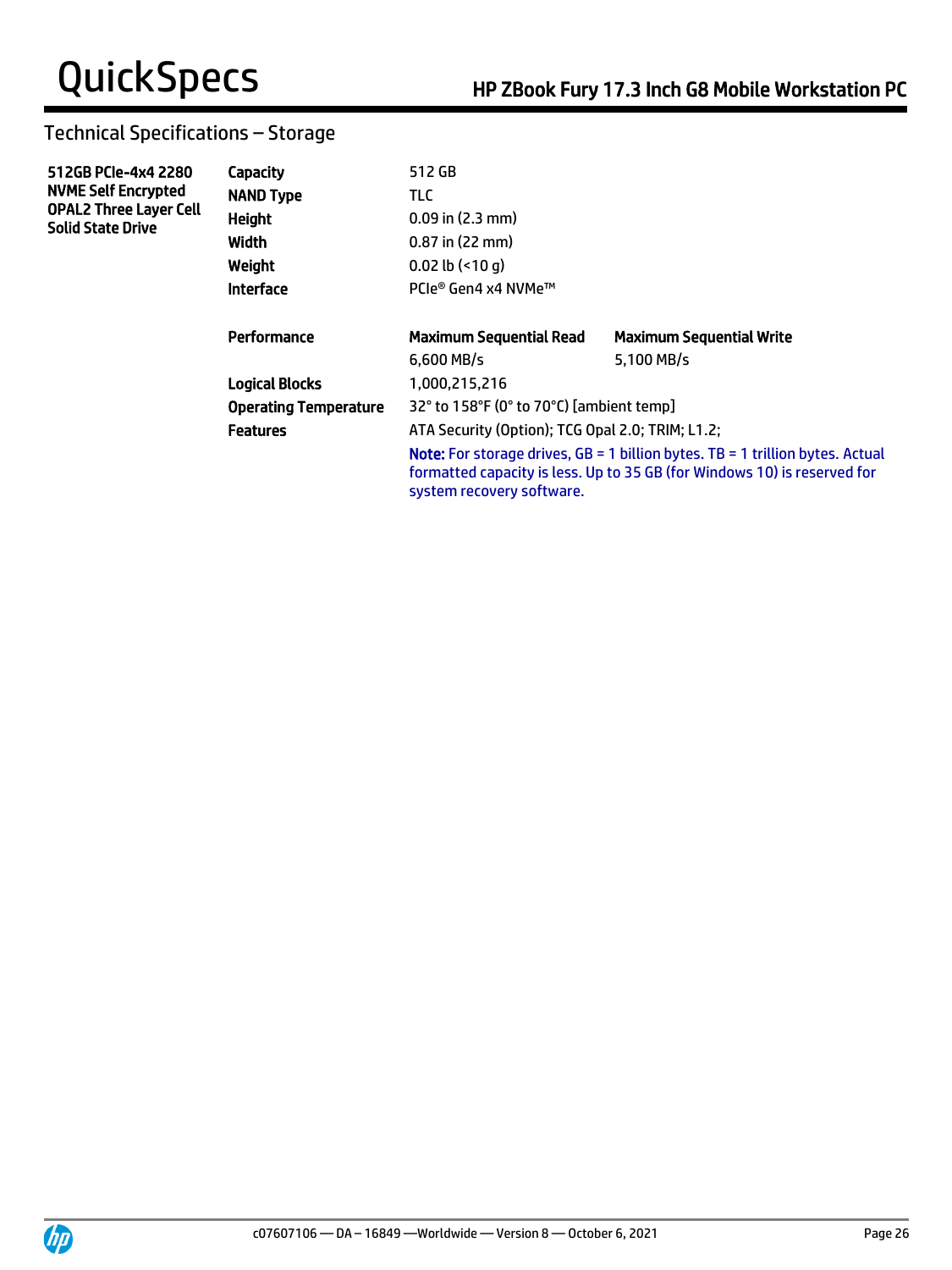# NETWORKING/COMMUNICATION

| Intel i219LM 10/100/1000 Connector |                                     | <b>RJ-45</b>                                                                                                                                                                                                                                                                                                                                                                 |
|------------------------------------|-------------------------------------|------------------------------------------------------------------------------------------------------------------------------------------------------------------------------------------------------------------------------------------------------------------------------------------------------------------------------------------------------------------------------|
| Integrated NIC vPro®               | <b>System Interface</b>             | PCI(Intel proprietary) + SMBus                                                                                                                                                                                                                                                                                                                                               |
|                                    | Data rates supported                | 10 Mbit/s operation (10BASE-T; IEEE 802.3i; IEEE 802.3 clauses 13-14)<br>100 Mbit/s operation (100BASE-TX; IEEE 802.3u; IEEE 802.3 clauses 21-30)<br>1000 Mbit/s operation (1000BASE-T; IEEE 802.3ab; IEEE 8023 clauses 40)<br><b>Auto-Negotiation (Automatic Speed Selection)</b><br>Full Duplex Operation at all Speeds, Half Duplex operation at 10 and 100<br>Mbit/s     |
|                                    | <b>IEEE Compliance</b>              | IEEE 802.1p QoS (Quality of Service) Support<br>IEEE 802.1q VLAN support<br>IEEE 802.3x Flow Control (IEEE 802.3 clauses 31-32; configurable)<br>IEEE 802.3az EEE (Energy Efficient Ethernet)                                                                                                                                                                                |
|                                    | Performance                         | TCP/IP/UDP Checksum Offload (configurable)<br>Protocol Offload (ARP & NS)<br>Large send offload and Giant send offload<br>Receiving Side Scaling (Hash Mode only)<br>Jumbo Frame 9K                                                                                                                                                                                          |
|                                    | <b>Power consumption</b>            | <b>Cable Disconnection: 25mW</b><br>100Mbps Full Run: 450mW<br>1000bp Full Run: 1000mW<br>WoL Enable(S3/S4/S5): 50mW<br>WoL Disable(S3/S4/S5): 25mW                                                                                                                                                                                                                          |
|                                    | <b>Power</b><br><b>Management</b>   | ACPI compliant - multiple power modes<br>Situation-sensitive features reduce power consumption<br>Advanced link down power saving for reducing link down power<br>consumption                                                                                                                                                                                                |
|                                    | <b>Management Interface</b>         | Auto MDI/MDIX Crossover cable detection                                                                                                                                                                                                                                                                                                                                      |
|                                    | <b>IT Manageability</b>             | Wake-on-LAN from modern standby or sleep state (Magic Packet and<br>Microsoft Wake-Up Frame); Wake-on-LAN from off (Magic Packet only)<br>PXE 2.1 Remote Boot<br>Statistics Gathering (SNMP MIB II, Ethernet-like MIB, Ethernet MIB (802.3x,<br>clause 30))<br>Comprehensive diagnostic and configuration software suite<br>Virtual Cable Doctor for Ethernet cable status   |
|                                    | <b>Security &amp; Manageability</b> | Intel <sup>®</sup> vPro <sup>™</sup> support with appropriate Intel® chipset components                                                                                                                                                                                                                                                                                      |
| Intel i219v 10/100/1000            | <b>Connector</b>                    | <b>RJ-45</b>                                                                                                                                                                                                                                                                                                                                                                 |
| Integrated NIC non-vPro®           | <b>System Interface</b>             | PCI(Intel proprietary) + SMBus                                                                                                                                                                                                                                                                                                                                               |
|                                    | Data rates supported                | 10 Mbit/s operation (10BASE-T; IEEE 802.3i; IEEE 802.3 clauses 13-14)<br>100 Mbit/s operation (100BASE-TX; IEEE 802.3u; IEEE 802.3 clauses 21-30)<br>1000 Mbit/s operation (1000BASE-T; IEEE 802.3ab; IEEE 8023 clauses 40)<br><b>Auto-Negotiation (Automatic Speed Selection)</b><br>Full Duplex Operation at all Speeds, Half Duplex operation at 10, 100 &<br>1000 Mbit/s |
|                                    | <b>IEEE Compliance</b>              | IEEE 802.1p QoS (Quality of Service) Support<br>IEEE 802.1q VLAN support                                                                                                                                                                                                                                                                                                     |

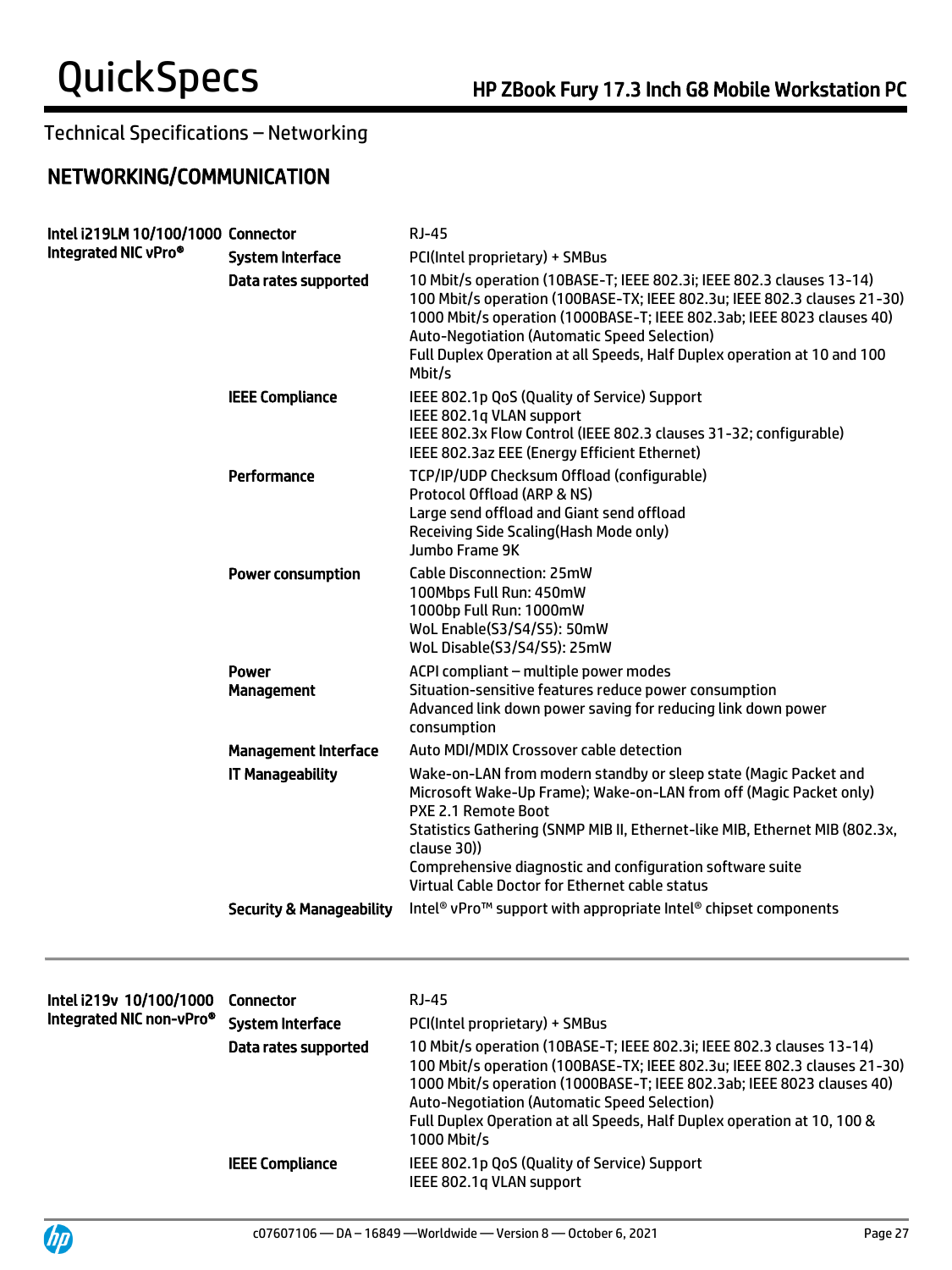|                             | IEEE 802.3x Flow Control (IEEE 802.3 clauses 31-32; configurable)<br>IEEE 802.3az EEE (Energy Efficient Ethernet)<br><b>IEEE 802.3i 10BASE-T</b><br>IEEE 802.3u 100BASE-TX<br>IEEE 802.3ab 1000BAE-T<br>IEEE 802.3bz 2.5GBASE-T                                                                                                                                           |
|-----------------------------|---------------------------------------------------------------------------------------------------------------------------------------------------------------------------------------------------------------------------------------------------------------------------------------------------------------------------------------------------------------------------|
| Performance                 | TCP/IP/UDP Checksum Offload (configurable)<br>Protocol Offload (ARP & NS)<br>Large send offload and Giant send offload<br>Receiving Side Scaling (Hash Mode only)<br>Jumbo Frame 9K                                                                                                                                                                                       |
| <b>Power consumption</b>    | <b>Cable Disconnetion: 25mW</b><br>100Mbps Full Run: 450mW<br>1000bp Full Run: 1000mW<br>WoL Enable(S3/S4/S5): 50mW<br>WoL Disable(S3/S4/S5): 25mW                                                                                                                                                                                                                        |
| Power<br><b>Management</b>  | ACPI compliant - multiple power modes<br>Situation-sensitive features reduce power consumption<br>Advanced link down power saving for reducing link down power<br>consumption                                                                                                                                                                                             |
| <b>Management Interface</b> | Auto MDI/MDIX Crossover cable detection                                                                                                                                                                                                                                                                                                                                   |
| <b>IT Manageability</b>     | Wake-on-LAN from modem standby or sleep state (Magic Packet and<br>Microsoft Wake-Up Frame); Wake-on-LAN from off (Magic Packet only)<br>PXE 2.1 Remote Boot<br>Statistics Gathering (SNMP MIB II, Ethernet-like MIB, Ethernet MIB (802.3x,<br>clause 30))<br>Comprehensive diagnostic and configuration software suite<br>Virtual Cable Doctor for Ethernet cable status |
|                             |                                                                                                                                                                                                                                                                                                                                                                           |

## NFC (Near Field Communication) module (optional)

|                                             | <b>Dimensions (L x W x H)</b> Module 50 mm by 23 mm by 2.89 mm                                                                                                                      |
|---------------------------------------------|-------------------------------------------------------------------------------------------------------------------------------------------------------------------------------------|
| Chipset                                     | SiM3U156+SiM3U154+AMS3911                                                                                                                                                           |
| System interface                            | <b>USB 2.0</b>                                                                                                                                                                      |
|                                             | <b>System interface (I/O)</b> Audio signal output on card read                                                                                                                      |
| <b>NFC RF standards</b><br>(In reading CSN) | <b>ISO/IEC 14443 A</b><br><b>ISO/IEC 14443 B</b><br><b>ISO/IEC 15693</b><br>ISO/IEC 18092<br>ECMA-340 NFCIP-1                                                                       |
| <b>NFC Forum Support</b>                    | Tag Type 1, Type 2, Type3 and Type 4 in reading CSN                                                                                                                                 |
| <b>Reader Mode</b>                          | 13.56MHz:<br>ISO/IEC 14443 A<br>ISO/IEC 14443 B<br><b>ISO/IEC 15693</b><br><b>MIFARE 1K</b><br><b>MIFARE 4K</b><br><b>MIFARE DESFire</b><br>FeliCa<br>Topaz cards<br>HID iClass ISO |



j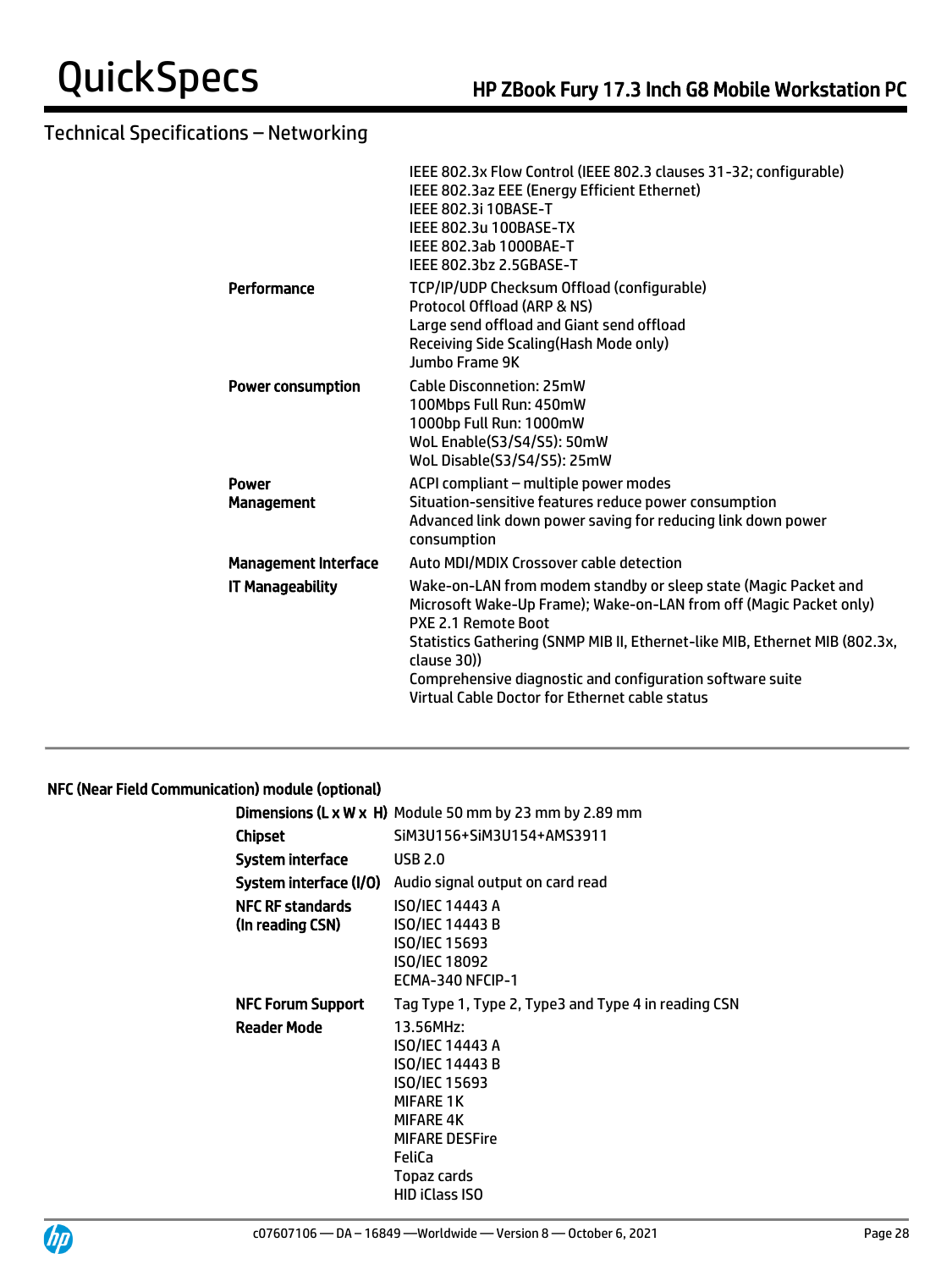|                                                                                                              |                                    | 125kHz:<br><b>HID Prox UID</b><br>AWID UID<br>CASI-RUSCO UID<br><b>EM 410x UID</b><br>Indana ASP/ASP+ UID                                                                                                                                  |                                                                                                                                                                                                                                                                                                                    |  |  |  |
|--------------------------------------------------------------------------------------------------------------|------------------------------------|--------------------------------------------------------------------------------------------------------------------------------------------------------------------------------------------------------------------------------------------|--------------------------------------------------------------------------------------------------------------------------------------------------------------------------------------------------------------------------------------------------------------------------------------------------------------------|--|--|--|
|                                                                                                              | <b>Frequency</b>                   | 13.56MHz and 125kHz                                                                                                                                                                                                                        |                                                                                                                                                                                                                                                                                                                    |  |  |  |
|                                                                                                              | <b>NFC Modes Supported Reader</b>  | 106, 212 kbps                                                                                                                                                                                                                              |                                                                                                                                                                                                                                                                                                                    |  |  |  |
|                                                                                                              | <b>Raw RF Data Rates</b>           |                                                                                                                                                                                                                                            |                                                                                                                                                                                                                                                                                                                    |  |  |  |
|                                                                                                              | <b>Operating</b><br>temperature    | -30°C to 70°C                                                                                                                                                                                                                              |                                                                                                                                                                                                                                                                                                                    |  |  |  |
|                                                                                                              | <b>Storage temperature</b>         | -40°C to 80°C                                                                                                                                                                                                                              |                                                                                                                                                                                                                                                                                                                    |  |  |  |
|                                                                                                              | <b>Humidity</b>                    | 10-90% operating<br>5-95% non-operating                                                                                                                                                                                                    |                                                                                                                                                                                                                                                                                                                    |  |  |  |
|                                                                                                              | <b>Supply Operating</b><br>voltage | 4.35 to 5.25 Volts                                                                                                                                                                                                                         |                                                                                                                                                                                                                                                                                                                    |  |  |  |
|                                                                                                              | <b>Power Consumption</b>           | Mode                                                                                                                                                                                                                                       | <b>Power Consumption, Typical</b>                                                                                                                                                                                                                                                                                  |  |  |  |
|                                                                                                              |                                    | <b>Polling</b>                                                                                                                                                                                                                             | 75 <sub>m</sub> A                                                                                                                                                                                                                                                                                                  |  |  |  |
|                                                                                                              |                                    | <b>Communication</b>                                                                                                                                                                                                                       | 85mA                                                                                                                                                                                                                                                                                                               |  |  |  |
|                                                                                                              | Antenna                            | connector FPC.                                                                                                                                                                                                                             | 13.56MHz/125kHz combo antenna. Antenna connector, 0.5mm pitch, 16pin                                                                                                                                                                                                                                               |  |  |  |
| Intel Wi-Fi 6 AX201 +<br>BT5.2 (802.11ax 2x2,<br>non-vPro®, supporting<br>gigabit data rate*)**<br>non-vPro® | <b>Wireless LAN Standards</b>      | IEEE 802.11a<br><b>IEEE 802.11b</b><br>IEEE 802.11g<br>IEEE 802.11n<br>IEEE 802.11ac<br>IEEE 802.11ax<br>IEEE 802.11d<br>IEEE 802.11e<br>IEEE 802.11h<br><b>IEEE 802.11i</b><br><b>IEEE 802.11k</b><br>IEEE 802.11r<br><b>IEEE 802.11v</b> |                                                                                                                                                                                                                                                                                                                    |  |  |  |
|                                                                                                              | <b>Interoperability</b>            | Wi-Fi certified                                                                                                                                                                                                                            |                                                                                                                                                                                                                                                                                                                    |  |  |  |
|                                                                                                              | <b>Frequency Band</b>              | 802.11b/g/n/ax<br>$\cdot$ 2.402 - 2.482 GHz<br>802.11a/n/ac/ax<br>$\bullet$ 4.9 – 4.95 GHz (Japan)<br>$• 5.15 - 5.25$ GHz<br>$• 5.25 - 5.35$ GHz<br>$• 5.47 - 5.725$ GHz<br>$• 5.825 - 5.850$ GHz                                          |                                                                                                                                                                                                                                                                                                                    |  |  |  |
|                                                                                                              | <b>Data Rates</b>                  | 160MHz)<br>& 160MHz)                                                                                                                                                                                                                       | • 802.11b: 1, 2, 5.5, 11 Mbps<br>• 802.11g: 6, 9, 12, 18, 24, 36, 48, 54 Mbps<br>• 802.11a: 6, 9, 12, 18, 24, 36, 48, 54 Mbps<br>• 802.11n: MCS 0 ~ MCS 15, (20MHz, and 40MHz)<br>• 802.11ac: MCS0 ~ MCS9, (1SS, and 2SS) (20MHz, 40MHz, ,80MHz &<br>• 802.11ax: MCS0 ~ MCS11, (1SS and 2SS) (20MHz, 40MHz, ,80MHz |  |  |  |

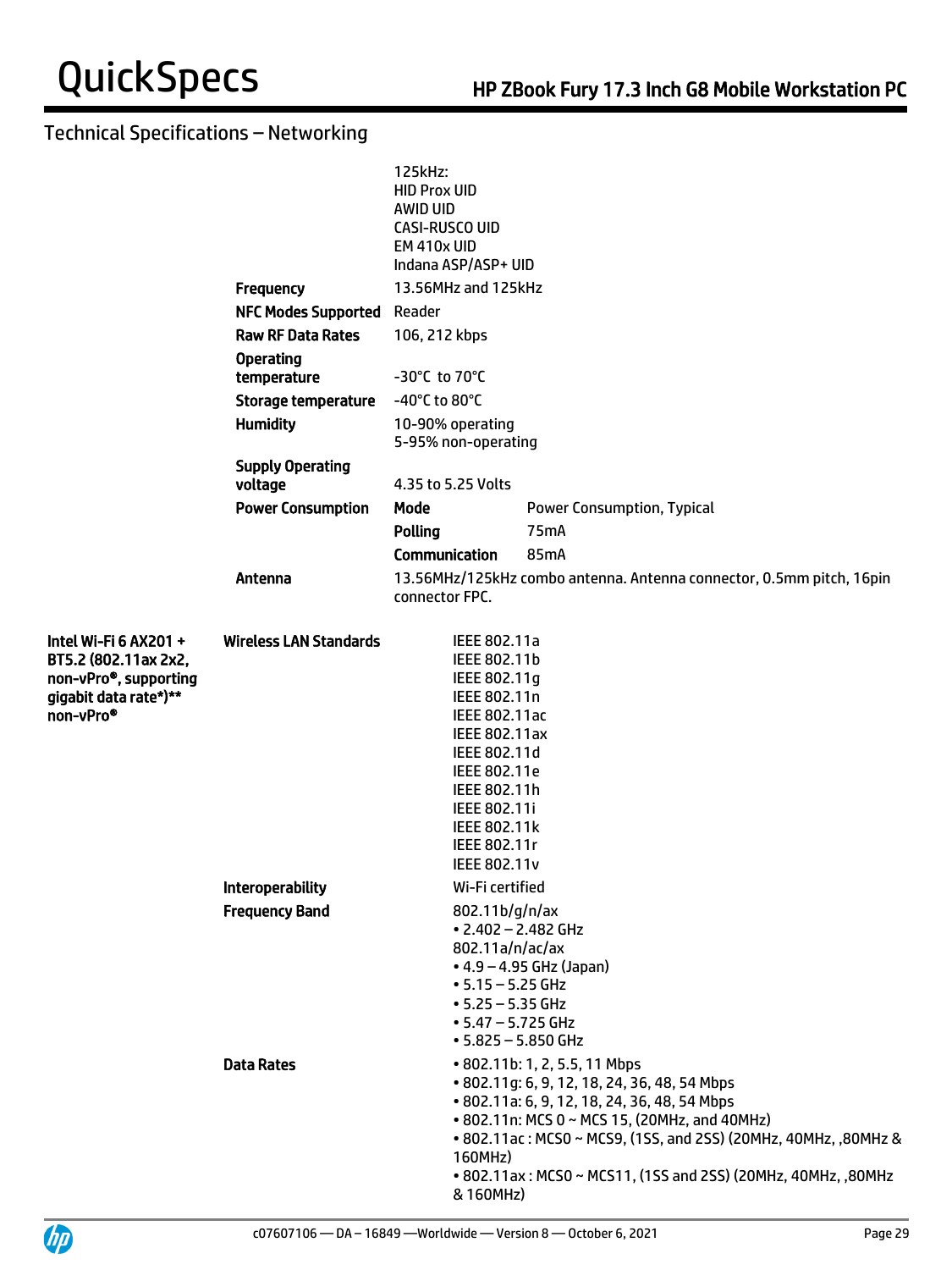| <b>Modulation</b>                     | Direct Sequence Spread Spectrum<br>OFDM, BPSK, QPSK, CCK, 16-QAM, 64-QAM, 256-QAM<br>, 1024QAM                                                                                                                                                                                                                                                                                                                                                       |  |  |
|---------------------------------------|------------------------------------------------------------------------------------------------------------------------------------------------------------------------------------------------------------------------------------------------------------------------------------------------------------------------------------------------------------------------------------------------------------------------------------------------------|--|--|
| Security <sup>1</sup>                 | • IEEE and WiFi compliant 64 / 128 bit WEP encryption for a/b/g<br>mode only<br>• AES-CCMP: 128 bit in hardware<br>• 802.1x authentication<br>. WPA, WPA2: 802.1x. WPA-PSK, WPA2-PSK, TKIP, and AES.<br>• WPA2 certification<br>• IEEE 802.11i<br>• WAPI                                                                                                                                                                                             |  |  |
| <b>Network Architecture</b><br>Models | Ad-hoc (Peer to Peer)<br>Infrastructure (Access Point Required)                                                                                                                                                                                                                                                                                                                                                                                      |  |  |
| Roaming                               | IEEE 802.11 compliant roaming between access points                                                                                                                                                                                                                                                                                                                                                                                                  |  |  |
| Output Power <sup>2</sup>             | • 802.11b: +18.5dBm minimum<br>• 802.11g: +17.5dBm minimum<br>• 802.11a: +18.5dBm minimum<br>• 802.11n HT20(2.4GHz): +15.5dBm minimum<br>• 802.11n HT40(2.4GHz): +14.5dBm minimum<br>• 802.11n HT20(5GHz): +15.5dBm minimum<br>• 802.11n HT40(5GHz): +14.5dBm minimum<br>• 802.11ac VHT80(5GHz): +11.5dBm minimum<br>• 802.11ac VHT160(5GHz): +11.5dBm minimum<br>• 802.11ax HT40(2.4GHz): +10dBm minimum<br>• 802.11ax VHT160(5GHz): +10dBm minimum |  |  |
| <b>Power Consumption</b>              | • Transmit mode 2.0 W<br>• Receive mode 1.6 W<br>· Idle mode (PSP) 180 mW (WLAN Associated)<br>· Idle mode 50 mW (WLAN unassociated)<br>• Connected Standby 10mW<br>• Radio disabled 8 mW                                                                                                                                                                                                                                                            |  |  |
| <b>Power Management</b>               | ACPI and PCI Express compliant power management<br>802.11 compliant power saving mode                                                                                                                                                                                                                                                                                                                                                                |  |  |
| Receiver Sensitivity <sup>3</sup>     | •802.11b, 1Mbps: -93.5dBm maximum<br>•802.11b, 11Mbps: -84dBm maximum<br>• 802.11a/g, 6Mbps: -86dBm maximum<br>• 802.11a/g, 54Mbps: -72dBm maximum<br>• 802.11n, MCS07: -67dBm maximum<br>• 802.11n, MCS15: -64dBm maximum<br>• 802.11ac, MCS0: -84dBm maximum<br>• 802.11ac, MCS9: -59dBm maximum<br>•802.11ax, MCS11(HT40): -59dBm maximum<br>•802.11ax, MCS11(VHT160): -58.5dBm maximum                                                           |  |  |
| <b>Antenna Type</b>                   | High efficiency antenna with spatial diversity, mounted in the<br>display enclosure                                                                                                                                                                                                                                                                                                                                                                  |  |  |
|                                       | Two embedded dual band 2.4/5 GHz antennas are provided to the<br>card to support WLAN MIMO communications and Bluetooth<br>communications                                                                                                                                                                                                                                                                                                            |  |  |
| <b>Form Factor</b>                    | PCI-Express M.2 MiniCard with CNVi Interface                                                                                                                                                                                                                                                                                                                                                                                                         |  |  |
| <b>Dimensions</b>                     | 1. Type 2230: 2.3 x 22.0 x 30.0 mm<br>2. Type 1216: 1.67 x 12.0 x 16.0 mm                                                                                                                                                                                                                                                                                                                                                                            |  |  |

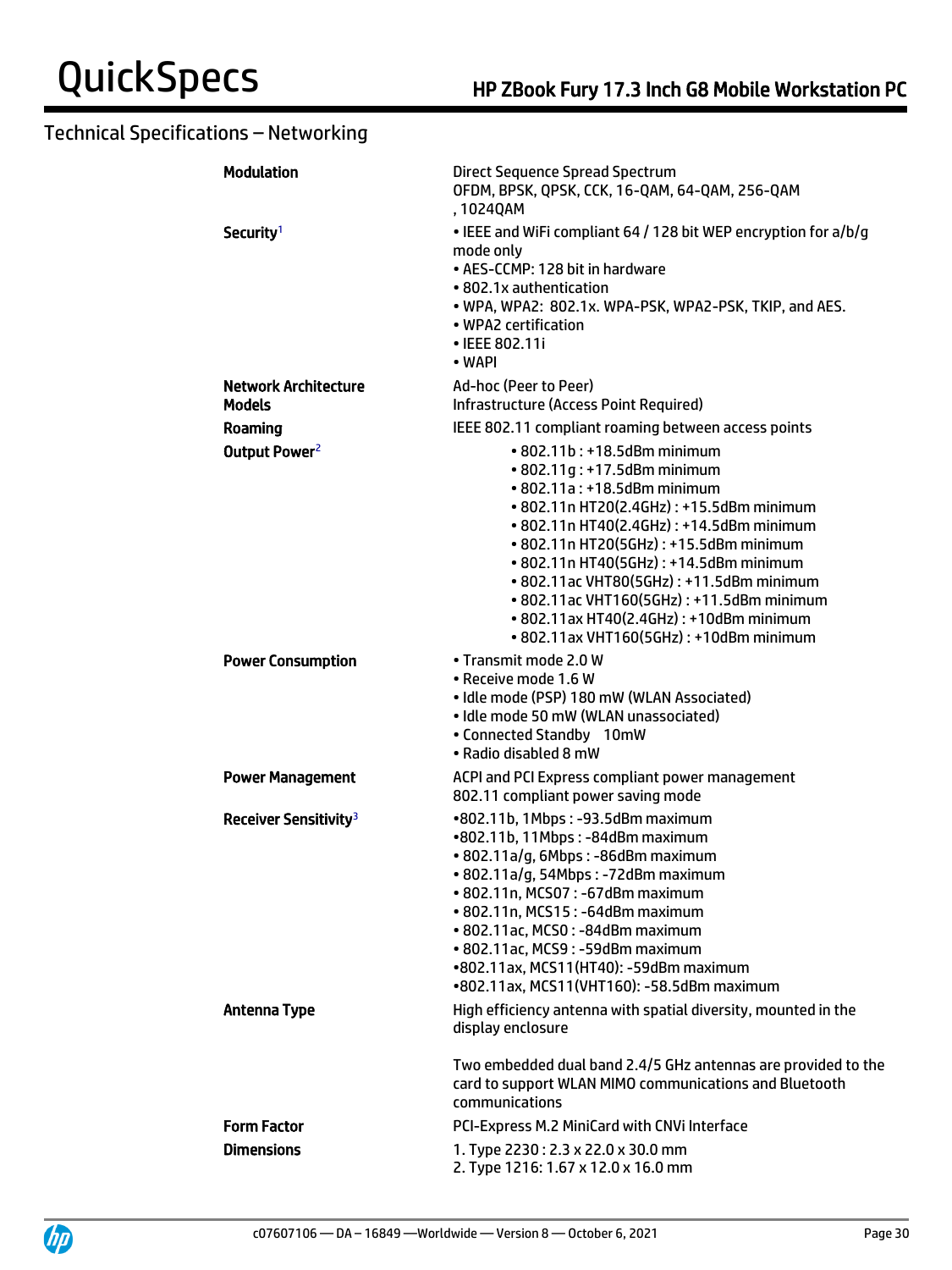| 1. Type 2230: 2.8g<br>2. Type 126: 1.3g                                                                                                                                                                                                                                                                                                                                                                                                                |                                                                                                                                                                                                                                                                                                      |
|--------------------------------------------------------------------------------------------------------------------------------------------------------------------------------------------------------------------------------------------------------------------------------------------------------------------------------------------------------------------------------------------------------------------------------------------------------|------------------------------------------------------------------------------------------------------------------------------------------------------------------------------------------------------------------------------------------------------------------------------------------------------|
| $3.3v +/- 9%$                                                                                                                                                                                                                                                                                                                                                                                                                                          |                                                                                                                                                                                                                                                                                                      |
| <b>Operating</b><br>Non-operating                                                                                                                                                                                                                                                                                                                                                                                                                      | 14° to 158° F (-10° to 70° C)<br>-40° to 176° F (-40° to 80° C)                                                                                                                                                                                                                                      |
| <b>Operating</b><br>Non-operating                                                                                                                                                                                                                                                                                                                                                                                                                      | 10% to 90% (non-condensing)<br>5% to 95% (non-condensing)                                                                                                                                                                                                                                            |
| Operating Non-<br>operating                                                                                                                                                                                                                                                                                                                                                                                                                            | 0 to 10,000 ft (3,048 m)<br>0 to 50,000 ft (15,240 m)                                                                                                                                                                                                                                                |
|                                                                                                                                                                                                                                                                                                                                                                                                                                                        |                                                                                                                                                                                                                                                                                                      |
|                                                                                                                                                                                                                                                                                                                                                                                                                                                        |                                                                                                                                                                                                                                                                                                      |
| 2402 to 2480 MHz                                                                                                                                                                                                                                                                                                                                                                                                                                       |                                                                                                                                                                                                                                                                                                      |
|                                                                                                                                                                                                                                                                                                                                                                                                                                                        |                                                                                                                                                                                                                                                                                                      |
| BLE: 0~39 (2 MHz/CH)                                                                                                                                                                                                                                                                                                                                                                                                                                   |                                                                                                                                                                                                                                                                                                      |
| voice channels                                                                                                                                                                                                                                                                                                                                                                                                                                         | Legacy: 3 Mbps data rate; throughput up to 2.17 Mbps<br>BLE: 1 Mbps data rate; throughput up to 0.2 Mbps<br>Legacy: Synchronous Connection Oriented links up to 3, 64 kbps,<br>Legacy: Asynchronous Connection Less links 2178.1 kbps/177.1<br>kbps asymmetric (3-DH5) or 864 kbps symmetric (3-EV5) |
| EDR.                                                                                                                                                                                                                                                                                                                                                                                                                                                   | The Bluetooth component shall operate as a Class II Bluetooth<br>device with a maximum transmit power of +9.5 dBm for BR and                                                                                                                                                                         |
| Peak (Tx): 330 mW<br>Peak (Rx): 230 mW<br>Selective Suspend: 17 mW                                                                                                                                                                                                                                                                                                                                                                                     |                                                                                                                                                                                                                                                                                                      |
| <b>Microsoft Windows Bluetooth Software</b>                                                                                                                                                                                                                                                                                                                                                                                                            |                                                                                                                                                                                                                                                                                                      |
|                                                                                                                                                                                                                                                                                                                                                                                                                                                        | Microsoft Windows ACPI, and USB Bus Support                                                                                                                                                                                                                                                          |
|                                                                                                                                                                                                                                                                                                                                                                                                                                                        | FCC (47 CFR) Part 15C, Section 15.247 & 15.249                                                                                                                                                                                                                                                       |
| ETS 300 328, ETS 300 826<br>Low Voltage Directive IEC950<br>UL, CSA, and CE Mark                                                                                                                                                                                                                                                                                                                                                                       |                                                                                                                                                                                                                                                                                                      |
| LE Link Layer Ping<br><b>LE Dual Mode</b><br>LE Link Layer<br>LE Low Duty Cycle Directed Advertising<br>LE L2CAP Connection Oriented Channels<br>Train Nudging & Interlaced Scan<br>BT4.2 ESR08 Compliance<br>LE Secure Connection-Basic/Full<br>LE Privacy 1.2 - Link Layer Privacy<br>LE Data Packet Length Extension<br><b>FAX Profile (FAX)</b><br><b>Basic Imaging Profile (BIP)2</b><br><b>Headset Profile (HSP)</b><br>Hands Free Profile (HFP) | LE Privacy 1.2 - Extended Scanner Filter Policies                                                                                                                                                                                                                                                    |
| <b>Operating Voltage</b><br><b>Frequency Band</b><br><b>Number of Available Channels</b><br><b>Data Rates and Throughput</b><br><b>Transmit Power</b><br><b>Power Consumption</b><br><b>Bluetooth Software Supported</b><br><b>Power Management</b><br><b>Power Management</b><br><b>Bluetooth Profiles Supported</b>                                                                                                                                  | LED Amber - Radio Off; LED Off - Radio ON<br>HP Integrated Module with Bluetooth 4.0/4.1/4.2/5.0/5.1/5.2 Wireless Technology<br>Legacy: 0~79 (1 MHz/CH)<br>BT4.1-ESR 5/6/7 Compliance<br>Advanced Audio Distribution Profile (A2DP)                                                                  |

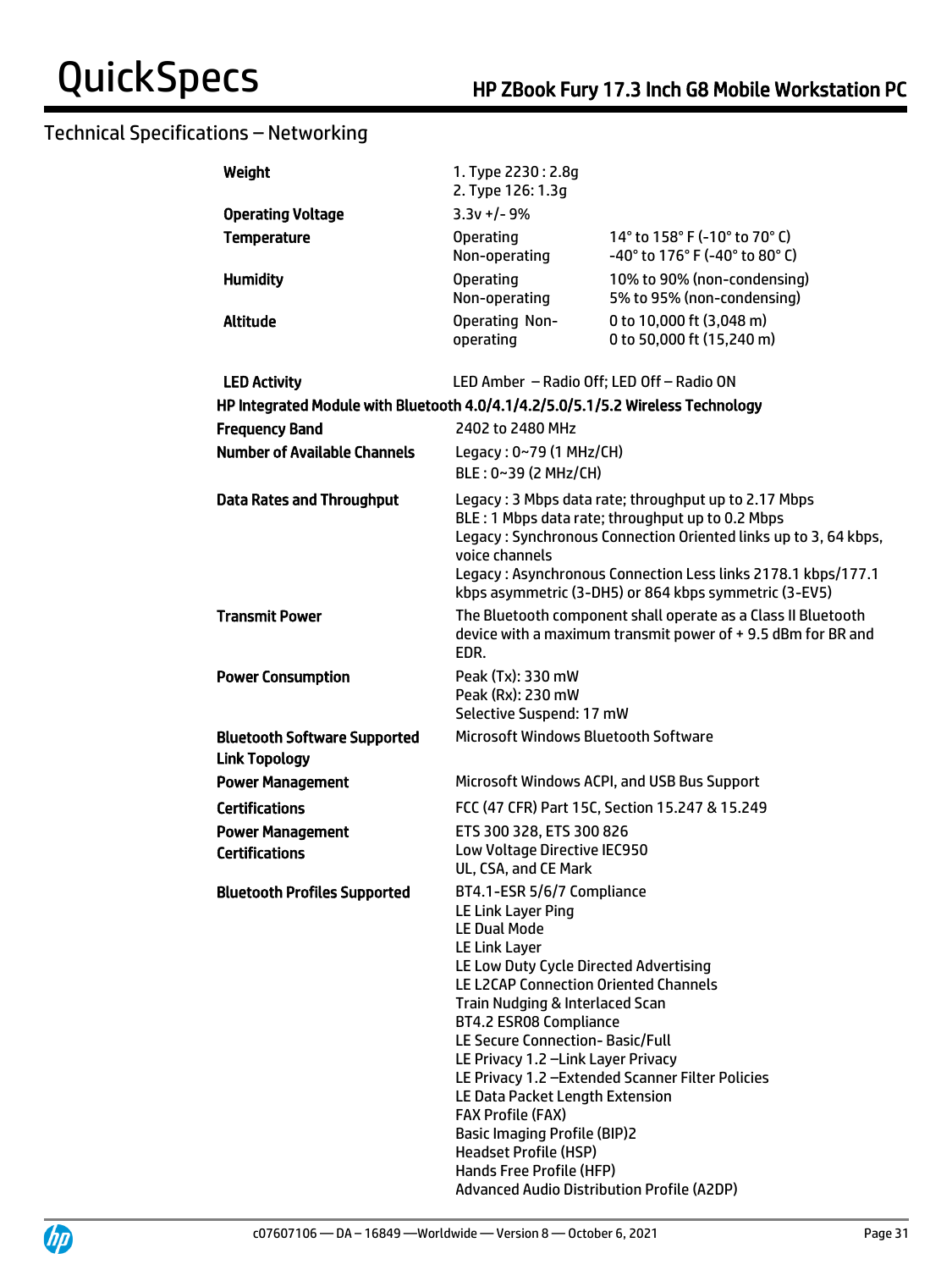\*GbE - The term "10/100/1000" or "Gigabit" Ethernet indicates compatibility with IEEE standard 802.3ab for Gigabit Ethernet, and does not connote actual operating speed of 1 Gb/s. For high-speed transmission, connection to a Gigabit Ethernet server and network infrastructure is required.

\*\*Wireless access point and Internet service required and sold separately. Availability of public wireless access points limited. Wi-Fi 6 (802.11ax) is backwards compatible with prior 802.11 specs. The specifications for Wi-Fi 6 are draft specifications and are not final. If the final specifications differ from the draft specifications, it may affect the ability of the notebook to communicate with other 802.11ax WLAN devices. Only available in countries where 802.11ax is supported.

| Intel Wi-Fi 6 AX201 +<br>BT5.2 (802.11ax 2x2,<br>vPro®, supporting gigabit<br>data rate*)**<br>vPro <sup>®</sup> | <b>Wireless LAN Standards</b> | IEEE 802.11a<br>IEEE 802.11b<br>IEEE 802.11g<br>IEEE 802.11n<br>IEEE 802.11ac<br><b>IEEE 802.11ax</b><br>IEEE 802.11d<br>IEEE 802.11e<br>IEEE 802.11h<br><b>IEEE 802.11i</b><br><b>IEEE 802.11k</b><br>IEEE 802.11r<br><b>IEEE 802.11v</b>                                                                                                 |
|------------------------------------------------------------------------------------------------------------------|-------------------------------|--------------------------------------------------------------------------------------------------------------------------------------------------------------------------------------------------------------------------------------------------------------------------------------------------------------------------------------------|
|                                                                                                                  | Interoperability              | Wi-Fi certified                                                                                                                                                                                                                                                                                                                            |
|                                                                                                                  | <b>Frequency Band</b>         | 802.11b/g/n/ax<br>• 2.402 - 2.482 GHz<br>802.11a/n/ac/ax<br>$\bullet$ 4.9 – 4.95 GHz (Japan)<br>$• 5.15 - 5.25$ GHz<br>$• 5.25 - 5.35$ GHz<br>$\bullet$ 5.47 – 5.725 GHz<br>$• 5.825 - 5.850$ GHz                                                                                                                                          |
|                                                                                                                  | <b>Data Rates</b>             | • 802.11b: 1, 2, 5.5, 11 Mbps<br>• 802.11g: 6, 9, 12, 18, 24, 36, 48, 54 Mbps<br>• 802.11a: 6, 9, 12, 18, 24, 36, 48, 54 Mbps<br>• 802.11n: MCS 0 ~ MCS 15, (20MHz, and 40MHz)<br>• 802.11ac: MCS0 ~ MCS9, (1SS, and 2SS) (20MHz, 40MHz, ,80MHz &<br>160MHz)<br>• 802.11ax: MCS0 ~ MCS11, (1SS and 2SS) (20MHz, 40MHz, ,80MHz<br>& 160MHz) |
|                                                                                                                  | <b>Modulation</b>             | Direct Sequence Spread Spectrum<br>OFDM, BPSK, QPSK, CCK, 16-QAM, 64-QAM, 256-QAM<br>, 1024QAM                                                                                                                                                                                                                                             |
|                                                                                                                  | Security <sup>1</sup>         | . IEEE and WiFi compliant 64 / 128 bit WEP encryption for a/b/g<br>mode only<br>• AES-CCMP: 128 bit in hardware<br>• 802.1x authentication<br>. WPA, WPA2: 802.1x. WPA-PSK, WPA2-PSK, TKIP, and AES.<br>• WPA2 certification<br>• IEEE 802.11i<br>• WAPI                                                                                   |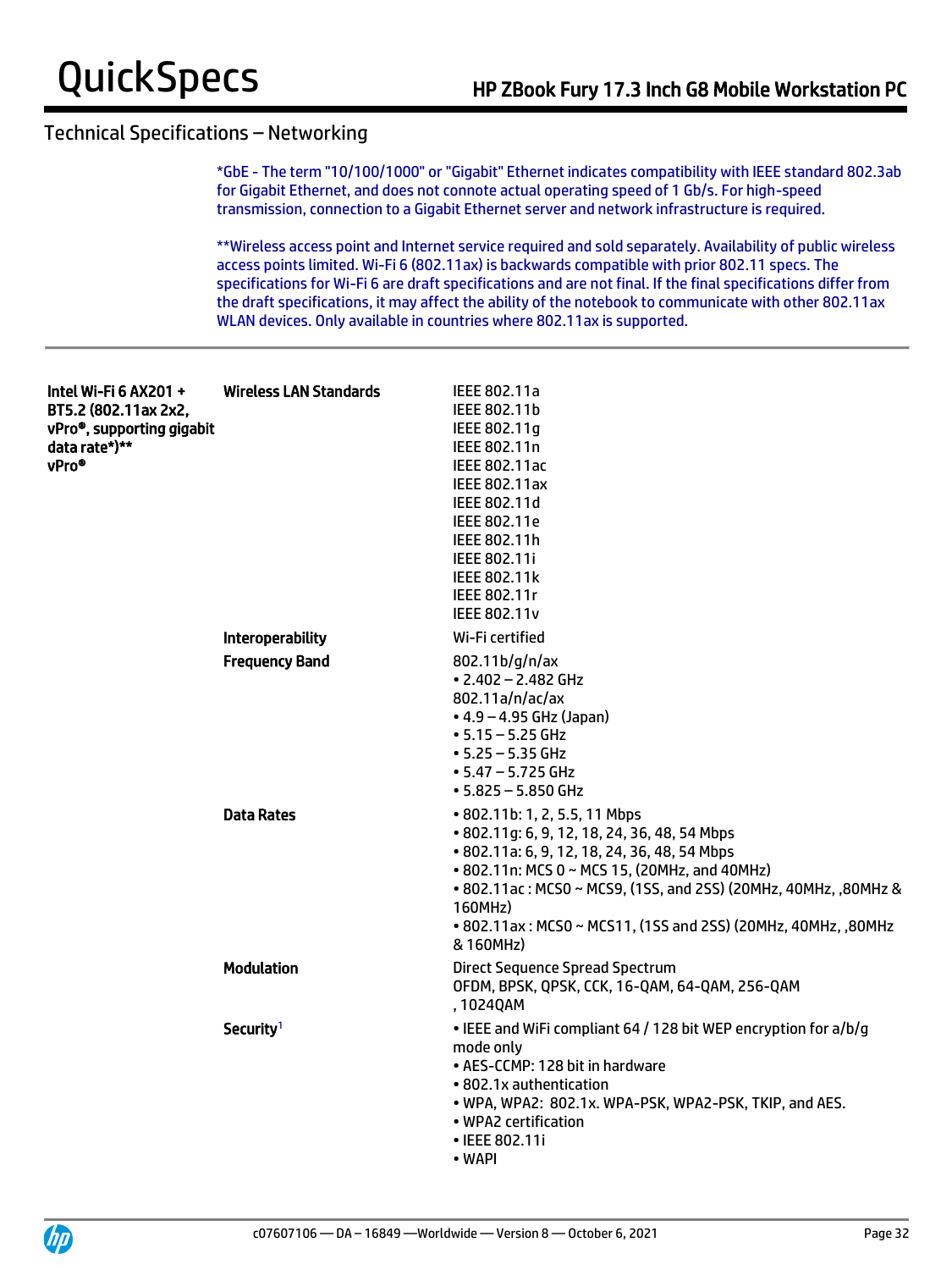| <b>Network Architecture</b><br><b>Models</b> | Ad-hoc (Peer to Peer)<br><b>Infrastructure (Access Point Required)</b>                                                                                                                                                                                                                                                                                                                                                                               |                                                                 |  |
|----------------------------------------------|------------------------------------------------------------------------------------------------------------------------------------------------------------------------------------------------------------------------------------------------------------------------------------------------------------------------------------------------------------------------------------------------------------------------------------------------------|-----------------------------------------------------------------|--|
| Roaming                                      | IEEE 802.11 compliant roaming between access points                                                                                                                                                                                                                                                                                                                                                                                                  |                                                                 |  |
| Output Power <sup>2</sup>                    | • 802.11b: +18.5dBm minimum<br>• 802.11g: +17.5dBm minimum<br>• 802.11a: +18.5dBm minimum<br>• 802.11n HT20(2.4GHz): +15.5dBm minimum<br>• 802.11n HT40(2.4GHz): +14.5dBm minimum<br>• 802.11n HT20(5GHz): +15.5dBm minimum<br>• 802.11n HT40(5GHz): +14.5dBm minimum<br>• 802.11ac VHT80(5GHz): +11.5dBm minimum<br>• 802.11ac VHT160(5GHz): +11.5dBm minimum<br>• 802.11ax HT40(2.4GHz): +10dBm minimum<br>• 802.11ax VHT160(5GHz): +10dBm minimum |                                                                 |  |
| <b>Power Consumption</b>                     | • Transmit mode: 2.0 W<br>• Receive mode: 1.6 W<br>• Idle mode (PSP) 180 mW (WLAN Associated)<br>• Idle mode: 50 mW (WLAN unassociated)<br>• Connected Standby/Modern Standby: 10mW<br>• Radio disabled: 8 mW                                                                                                                                                                                                                                        |                                                                 |  |
| <b>Power Management</b>                      | 802.11 compliant power saving mode                                                                                                                                                                                                                                                                                                                                                                                                                   | ACPI and PCI Express compliant power management                 |  |
| Receiver Sensitivity <sup>3</sup>            | •802.11b, 1Mbps: -93.5dBm maximum<br>•802.11b, 11Mbps: -84dBm maximum<br>• 802.11a/g, 6Mbps: -86dBm maximum<br>• 802.11a/g, 54Mbps: -72dBm maximum<br>• 802.11n, MCS07: -67dBm maximum<br>• 802.11n, MCS15: -64dBm maximum<br>• 802.11ac, MCS0: -84dBm maximum<br>• 802.11ac, MCS9: -59dBm maximum<br>•802.11ax, MCS11(HT40): -59dBm maximum<br>•802.11ax, MCS11(VHT160): -58.5dBm maximum                                                           |                                                                 |  |
| <b>Antenna Type</b>                          | High efficiency antenna with spatial diversity, mounted in the<br>display enclosure<br>Two embedded dual band 2.4/5 GHz antennas are provided to the<br>card to support WLAN MIMO communications and Bluetooth<br>communications                                                                                                                                                                                                                     |                                                                 |  |
| <b>Form Factor</b>                           | PCI-Express M.2 MiniCard with CNVi Interface                                                                                                                                                                                                                                                                                                                                                                                                         |                                                                 |  |
| <b>Dimensions</b>                            | 1. Type 2230: 2.3 x 22.0 x 30.0 mm<br>2. Type 1216: 1.67 x 12.0 x 16.0 mm                                                                                                                                                                                                                                                                                                                                                                            |                                                                 |  |
| Weight                                       | 1. Type 2230: 2.8g<br>2. Type 126: 1.3g                                                                                                                                                                                                                                                                                                                                                                                                              |                                                                 |  |
| <b>Operating Voltage</b>                     | $3.3v +/- 9%$                                                                                                                                                                                                                                                                                                                                                                                                                                        |                                                                 |  |
| <b>Temperature</b>                           | <b>Operating</b><br>Non-operating                                                                                                                                                                                                                                                                                                                                                                                                                    | 14° to 158° F (-10° to 70° C)<br>-40° to 176° F (-40° to 80° C) |  |
| <b>Humidity</b>                              | <b>Operating</b><br>Non-operating                                                                                                                                                                                                                                                                                                                                                                                                                    | 10% to 90% (non-condensing)<br>5% to 95% (non-condensing)       |  |
| Altitude                                     | Operating Non-<br>operating                                                                                                                                                                                                                                                                                                                                                                                                                          | 0 to 10,000 ft (3,048 m)<br>0 to 50,000 ft (15,240 m)           |  |

LED Activity LED Amber – Radio OFF; LED White – Radio ON HP Integrated Module with Bluetooth 4.0/4.1/4.2/5.0/5.1/5.2 Wireless Technology

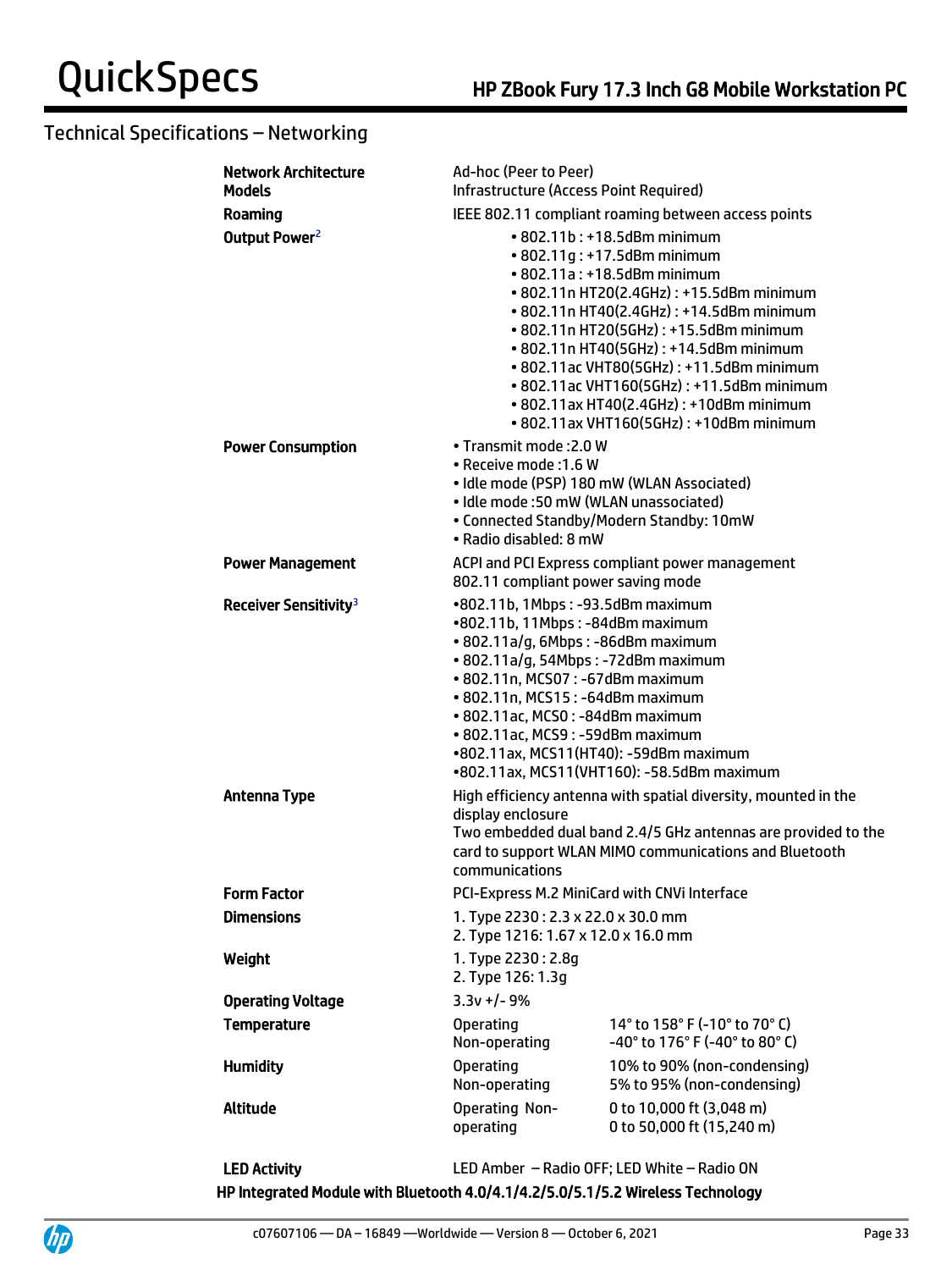| <b>Frequency Band</b>                                       | 2402 to 2480 MHz                                                                                                                                                                                                                                                                                                       |
|-------------------------------------------------------------|------------------------------------------------------------------------------------------------------------------------------------------------------------------------------------------------------------------------------------------------------------------------------------------------------------------------|
| <b>Number of Available Channels</b>                         | Legacy: 0~79 (1 MHz/CH)                                                                                                                                                                                                                                                                                                |
|                                                             | BLE: 0~39 (2 MHz/CH)                                                                                                                                                                                                                                                                                                   |
| <b>Data Rates and Throughput</b>                            | Legacy: 3 Mbps data rate; throughput up to 2.17 Mbps<br>BLE: 1 Mbps data rate; throughput up to 0.2 Mbps<br>Legacy: Synchronous Connection Oriented links up to 3, 64 kbps,<br>voice channels<br>Legacy: Asynchronous Connection Less links 2178.1 kbps/177.1<br>kbps asymmetric (3-DH5) or 864 kbps symmetric (3-EV5) |
| <b>Transmit Power</b>                                       | The Bluetooth component shall operate as a Class II Bluetooth<br>device with a maximum transmit power of +9.5 dBm for BR and<br>EDR.                                                                                                                                                                                   |
| <b>Power Consumption</b>                                    | Peak (Tx): 330 mW                                                                                                                                                                                                                                                                                                      |
|                                                             | Peak (Rx): 230 mW                                                                                                                                                                                                                                                                                                      |
|                                                             | Selective Suspend: 17 mW<br><b>Microsoft Windows Bluetooth Software</b>                                                                                                                                                                                                                                                |
| <b>Bluetooth Software Supported</b><br><b>Link Topology</b> |                                                                                                                                                                                                                                                                                                                        |
| <b>Power Management</b>                                     | Microsoft Windows ACPI, and USB Bus Support                                                                                                                                                                                                                                                                            |
| <b>Certifications</b>                                       | FCC (47 CFR) Part 15C, Section 15.247 & 15.249                                                                                                                                                                                                                                                                         |
| <b>Power Management</b>                                     | ETS 300 328, ETS 300 826                                                                                                                                                                                                                                                                                               |
| <b>Certifications</b>                                       | Low Voltage Directive IEC950<br>UL, CSA, and CE Mark                                                                                                                                                                                                                                                                   |
| <b>Bluetooth Profiles Supported</b>                         | BT4.1-ESR 5/6/7 Compliance                                                                                                                                                                                                                                                                                             |
|                                                             | LE Link Layer Ping                                                                                                                                                                                                                                                                                                     |
|                                                             | <b>LE Dual Mode</b>                                                                                                                                                                                                                                                                                                    |
|                                                             | LE Link Layer                                                                                                                                                                                                                                                                                                          |
|                                                             | LE Low Duty Cycle Directed Advertising<br><b>LE L2CAP Connection Oriented Channels</b>                                                                                                                                                                                                                                 |
|                                                             | Train Nudging & Interlaced Scan                                                                                                                                                                                                                                                                                        |
|                                                             | BT4.2 ESR08 Compliance                                                                                                                                                                                                                                                                                                 |
|                                                             | LE Secure Connection- Basic/Full<br>LE Privacy 1.2 - Link Layer Privacy                                                                                                                                                                                                                                                |
|                                                             | LE Privacy 1.2 - Extended Scanner Filter Policies                                                                                                                                                                                                                                                                      |
|                                                             | LE Data Packet Length Extension                                                                                                                                                                                                                                                                                        |
|                                                             | <b>FAX Profile (FAX)</b>                                                                                                                                                                                                                                                                                               |
|                                                             | <b>Basic Imaging Profile (BIP)2</b><br><b>Headset Profile (HSP)</b>                                                                                                                                                                                                                                                    |
|                                                             | Hands Free Profile (HFP)                                                                                                                                                                                                                                                                                               |
|                                                             | <b>Advanced Audio Distribution Profile (A2DP)</b>                                                                                                                                                                                                                                                                      |
| <b>Security &amp; Manageability</b>                         | Intel <sup>®</sup> vPro <sup>®</sup> support with appropriate Intel <sup>®</sup> chipset components                                                                                                                                                                                                                    |

\*GbE - The term "10/100/1000" or "Gigabit" Ethernet indicates compatibility with IEEE standard 802.3ab for Gigabit Ethernet, and does not connote actual operating speed of 1 Gb/s. For high-speed transmission, connection to a Gigabit Ethernet server and network infrastructure is required.

\*\*Wireless access point and Internet service required and sold separately. Availability of public wireless access points limited. Wi-Fi 6 (802.11ax) is backwards compatible with prior 802.11 specs. The specifications for Wi-Fi 6 are draft specifications and are not final. If the final specifications differ from the draft specifications, it may affect the ability of the notebook to communicate with other 802.11ax WLAN devices. Only available in countries where 802.11ax is supported.

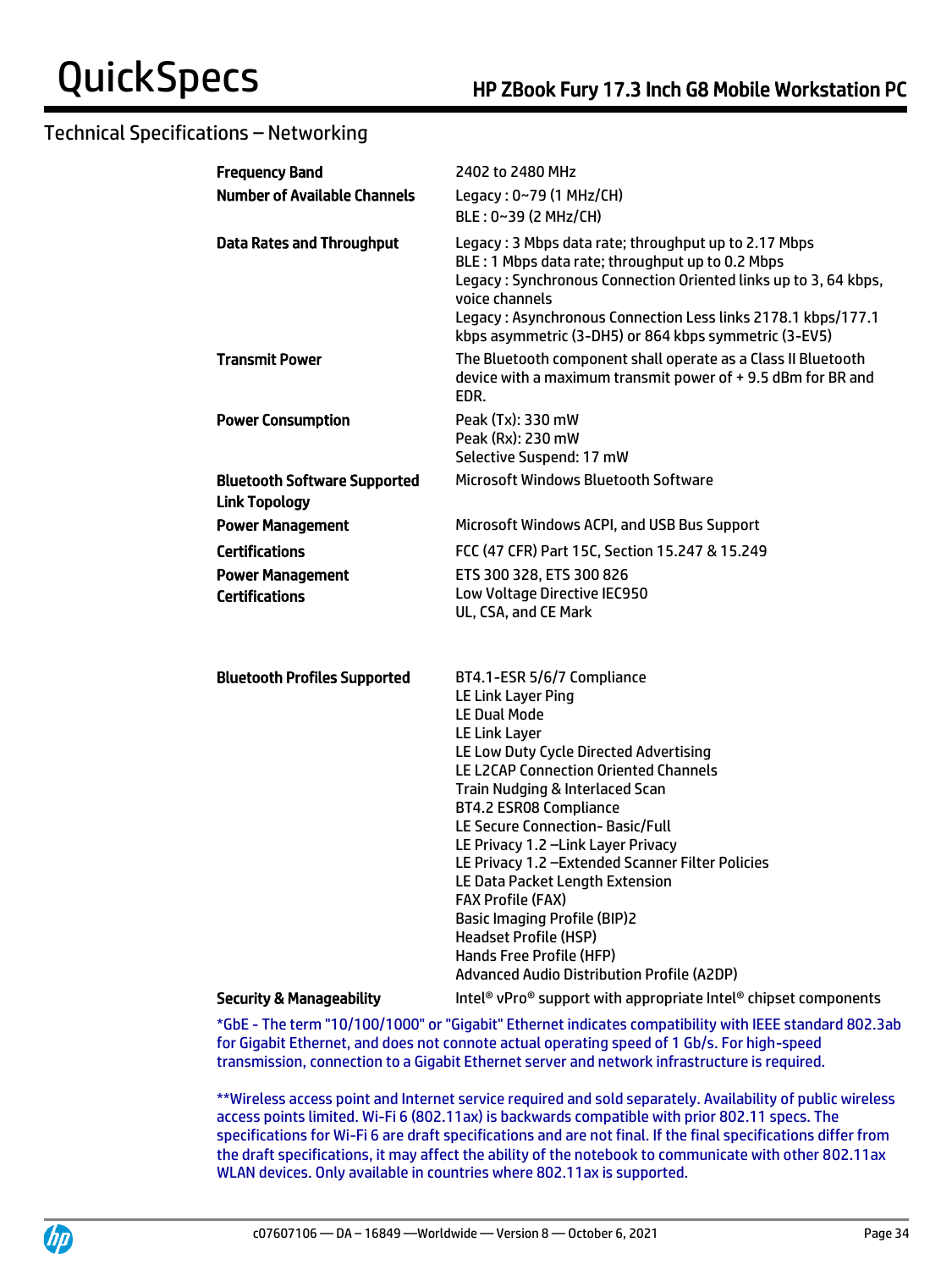### Intel® XMM™ 7360 LTE-Advanced CAT9 (Pandora)\*

| <b>Technology/Operating</b><br><b>bands</b>          | FDD LTE: 2100 (Band 1), 1900 (Band 2), 1800 (Band 3),<br>1700/2100 (Band 4), 850 (Band 5), 2600 (Band 7), 900 (Band 8), 1400 (Band 11), 700 (Band 12 lower),<br>700 (Band 13 upper), 700 (Band 17 lower), 850 (Band 18 lower), 850 (Band 19 upper), 800 (Band 20),<br>1400 (Band 21), 850 (Band 26), 700 (Band 28), 700 (Band 29 RX only), 2300 (Band 30), 1700/2100<br>(Band 66).<br>TDD LTE: 2600 (Band 38), 1900 (Band 39), 2400 (Band 40), 2500 (Band 41).<br>HSPA+: 2100 (Band 1), 1900 (Band 2), 1700/2100 (Band 4),<br>850 (Band 5), 900 (Band 8) MHz |
|------------------------------------------------------|--------------------------------------------------------------------------------------------------------------------------------------------------------------------------------------------------------------------------------------------------------------------------------------------------------------------------------------------------------------------------------------------------------------------------------------------------------------------------------------------------------------------------------------------------------------|
| <b>Wireless protocol</b><br>standards                | 3GPP Release 11 LTE Specification CAT.9, DL 60MHz BW throughput up to 450Mbps; UL 20MHz<br>throughput up to 50Mbps<br>WCDMA R99, 3GPP Release 5, 6, 7 and 8 UMTS Specification                                                                                                                                                                                                                                                                                                                                                                               |
| <b>GPS</b>                                           | Standalone, A-GPS (MS-A, MS-B)                                                                                                                                                                                                                                                                                                                                                                                                                                                                                                                               |
| <b>GPS bands</b>                                     | 1575.42 MHz ± 1.023 MHz, GLONASS 1596-1607MHz, Beidou 1561.098 MHz                                                                                                                                                                                                                                                                                                                                                                                                                                                                                           |
| Maximum data rates                                   | LTE: 450 Mbps (Download), 50 Mbps (Upload)<br>DC-HSPA+: 42 Mbps (Download), 5.76 Mbps (Upload)<br>HSPA+: 21Mbps (Download), 5.76 Mbps (Upload)                                                                                                                                                                                                                                                                                                                                                                                                               |
| Maximum output power                                 | LTE: 23 dBm<br>HSPA+: 23.5 dBm                                                                                                                                                                                                                                                                                                                                                                                                                                                                                                                               |
| <b>Maximum power</b><br>consumption                  | LTE: 1,200 mA (peak); 900 mA (average)<br>HSPA+: 1,100 mA (peak); 800 mA (average)                                                                                                                                                                                                                                                                                                                                                                                                                                                                           |
| <b>Form Factor</b>                                   | M.2, 3042-S3 Key B                                                                                                                                                                                                                                                                                                                                                                                                                                                                                                                                           |
| Weight                                               | 5.8 <sub>g</sub>                                                                                                                                                                                                                                                                                                                                                                                                                                                                                                                                             |
| <b>Dimensions</b><br>(Length x Width x<br>Thickness) | 42 x 30 x 2.3 mm                                                                                                                                                                                                                                                                                                                                                                                                                                                                                                                                             |

\* Mobile Broadband is an optional feature and requires configuration at purchase. Connection requires wireless data service contract, network support, and is not available in all areas. Contact service provider to determine the coverage area and availability. Connection speeds will vary due to location, environment, network conditions, and other factors. 4G LTE not available on all products or in all countries.

### Near Field Communications Controller (optional)

|                                    | <b>Dimensions (L x W x H)</b> Module 25 mm by 10 mm by 2.0 mm                                                                                                 |  |  |
|------------------------------------|---------------------------------------------------------------------------------------------------------------------------------------------------------------|--|--|
| Chipset                            | <b>NPC100</b>                                                                                                                                                 |  |  |
| System interface                   | 12C                                                                                                                                                           |  |  |
| <b>NFC RF standards</b>            | <b>ISO/IEC 14443 A</b><br><b>ISO/IEC 14443 B</b><br><b>ISO/IEC 15693</b><br><b>ISO/IEC 18092</b><br>ECMA-340 NFCIP-1 Target and Initiator<br>ECMA-320 NFCIP-2 |  |  |
| <b>NFC Forum Support</b>           | Tag Type 1, Type 2, Type3 and Type 4, NFCIP-1 and NFCIP-2                                                                                                     |  |  |
| <b>Reader (PCD-VCD)</b><br>Mode(1) | <b>ISO/IEC 14443 A</b><br><b>ISO/IEC 14443 B</b><br><b>ISO/IEC 15693</b><br><b>MIFARE 1K</b><br>MIFARE 4K                                                     |  |  |

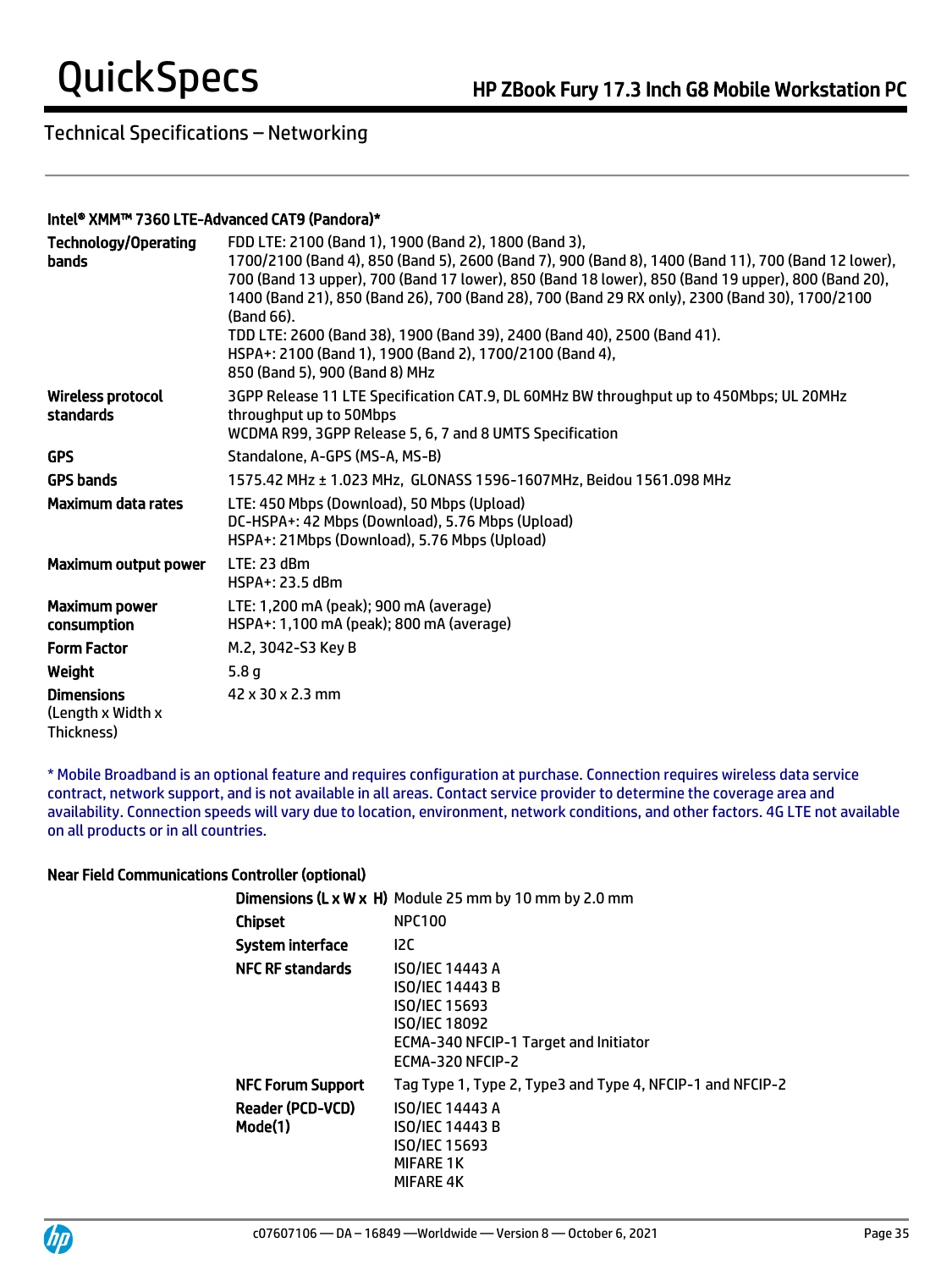|                                                        | <b>MIFARE DESFire</b><br>FeliCa<br>Jewel and Topaz cards |                                    |                                                                      |
|--------------------------------------------------------|----------------------------------------------------------|------------------------------------|----------------------------------------------------------------------|
| Card Emulation (PICC- ISO/IEC 14443 A<br>VICC) Mode(1) | ISO/IEC 14443 B and B'<br><b>MIFARE</b><br>FeliCa        |                                    |                                                                      |
| <b>Frequency</b>                                       | 13.56 MHz                                                |                                    |                                                                      |
| <b>NFC Modes Supported</b>                             | Reader/Writer, Peer-to-Peer                              |                                    |                                                                      |
| <b>Raw RF Data Rates</b>                               | 106, 212, 424, 848 kbps                                  |                                    |                                                                      |
| <b>Operating</b>                                       |                                                          |                                    |                                                                      |
| temperature                                            | $0^{\circ}$ C to 70 $^{\circ}$ C                         |                                    |                                                                      |
| Storage temperature                                    | -20°C to 125°C                                           |                                    |                                                                      |
| <b>Humidity</b>                                        | 10-90% operating<br>5-95% non-operating                  |                                    |                                                                      |
| <b>Supply Operating</b>                                |                                                          |                                    |                                                                      |
| voltage                                                | 4.35 to 5.25 Volts                                       |                                    |                                                                      |
| I/O Voltage                                            | 1.8V or 3.3V                                             |                                    |                                                                      |
| <b>Power Consumption</b>                               | Booster enable,                                          | <b>VBAT=3.3V,</b>                  |                                                                      |
|                                                        | $VCC_BOOST = 5V$                                         | Polling                            | $7.3 \text{ mA}$                                                     |
|                                                        | <b>Mode Power</b><br>Consumption,                        | <b>Detected Test</b><br>Tag Type 1 | Total 283.8 mA<br>Net Module 236.8 mA                                |
|                                                        | <b>Typical</b>                                           | <b>Detected Test</b><br>Tag Type 2 | <b>Total 288.8 mA</b><br>Net Module 241.8 mA                         |
|                                                        |                                                          | <b>Detected Test</b><br>Tag Type 3 | Total 287.7 mA<br>Net Module 240.7 mA                                |
|                                                        |                                                          | <b>Detected Test</b><br>Tag Type 4 | Total 282.3 mA<br>Net Module 235.3 mA                                |
| Antenna                                                | external to module.                                      |                                    | Antenna connector, 0.5mm pitch, 7 connector FPC. Antenna matching is |

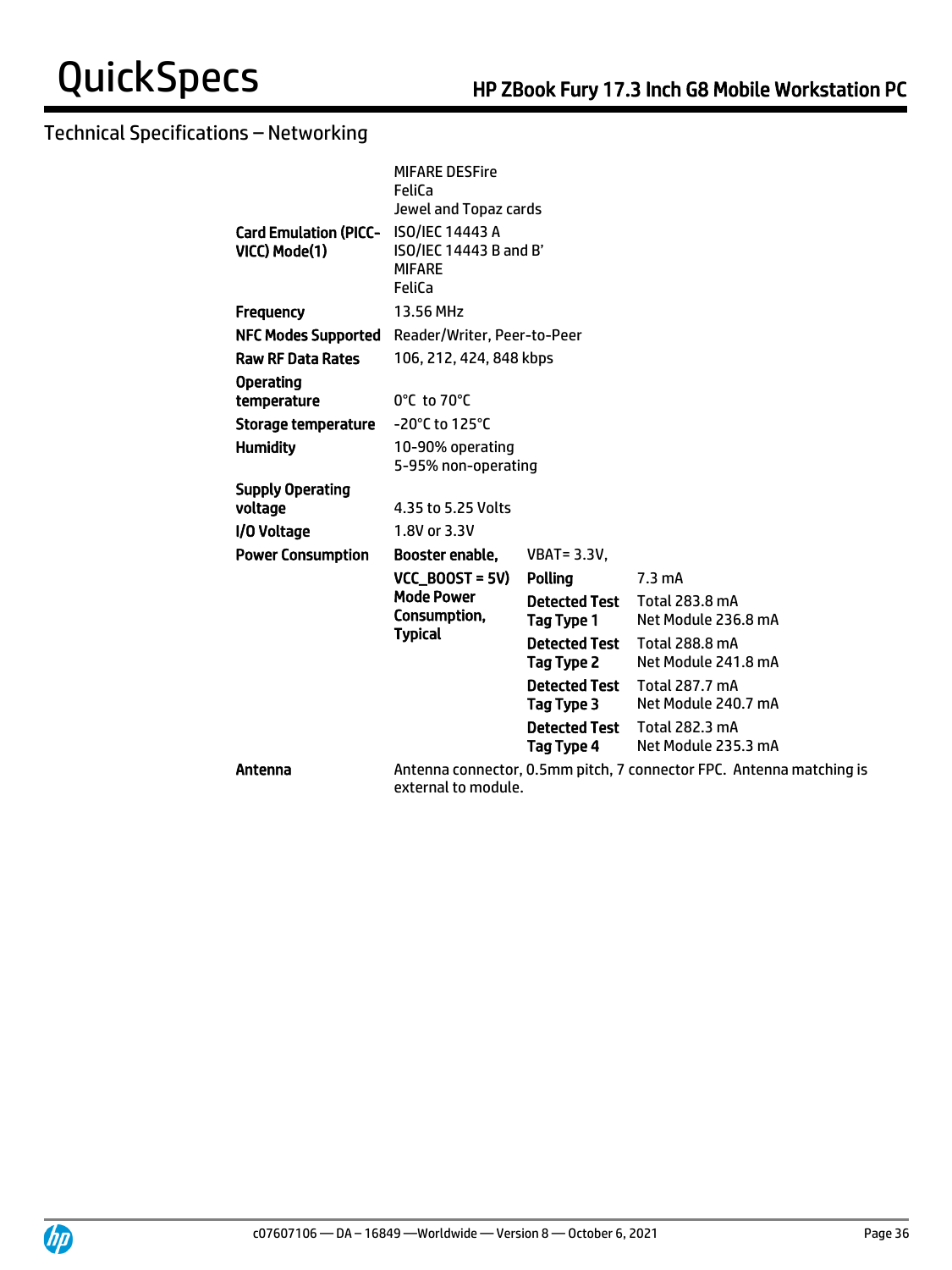# Technical Specifications – Power

# POWER

| 120 Watt Slim Smart AC | <b>Dimensions</b>                                      | 138x68.5x25.4mm                        |                                                                                                                                                                                                                                                                                                                |
|------------------------|--------------------------------------------------------|----------------------------------------|----------------------------------------------------------------------------------------------------------------------------------------------------------------------------------------------------------------------------------------------------------------------------------------------------------------|
| Adapter                | Weight                                                 | unit: $350q$ +/- 10q                   |                                                                                                                                                                                                                                                                                                                |
|                        | Input                                                  | <b>Input Efficiency</b>                | 88% at 115 Vac and 89% at 230Vac                                                                                                                                                                                                                                                                               |
|                        |                                                        | Input frequency range $47 \sim 63$ Hz  |                                                                                                                                                                                                                                                                                                                |
|                        |                                                        | Input AC current                       | 1.7 A at 90 Vac and Maximum Load                                                                                                                                                                                                                                                                               |
|                        | <b>Output</b>                                          | Output power                           | 120W                                                                                                                                                                                                                                                                                                           |
|                        |                                                        | <b>DC</b> output                       | 19.5V                                                                                                                                                                                                                                                                                                          |
|                        |                                                        | Hold-up time                           | 5ms at 115 Vac input                                                                                                                                                                                                                                                                                           |
|                        |                                                        | <b>Output current limit</b>            | $18.0A$                                                                                                                                                                                                                                                                                                        |
|                        | <b>Connector</b>                                       | C <sub>5</sub>                         |                                                                                                                                                                                                                                                                                                                |
|                        | <b>Environmental Design</b>                            | <b>Operating</b><br>temperature        | 32° to 95° F (0° to 35° C)                                                                                                                                                                                                                                                                                     |
|                        |                                                        | Non-operating<br>(storage) temperature | -4° to 185° F (-20° to 85° C)                                                                                                                                                                                                                                                                                  |
|                        |                                                        | <b>Altitude</b>                        | 0 to 16,400 ft (0 to 5,000 m)                                                                                                                                                                                                                                                                                  |
|                        |                                                        | <b>Humidity</b>                        | 5% to 95%                                                                                                                                                                                                                                                                                                      |
|                        |                                                        | <b>Storage Humidity</b>                | 5% to 95%                                                                                                                                                                                                                                                                                                      |
|                        | <b>EMI and Safety Certifications</b>                   | Eg:                                    | *CE Mark - full compliance with LVD and EMC directives<br>* Worldwide safety standards - IEC60950, EN60950, UL60950, Class1,<br>SELV; Agency approvals - C-UL-US, NORDICS, DENAN, EN55022 Class B,<br>FCC Class B, CISPR22 Class B, CCC, NOM-1 NYCE.<br>* MTBF - over 200,000 hours at 25°C ambient condition. |
|                        | *Can only be configured with Intel UMA Graphics option |                                        |                                                                                                                                                                                                                                                                                                                |

| <b>150 Watt Slim Smart AC</b><br>Adapter | <b>Dimensions</b><br>Weight | 138x66x22mm<br>unit: $325g$ +/- 10g    |                                                                      |
|------------------------------------------|-----------------------------|----------------------------------------|----------------------------------------------------------------------|
|                                          | <b>Input</b>                | <b>Input Efficiency</b>                | 88% at 115 Vac and 89% at 230Vac                                     |
|                                          |                             | Input frequency range                  | $47 \sim 63$ Hz                                                      |
|                                          |                             | Input AC current                       | 2.7 A at 90 Vac and Maximum Load                                     |
|                                          | <b>Output</b>               | Output power                           | <b>150W</b>                                                          |
|                                          |                             | DC output                              | 19.5V                                                                |
|                                          |                             | Hold-up time                           | 5ms at 115 Vac input                                                 |
|                                          |                             | <b>Output current limit</b>            | $16.0A$                                                              |
|                                          | <b>Connector</b>            | C <sub>5</sub>                         |                                                                      |
|                                          | <b>Environmental Design</b> | <b>Operating</b><br>temperature        | 32° to 95° F (0° to 35° C)                                           |
|                                          |                             | Non-operating<br>(storage) temperature | $-4^{\circ}$ to 185 $^{\circ}$ F (-20 $^{\circ}$ to 85 $^{\circ}$ C) |
|                                          |                             | Altitude                               | 0 to 16,400 ft (0 to 5000m)                                          |

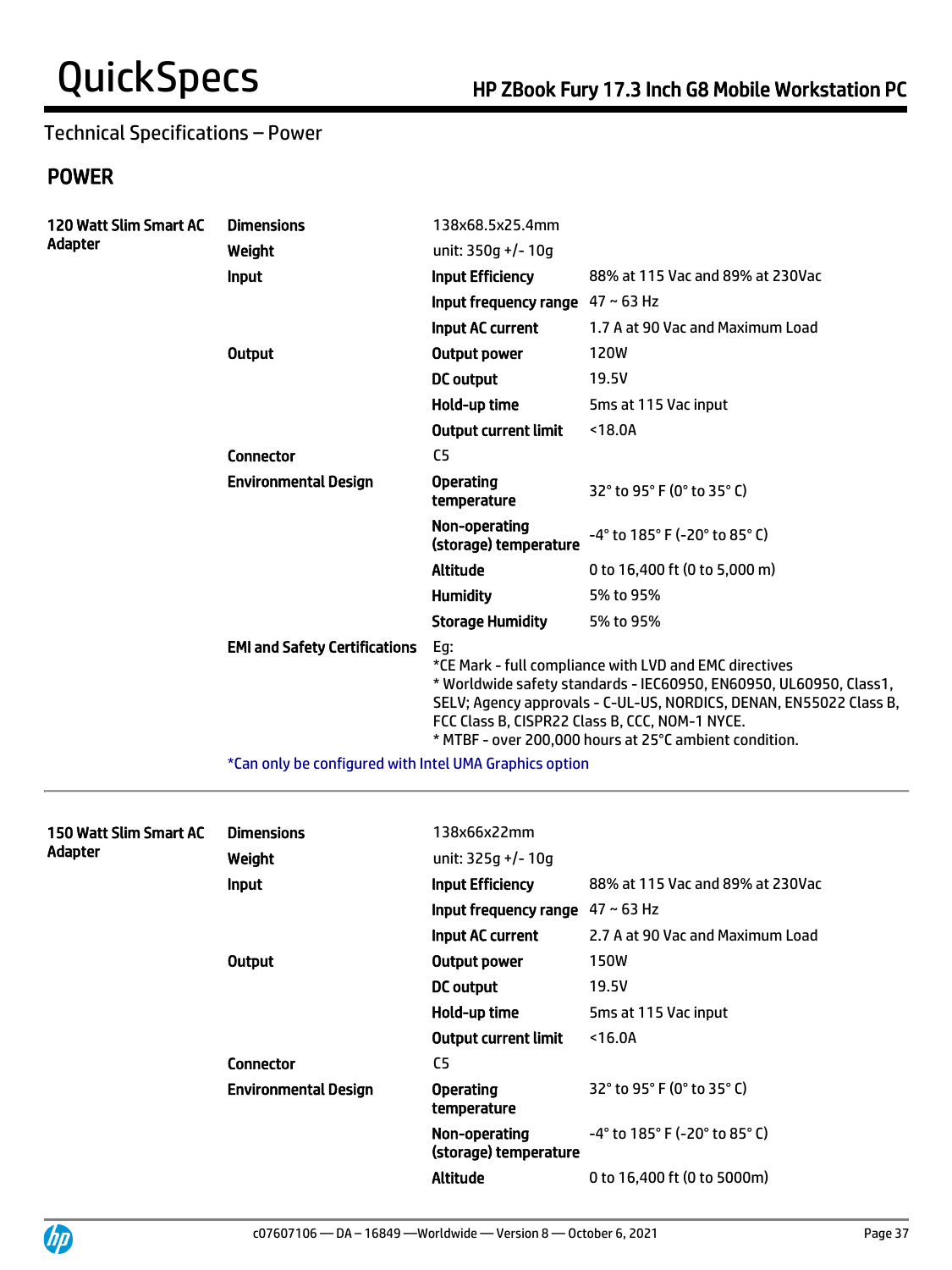# Technical Specifications – Power

|                                                                     | <b>Humidity</b>         | 5% to 95%                                                                                                                                                                                                                                                                                                      |
|---------------------------------------------------------------------|-------------------------|----------------------------------------------------------------------------------------------------------------------------------------------------------------------------------------------------------------------------------------------------------------------------------------------------------------|
|                                                                     | <b>Storage Humidity</b> | 5% to 95%                                                                                                                                                                                                                                                                                                      |
| <b>EMI and Safety Certifications</b>                                | Eg:                     | *CE Mark - full compliance with LVD and EMC directives<br>* Worldwide safety standards - IEC60950, EN60950, UL60950, Class1,<br>SELV; Agency approvals - C-UL-US, NORDICS, DENAN, EN55022 Class B,<br>FCC Class B, CISPR22 Class B, CCC, NOM-1 NYCE.<br>* MTBF - over 200,000 hours at 25°C ambient condition. |
| *Can only be configured with Quadro T1200 and A2000 Graphics option |                         |                                                                                                                                                                                                                                                                                                                |

| 200 Watt UltraSlim Smart Dimensions<br>AC Adapter |                                                                                                                          | 152x73x23.5mm                                                                                                                                                                                                                                                                                                         |                                  |
|---------------------------------------------------|--------------------------------------------------------------------------------------------------------------------------|-----------------------------------------------------------------------------------------------------------------------------------------------------------------------------------------------------------------------------------------------------------------------------------------------------------------------|----------------------------------|
|                                                   | Weight                                                                                                                   | unit: 530q +/- 10q                                                                                                                                                                                                                                                                                                    |                                  |
|                                                   | <b>Input</b>                                                                                                             | <b>Input Efficiency</b>                                                                                                                                                                                                                                                                                               | 88% at 115 Vac and 89% at 230Vac |
|                                                   |                                                                                                                          | Input frequency range                                                                                                                                                                                                                                                                                                 | $47 - 63$ Hz                     |
|                                                   |                                                                                                                          | <b>Input AC current</b>                                                                                                                                                                                                                                                                                               | 2.9 A at 90 Vac and Maximum Load |
|                                                   | <b>Output</b>                                                                                                            | <b>Output power</b>                                                                                                                                                                                                                                                                                                   | 200W                             |
|                                                   |                                                                                                                          | DC output                                                                                                                                                                                                                                                                                                             | 19.5V                            |
|                                                   |                                                                                                                          | Hold-up time                                                                                                                                                                                                                                                                                                          | 5ms at 115 Vac input             |
|                                                   |                                                                                                                          | <b>Output current limit</b>                                                                                                                                                                                                                                                                                           | $16.0A$                          |
|                                                   | <b>Connector</b>                                                                                                         | C <sub>13</sub>                                                                                                                                                                                                                                                                                                       |                                  |
|                                                   | <b>Environmental Design</b>                                                                                              | <b>Operating</b><br>temperature                                                                                                                                                                                                                                                                                       | 32° to 95° F (0° to 35° C)       |
|                                                   |                                                                                                                          | Non-operating (storage)<br>temperature                                                                                                                                                                                                                                                                                | -4° to 185° F (-20° to 85° C)    |
|                                                   |                                                                                                                          | Altitude                                                                                                                                                                                                                                                                                                              | 0 to 16,400 ft (0 to 5000m)      |
|                                                   |                                                                                                                          | <b>Humidity</b>                                                                                                                                                                                                                                                                                                       | 5% to 95%                        |
|                                                   |                                                                                                                          | <b>Storage Humidity</b>                                                                                                                                                                                                                                                                                               | 5% to 95%                        |
|                                                   | <b>EMI and Safety</b><br><b>Certifications</b>                                                                           | Eg:<br>*CE Mark - full compliance with LVD and EMC directives<br>* Worldwide safety standards - IEC60950, EN60950, UL60950, Class1,<br>SELV; Agency approvals - C-UL-US, NORDICS, DENAN, EN55022 Class B, FCC<br>Class B, CISPR22 Class B, CCC, NOM-1 NYCE.<br>* MTBF - over 100,000 hours at 25°C ambient condition. |                                  |
|                                                   | *Can only be configured with Quadro RTX A3000, RTX A4000, RTX A5000 Graphics and Radeon<br><b>W6600M Graphics option</b> |                                                                                                                                                                                                                                                                                                                       |                                  |
|                                                   |                                                                                                                          |                                                                                                                                                                                                                                                                                                                       |                                  |

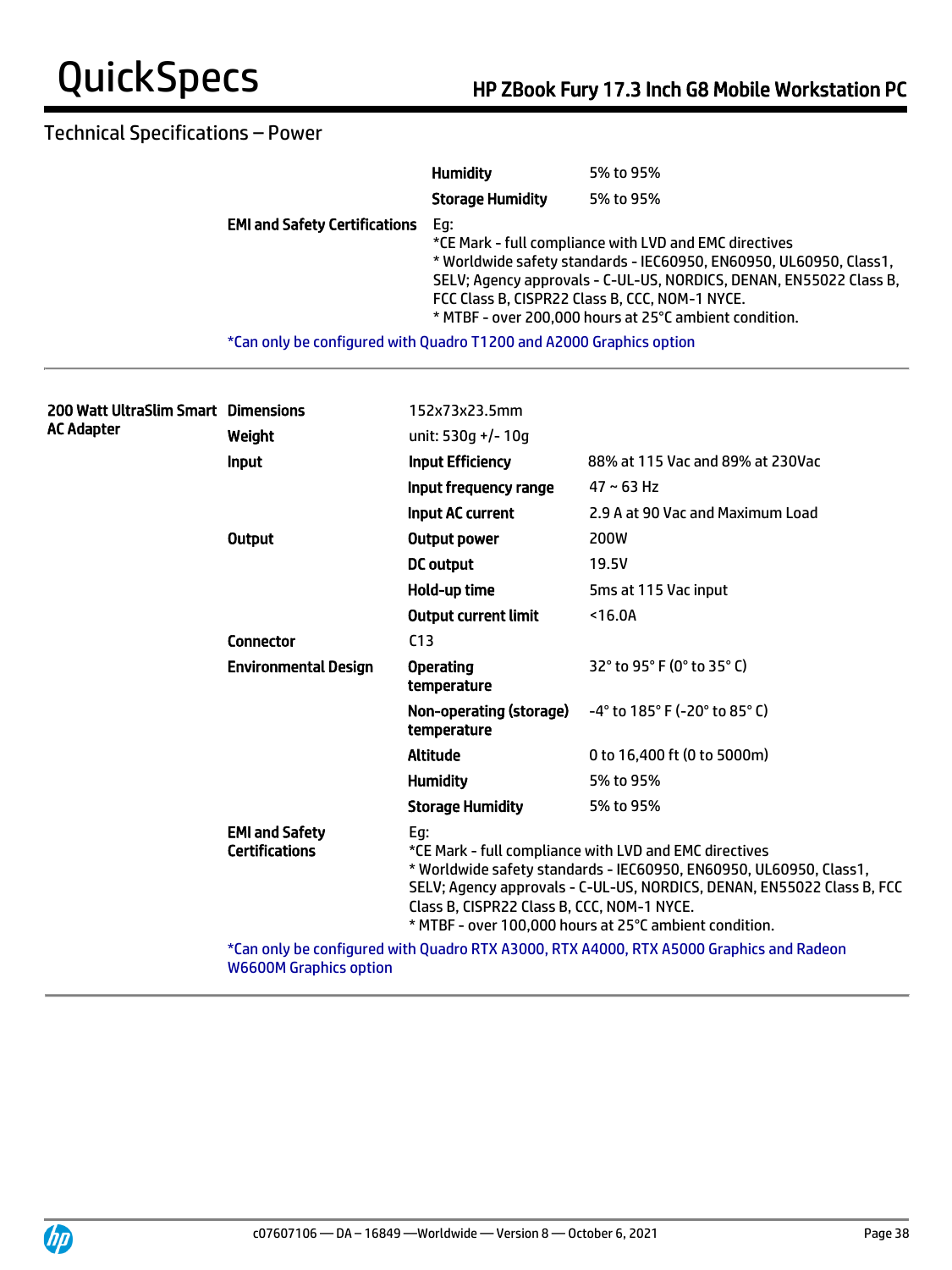# Technical Specifications – Power

| HP Long Life 8-cell    | Weiaht                                      | 414.5g                                                 |                                                                                                                                                                                                        |
|------------------------|---------------------------------------------|--------------------------------------------------------|--------------------------------------------------------------------------------------------------------------------------------------------------------------------------------------------------------|
| Polymer (94Wh) Battery | Cells/Type                                  | 8 cell                                                 |                                                                                                                                                                                                        |
|                        | <b>Energy</b>                               | Voltage                                                | 11.55V                                                                                                                                                                                                 |
|                        |                                             | Amp-hour capacity                                      | 4.15Ah                                                                                                                                                                                                 |
|                        | <b>Temperature</b>                          | Operating (Charging)                                   | $0^\circ$ to 60 $^\circ$ C                                                                                                                                                                             |
|                        |                                             | Operating (Discharging)                                | $-20^\circ$ to 70 $^\circ$ C                                                                                                                                                                           |
|                        | <b>Fuel Gauge LED</b>                       | <b>NA</b>                                              |                                                                                                                                                                                                        |
|                        | Warranty                                    | Depends on system offering                             |                                                                                                                                                                                                        |
|                        | <b>Optional Travel Battery</b><br>Available | No                                                     |                                                                                                                                                                                                        |
|                        |                                             | features, power management settings and other factors. | *Actual battery Watt-hours (Wh) will vary from design capacity. Battery capacity will naturally<br>decrease with shelf life, time, usage, environment, temperature, system configuration, loaded apps, |

Refer to http://www.hp.com/support/batterywarranty/ for battery warranty information.

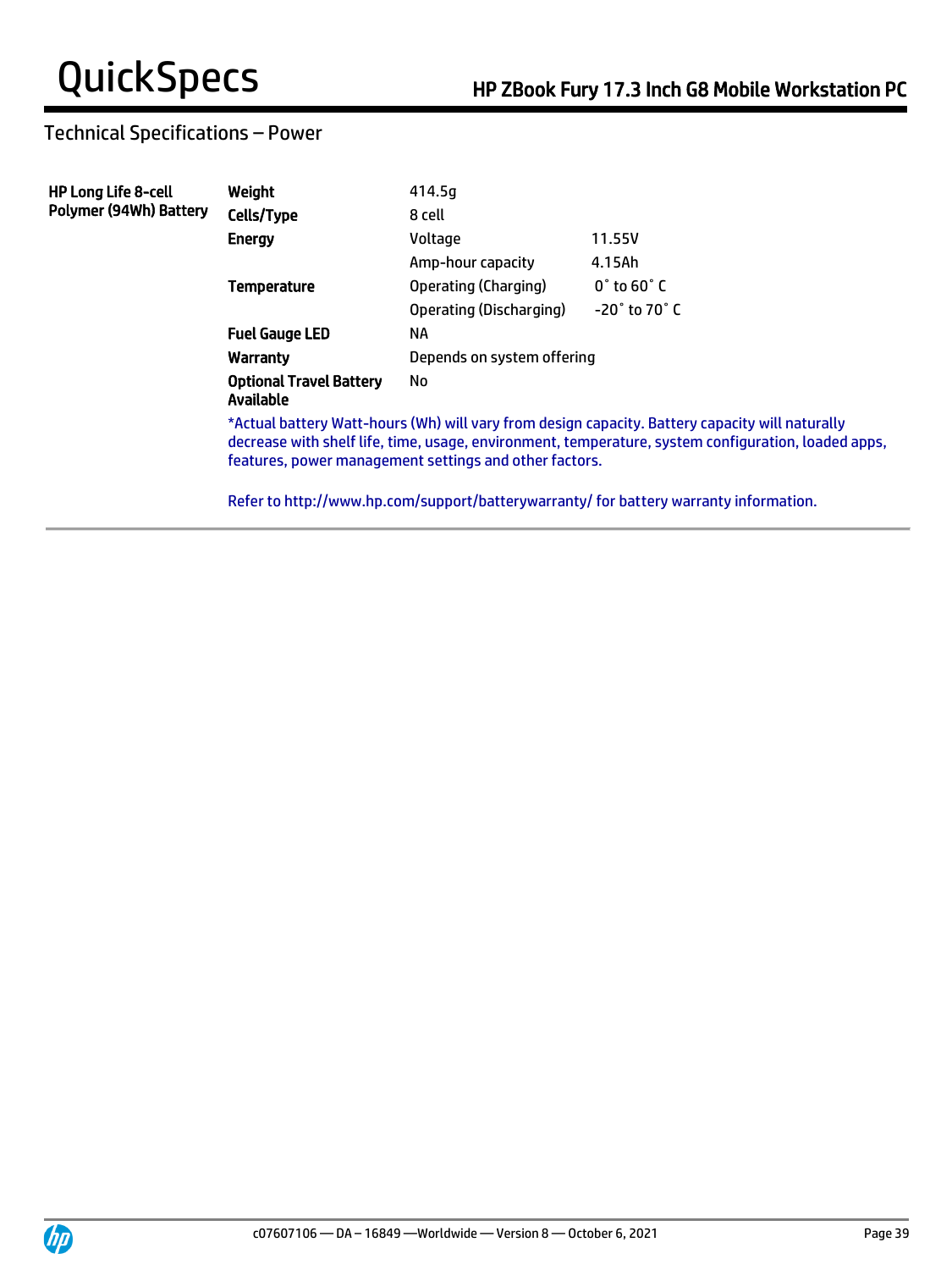# ENVIRONMENTAL DATA

| <b>Eco-Label Certifications &amp;</b><br>declarations                            | This product has received or is in the process of being certified to the following approvals and<br>may be labeled with one or more of these marks:<br>IT ECO declaration<br>$\bullet$<br>US ENERGY STAR®<br>$\bullet$<br>US Federal Energy Management Program (FEMP)<br>$\bullet$<br>EPEAT <sup>O</sup> Gold registered in the United States. See http://www.epeat.net for registration<br>$\bullet$<br>status in your country.<br><b>TCO</b> certified<br>$\bullet$<br>China Energy Conservation Program (CECP)<br>$\bullet$<br><b>China State Environmental Protection Administration (SEPA)</b><br>$\bullet$<br><b>Taiwan Green Mark</b><br>$\bullet$<br>Korea Eco-label<br>$\bullet$<br>Japan PC Green label*<br>$\bullet$ |                                                                                                                                                                                                                                                                                                                                                                                                                                                                                                                                                      |              |
|----------------------------------------------------------------------------------|---------------------------------------------------------------------------------------------------------------------------------------------------------------------------------------------------------------------------------------------------------------------------------------------------------------------------------------------------------------------------------------------------------------------------------------------------------------------------------------------------------------------------------------------------------------------------------------------------------------------------------------------------------------------------------------------------------------------------------|------------------------------------------------------------------------------------------------------------------------------------------------------------------------------------------------------------------------------------------------------------------------------------------------------------------------------------------------------------------------------------------------------------------------------------------------------------------------------------------------------------------------------------------------------|--------------|
| Sustainable Impact<br><b>Specifications</b>                                      | • 10% post-consumer recycled plastic<br>• External Power Supply 90% Efficiency<br>• Low halogen<br>. Outside Box and corrugated cushions are 100% sustainably sourced and recyclable<br>. Molded Paper Pulp Cushion inside box is 100% sustainably sourced and recyclable<br>• Bulk packaging available                                                                                                                                                                                                                                                                                                                                                                                                                         |                                                                                                                                                                                                                                                                                                                                                                                                                                                                                                                                                      |              |
| <b>System Configuration</b>                                                      | The configuration used for the Energy Consumption and Declared Noise Emissions data for the<br>Notebook model is based on a "Typically Configured Notebook".                                                                                                                                                                                                                                                                                                                                                                                                                                                                                                                                                                    |                                                                                                                                                                                                                                                                                                                                                                                                                                                                                                                                                      |              |
| <b>Energy Consumption</b><br>(in accordance with US ENERGY<br>STAR® test method) | 115VAC, 60Hz                                                                                                                                                                                                                                                                                                                                                                                                                                                                                                                                                                                                                                                                                                                    | 230VAC, 50Hz                                                                                                                                                                                                                                                                                                                                                                                                                                                                                                                                         | 100VAC, 50Hz |
| <b>Normal Operation (Short idle)</b>                                             | 11.99W                                                                                                                                                                                                                                                                                                                                                                                                                                                                                                                                                                                                                                                                                                                          | 12.42 W                                                                                                                                                                                                                                                                                                                                                                                                                                                                                                                                              | 12.20 W      |
| Normal Operation (Long idle)                                                     | 1.76W                                                                                                                                                                                                                                                                                                                                                                                                                                                                                                                                                                                                                                                                                                                           | 1.78W                                                                                                                                                                                                                                                                                                                                                                                                                                                                                                                                                | 1.65W        |
| Sleep                                                                            | 1.76 W                                                                                                                                                                                                                                                                                                                                                                                                                                                                                                                                                                                                                                                                                                                          | 1.78W                                                                                                                                                                                                                                                                                                                                                                                                                                                                                                                                                | 1.65W        |
| <b>Off</b>                                                                       | 0.41W                                                                                                                                                                                                                                                                                                                                                                                                                                                                                                                                                                                                                                                                                                                           | 0.42W                                                                                                                                                                                                                                                                                                                                                                                                                                                                                                                                                | 0.41W        |
|                                                                                  | <b>NOTE:</b>                                                                                                                                                                                                                                                                                                                                                                                                                                                                                                                                                                                                                                                                                                                    | Energy efficiency data listed is for an ENERGY STAR® compliant product if offered within the<br>model family. HP computers marked with the ENERGY STAR® Logo are compliant with the<br>applicable U.S. Environmental Protection Agency (EPA) ENERGY STAR® specifications for<br>computers. If a model family does not offer ENERGY STAR® compliant configurations, then<br>energy efficiency data listed is for a typically configured PC featuring a hard disk drive, a high<br>efficiency power supply, and a Microsoft Windows® operating system. |              |
| <b>Heat Dissipation*</b>                                                         | 115VAC, 60Hz                                                                                                                                                                                                                                                                                                                                                                                                                                                                                                                                                                                                                                                                                                                    | 230VAC, 50Hz                                                                                                                                                                                                                                                                                                                                                                                                                                                                                                                                         | 100VAC, 50Hz |
| <b>Normal Operation (Short idle)</b>                                             | 41 BTU/hr                                                                                                                                                                                                                                                                                                                                                                                                                                                                                                                                                                                                                                                                                                                       | 42 BTU/hr                                                                                                                                                                                                                                                                                                                                                                                                                                                                                                                                            | 42 BTU/hr    |
| Normal Operation (Long idle)                                                     | 6 BTU/hr                                                                                                                                                                                                                                                                                                                                                                                                                                                                                                                                                                                                                                                                                                                        | 6 BTU/hr                                                                                                                                                                                                                                                                                                                                                                                                                                                                                                                                             | 6 BTU/hr     |
| Sleep                                                                            | 6 BTU/hr                                                                                                                                                                                                                                                                                                                                                                                                                                                                                                                                                                                                                                                                                                                        | 6 BTU/hr                                                                                                                                                                                                                                                                                                                                                                                                                                                                                                                                             | 6 BTU/hr     |
| <b>Off</b>                                                                       | 1 BTU/hr                                                                                                                                                                                                                                                                                                                                                                                                                                                                                                                                                                                                                                                                                                                        |                                                                                                                                                                                                                                                                                                                                                                                                                                                                                                                                                      | 1 BTU/hr     |

\*NOTE: Heat dissipation is calculated based on the measured watts, assuming the service level is attained for one hour.

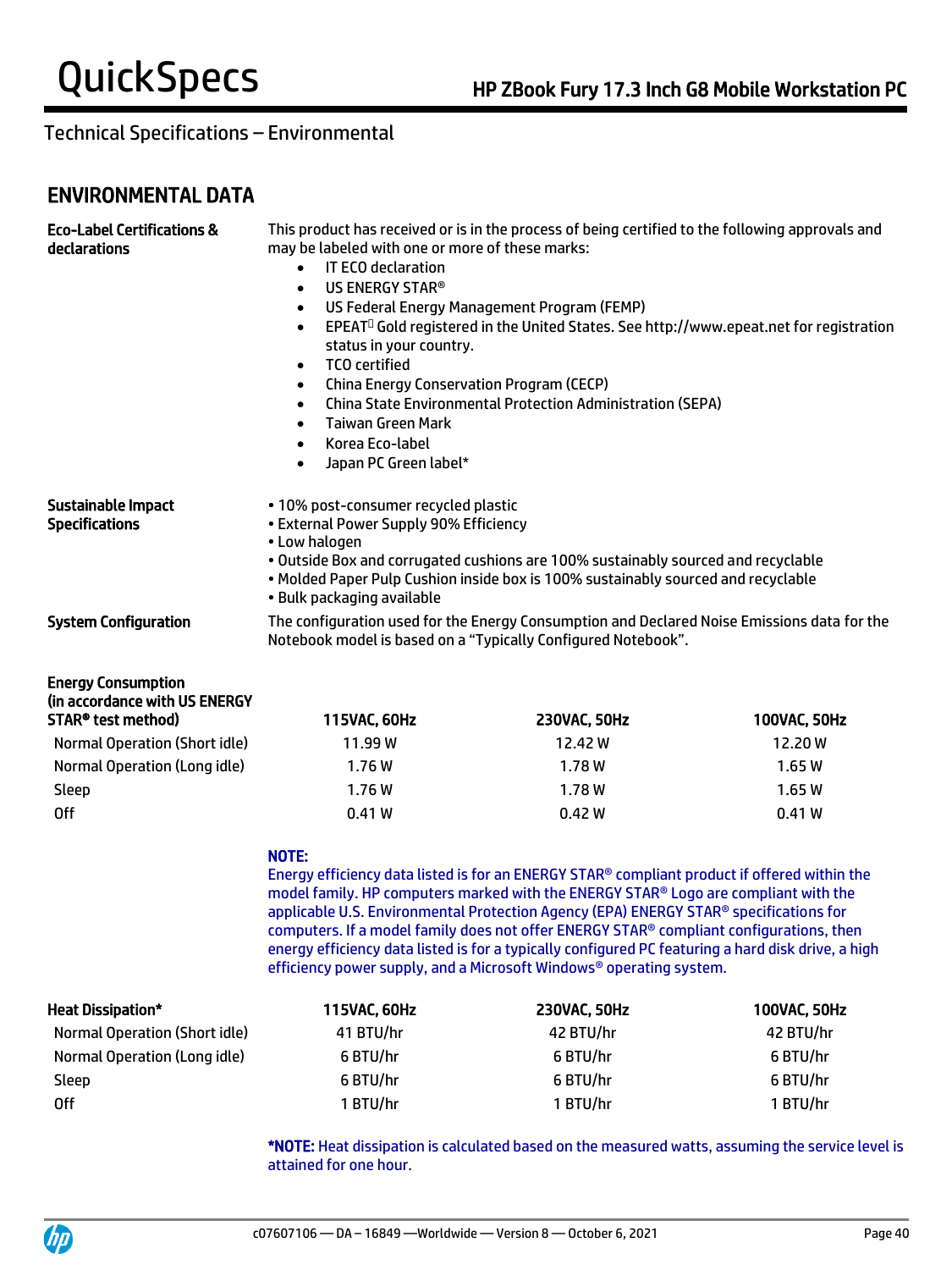| <b>Declared Noise Emissions</b><br>(in accordance with<br>ISO 7779 and ISO 9296)                                                                                                                                                                                                                   |                                                                                                                                                                                                                                                                                                                                                                                                                                                                                                                                                                                                                                                                                                                                                                              | <b>Sound Power</b><br>(Lwad, bels)                                     | <b>Sound Pressure</b><br>(L <sub>pAm</sub> , decibels)                                                                                                                                              |  |
|----------------------------------------------------------------------------------------------------------------------------------------------------------------------------------------------------------------------------------------------------------------------------------------------------|------------------------------------------------------------------------------------------------------------------------------------------------------------------------------------------------------------------------------------------------------------------------------------------------------------------------------------------------------------------------------------------------------------------------------------------------------------------------------------------------------------------------------------------------------------------------------------------------------------------------------------------------------------------------------------------------------------------------------------------------------------------------------|------------------------------------------------------------------------|-----------------------------------------------------------------------------------------------------------------------------------------------------------------------------------------------------|--|
| Typically Configured - Idle                                                                                                                                                                                                                                                                        |                                                                                                                                                                                                                                                                                                                                                                                                                                                                                                                                                                                                                                                                                                                                                                              | 2.6                                                                    | 13.8                                                                                                                                                                                                |  |
| Fixed Disk - Random writes                                                                                                                                                                                                                                                                         |                                                                                                                                                                                                                                                                                                                                                                                                                                                                                                                                                                                                                                                                                                                                                                              | 2.7                                                                    | 16.8                                                                                                                                                                                                |  |
| Optical Drive - Sequential reads                                                                                                                                                                                                                                                                   |                                                                                                                                                                                                                                                                                                                                                                                                                                                                                                                                                                                                                                                                                                                                                                              | 3.0                                                                    | 20.4                                                                                                                                                                                                |  |
| <b>Longevity and Upgrading</b>                                                                                                                                                                                                                                                                     | of production.                                                                                                                                                                                                                                                                                                                                                                                                                                                                                                                                                                                                                                                                                                                                                               | features and/or components contained in the                            | This product can be upgraded, possibly extending its useful life by several years. Upgradeable<br>Spare parts are available throughout the warranty period and or for up to "5" years after the end |  |
| <b>Additional Information</b>                                                                                                                                                                                                                                                                      | This product is in compliance with the Restrictions of Hazardous Substances (RoHS)<br>$\bullet$<br>directive - 2011/65/EC.<br>This HP product is designed to comply with the Waste Electrical and Electronic<br>$\bullet$<br>Equipment (WEEE) Directive - 2002/96/EC.<br>This product is in compliance with California Proposition 65 (State of California; Safe<br>$\bullet$<br>Drinking Water and Toxic Enforcement Act of 1986).<br>This product is in compliance with the IEEE 1680 (EPEAT) standard at the Gold level, see<br>$\bullet$<br>www.epeat.net<br>Plastics parts weighing over 25 grams used in the product are marked per ISO11469<br>$\bullet$<br>and ISO1043.<br>This product is 94.2% recycle-able when properly disposed of at end of life.<br>$\bullet$ |                                                                        |                                                                                                                                                                                                     |  |
| <b>Packaging Materials</b>                                                                                                                                                                                                                                                                         | <b>External:</b>                                                                                                                                                                                                                                                                                                                                                                                                                                                                                                                                                                                                                                                                                                                                                             | PAPER/Corrugated                                                       | 374 g                                                                                                                                                                                               |  |
|                                                                                                                                                                                                                                                                                                    | Internal:                                                                                                                                                                                                                                                                                                                                                                                                                                                                                                                                                                                                                                                                                                                                                                    | PAPER/Molded pulp                                                      | 202 g                                                                                                                                                                                               |  |
|                                                                                                                                                                                                                                                                                                    |                                                                                                                                                                                                                                                                                                                                                                                                                                                                                                                                                                                                                                                                                                                                                                              | PLASTIC/Polyethylene low density                                       | 15g                                                                                                                                                                                                 |  |
|                                                                                                                                                                                                                                                                                                    |                                                                                                                                                                                                                                                                                                                                                                                                                                                                                                                                                                                                                                                                                                                                                                              | PLASTIC/polypropylene                                                  | 5 <sub>g</sub>                                                                                                                                                                                      |  |
|                                                                                                                                                                                                                                                                                                    |                                                                                                                                                                                                                                                                                                                                                                                                                                                                                                                                                                                                                                                                                                                                                                              | The plastic packaging material contains at least 56% recycled content. |                                                                                                                                                                                                     |  |
|                                                                                                                                                                                                                                                                                                    |                                                                                                                                                                                                                                                                                                                                                                                                                                                                                                                                                                                                                                                                                                                                                                              |                                                                        | The corrugated paper packaging materials contains at least 58% recycled content.                                                                                                                    |  |
| <b>RoHS Compliance</b>                                                                                                                                                                                                                                                                             | HP Inc. complies fully with materials regulations. We were among the first companies to extend<br>the restrictions in the European Union (EU) Restriction of Hazardous Substances (RoHS) Directive<br>to our products worldwide through the HP GSE. HP has contributed to the development of<br>related legislation in Europe, as well as China, India, and Vietnam.                                                                                                                                                                                                                                                                                                                                                                                                         |                                                                        |                                                                                                                                                                                                     |  |
|                                                                                                                                                                                                                                                                                                    | We believe the RoHS directive and similar laws play an important role in promoting industry-<br>wide elimination of substances of concern. We have supported the inclusion of additional<br>substances—including PVC, BFRs, and certain phthalates—in future RoHS legislation that<br>pertains to electrical and electronics products.                                                                                                                                                                                                                                                                                                                                                                                                                                       |                                                                        |                                                                                                                                                                                                     |  |
| We met our voluntary objective to achieve worldwide compliance with the new EU RoHS<br>requirements for virtually all relevant products by July 2013, and we will continue to extend the<br>scope of the commitment to include further restricted substances as regulations continue to<br>evolve. |                                                                                                                                                                                                                                                                                                                                                                                                                                                                                                                                                                                                                                                                                                                                                                              |                                                                        |                                                                                                                                                                                                     |  |
|                                                                                                                                                                                                                                                                                                    |                                                                                                                                                                                                                                                                                                                                                                                                                                                                                                                                                                                                                                                                                                                                                                              |                                                                        | To obtain a copy of the HP RoHS Compliance Statement, see HP RoHS position statement.                                                                                                               |  |
| <b>Material Usage</b>                                                                                                                                                                                                                                                                              |                                                                                                                                                                                                                                                                                                                                                                                                                                                                                                                                                                                                                                                                                                                                                                              | (refer to the HP General Specification for the Environment at          | This product does not contain any of the following substances in excess of regulatory limits<br>http://www.hp.com/hpinfo/globalcitizenship/environment/supplychain/gen_specifications.html          |  |

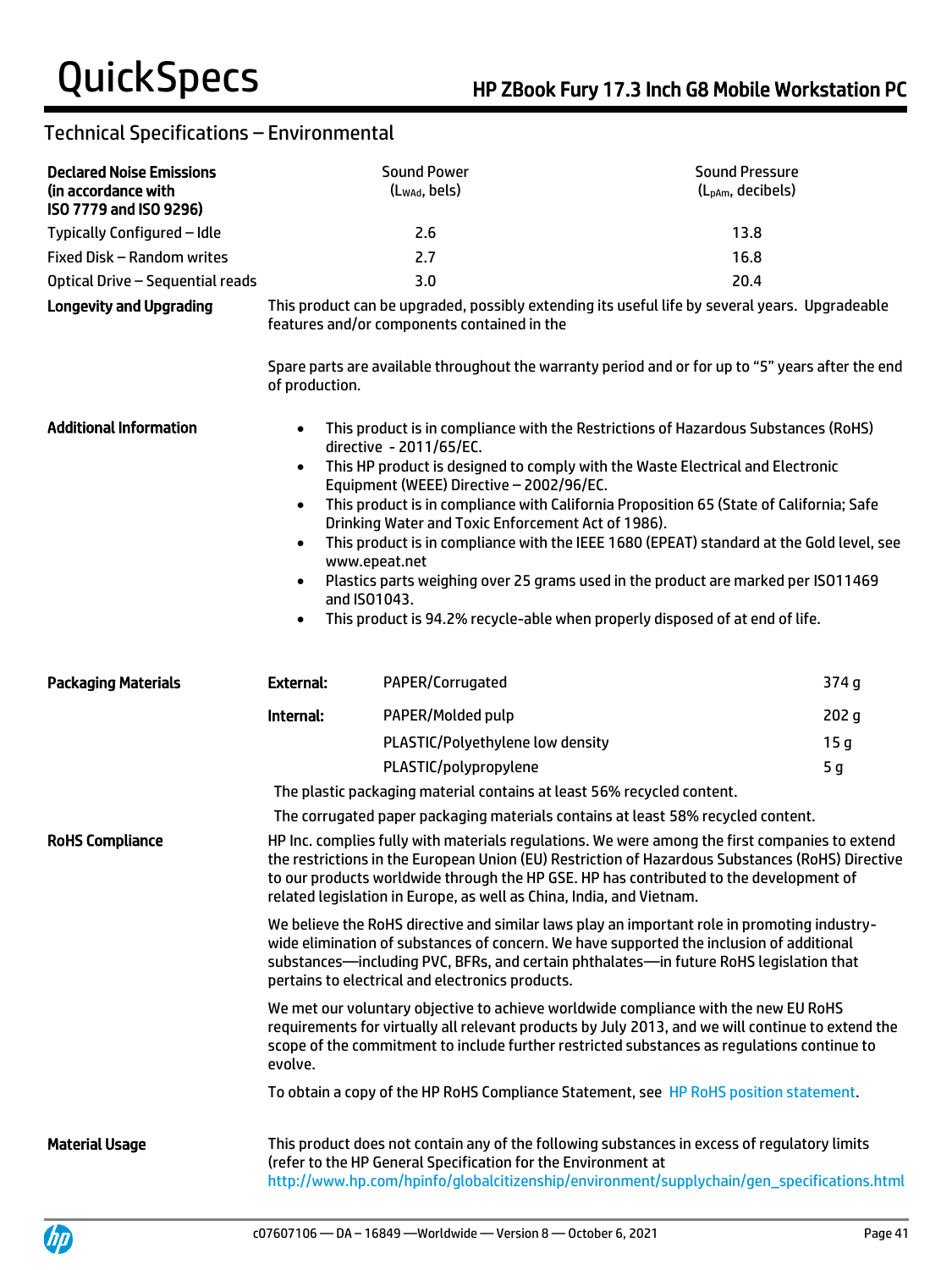):

- Asbestos
- Certain Azo Colorants
- Certain Brominated Flame Retardants may not be used as flame retardants in plastics
- Cadmium
- Chlorinated Hydrocarbons
- Chlorinated Paraffins
- Bis(2-Ethylhexyl) phthalate (DEHP)
- Benzyl butyl phthalate (BBP)
- Dibutyl phthalate (DBP)
- Diisobutyl phthalate (DIBP)
- Formaldehyde
- Halogenated Diphenyl Methanes
- Lead carbonates and sulfates
- Lead and Lead compounds
- Mercuric Oxide Batteries
- Nickel finishes must not be used on the external surface designed to be frequently handled or carried by the user.
- Ozone Depleting Substances
- Polybrominated Biphenyls (PBBs)
- Polybrominated Biphenyl Ethers (PBBEs)
- Polybrominated Biphenyl Oxides (PBBOs)
- Polychlorinated Biphenyl (PCB)
- Polychlorinated Terphenyls (PCT)
- Polyvinyl Chloride (PVC) except for wires and cables, and certain retail packaging has been voluntarily removed from most applications.
- Radioactive Substances
- Tributyl Tin (TBT), Triphenyl Tin (TPT), Tributyl Tin Oxide (TBTO)

Packaging Usage HP follows these quidelines to decrease the environmental impact of product packaging:

- Eliminate the use of heavy metals such as lead, chromium, mercury and cadmium in packaging materials.
- Eliminate the use of ozone-depleting substances (ODS) in packaging materials.
- Design packaging materials for ease of disassembly.
- Maximize the use of post-consumer recycled content materials in packaging materials.
- Use readily recyclable packaging materials such as paper and corrugated materials.
- Reduce size and weight of packages to improve transportation fuel efficiency.
- Plastic packaging materials are marked according to ISO 11469 and DIN 6120 standards.

### End-of-life Management and Recycling HP offers end-of-life HP product return and recycling programs in many geographic areas. To recycle your product, please go to:<http://www.hp.com/go/reuse-recycle> or contact your nearest HP sales office. Products returned to HP will be recycled, recovered or disposed of in a responsible manner.

The EU WEEE directive (2002/95/EC) requires manufacturers to provide treatment information for each product type for use by treatment facilities. This information (product disassembly instructions) is posted on the Hewlett Packard web site at: [http://www.hp.com/go/recyclers.](http://www.hp.com/go/recyclers) These instructions may be used by recyclers and other WEEE treatment facilities as well as HP OEM customers who integrate and re-sell HP equipment.

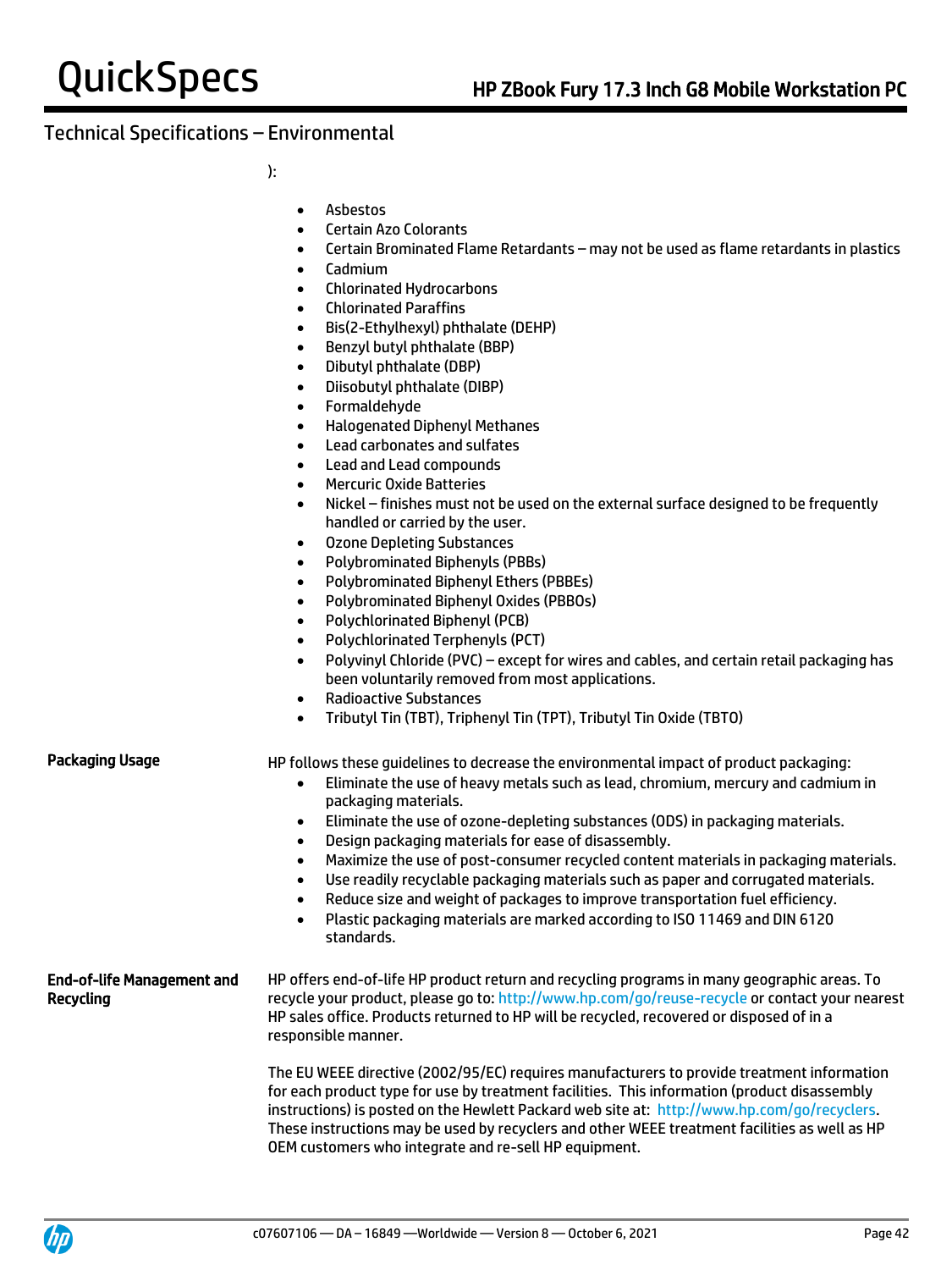| <b>Information</b> | HP Inc. Corporate Environmental For more information about HP's commitment to the environment:                         |
|--------------------|------------------------------------------------------------------------------------------------------------------------|
|                    | <b>Global Citizenship Report</b>                                                                                       |
|                    | http://www.hp.com/hpinfo/globalcitizenship/gcreport/index.html                                                         |
|                    | <b>Eco-label certifications</b>                                                                                        |
|                    | http://www8.hp.com/us/en/hp-information/environment/ecolabels.html<br>ISO 14001 certificates:                          |
|                    | http://h20195.www2.hp.com/V2/GetDocument.aspx?docname=c04755842<br>and                                                 |
|                    | http://www.hp.com/hpinfo/globalcitizenship/environment/pdf/cert.pdf                                                    |
| footnotes          | Recycled plastic content percentage is based on the definition set in the IEEE 1680.1 -<br>$\bullet$<br>2018 standard. |
|                    | External power supplies, WWAN modules, power cords, cables and peripherals<br>$\bullet$<br>excluded.                   |

- 100% outer box packaging and corrugated cushions made from sustainably sourced certified and recycled fibers.
- Fiber cushions made from 100% recycled wood fiber and organic materials.

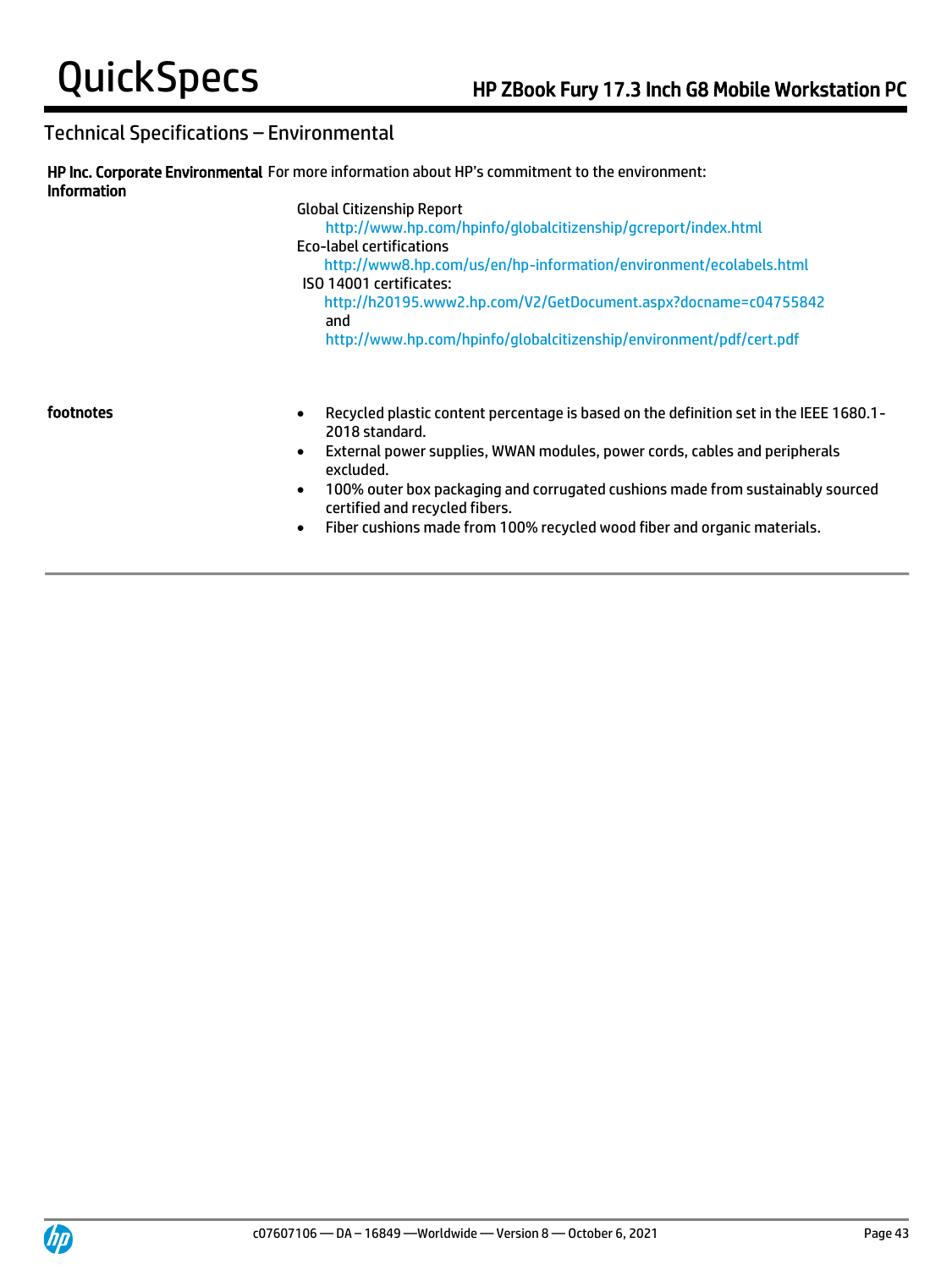# Options and Accessories (sold separately and availability may vary by country)

| <b>Type</b>            | <b>Description</b>                                                                                                                                                                          | Part #         |
|------------------------|---------------------------------------------------------------------------------------------------------------------------------------------------------------------------------------------|----------------|
| <b>Displays</b>        | HP Z32 31.5" 4k UHD Display                                                                                                                                                                 | 1AA81A8#XXX    |
|                        | HP Z38c 37.5" Curved Display                                                                                                                                                                | Z4W65A8#XXX    |
| Case                   | HP Business Backpack (up to 17.3")                                                                                                                                                          | 2SC67AA        |
|                        | HP Business Slim Top Load (up to 17.3")                                                                                                                                                     | 2UW02AA        |
|                        | HP Executive 17.3 Backpack                                                                                                                                                                  | 6KD05AA        |
|                        | HP Executive 17.3 Top Load                                                                                                                                                                  | 6KD08AA        |
| <b>Docking</b>         | HP TB Audio Module (comp with Hook dock)                                                                                                                                                    | 3AQ21AA        |
| <b>Accessories</b>     | HP TB Dock G2 Combo Cable (this is 230W) comp with Hook dock                                                                                                                                | 3XB96AA        |
| <b>Docking station</b> | HP TB Dock G2 w/ Combo Cable (this is 230W)                                                                                                                                                 | 3TR87AA        |
|                        | HP USB-C/A Universal Dock G2 Power Not Supported on Mobile Workstations <sup>1</sup>                                                                                                        | 5TW13AA        |
|                        | HP USB-C Dock G5 Power Not Supported on Mobile Workstations <sup>1</sup>                                                                                                                    | 5TW10AA        |
|                        | HP Thunderbolt Dock 230W G2                                                                                                                                                                 | 2UK38AA        |
|                        | HP TB Dock 120W G2 w/ Audio <sup>1</sup>                                                                                                                                                    | 3YE87AA        |
|                        | <sup>1</sup> Up to 100 W via USB-C® (up to 75 W on non HP machines) Separate AC power needed for HP ZBooks that<br>require more than 100 W power delivered via USB-C <sup>®</sup> alt mode. |                |
| Input/Output -         | HP Comfort Grip Wireless Mouse (See Link 5 Tab)                                                                                                                                             | H2L63AA        |
| Mice                   | <b>HP 3-button USB Laser Mouse</b>                                                                                                                                                          | <b>H4B81AA</b> |
|                        | <b>HP Bluetooth Travel Mouse</b>                                                                                                                                                            | 6SP30AA        |
|                        | <b>HP USB Travel Mouse</b>                                                                                                                                                                  | G1K28AA        |
|                        | HP Wireless Premium Mouse (See Link 5 Tab)                                                                                                                                                  | 1JR31AA        |
|                        | <b>HP Elite Presenter Mouse</b>                                                                                                                                                             | 2CE30AA        |
|                        | <b>HP X4000b Bluetooth Mouse</b>                                                                                                                                                            | <b>H3T50AA</b> |
|                        | HP Wired 320M Mouse                                                                                                                                                                         | 9VA80AA        |
| Input/Output -         | HP Wired Desktop 320MK Mouse and Keyboard                                                                                                                                                   | 9SR36AA        |
| Keyboard               | HP Slim Wireless Keyboard and Mouse                                                                                                                                                         | <b>T6L04AA</b> |
| Input/Output -         | HP USB-C to USB-A Hub                                                                                                                                                                       | Z6A00AA        |
| Adapter                | <b>HDMI to VGA Adapter</b>                                                                                                                                                                  | H4F02AA        |
|                        | HP HDMI to DVI Adapter                                                                                                                                                                      | <b>F5A28AA</b> |
|                        | HP USB-C to USB 3.0 Adapter                                                                                                                                                                 | N2Z63AA        |
|                        | HP USB-C to DisplayPort Adapter                                                                                                                                                             | N9K78AA        |
|                        | HP USB-C to VGA Adapter                                                                                                                                                                     | N9K76AA        |
|                        | HP Single miniDP-to-DP Adapter Cable                                                                                                                                                        | 2MY05AA        |
|                        | HP USB-C to HDMI 2.0 Adapter                                                                                                                                                                | 1WC36AA        |
| <b>Collaboration</b>   | HP BT UC Wireless Duo Headset                                                                                                                                                               | W3K09AA        |

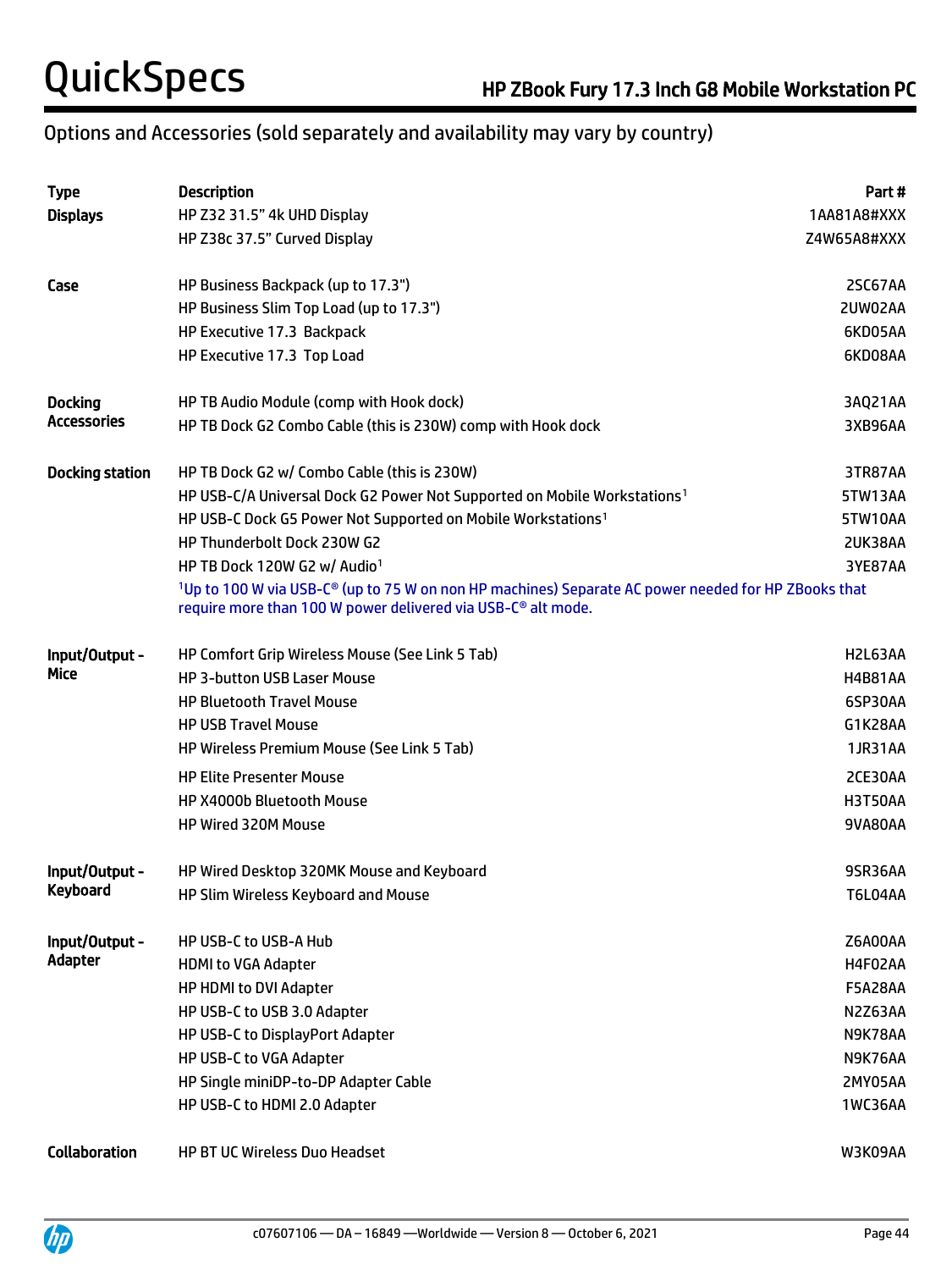# Options and Accessories (sold separately and availability may vary by country)

| <b>Memory</b>          | HP 8GB DDR4 3200 1.2v SODIMM Memory       | 286H8AA        |
|------------------------|-------------------------------------------|----------------|
|                        | HP 16GB DDR4 3200 1.2v SODIMM Memory      | 286J1AA        |
|                        | HP 32GB DDR4 2666 SODIMM Memory           | 6NX83AA        |
|                        | HP 8GB DDR4 2666 SODIMM ECC Memory        | 4UY11AA        |
|                        | HP 16GB DDR4 2666 SODIMM ECC Memory       | <b>4UY12AA</b> |
| Power - A/C            | HP 150W 4.5 mm Smart AC Power Adapter     | 4SC18AA        |
| Adapter                | HP 200W 4.5 mm AC Power Adapter           | 4SC19AA        |
|                        | HP ZBook 200W Slim Smart 4.5mm AC Adapter | 491C7AA        |
| <b>Power - Battery</b> | HP ZBook Fury G7/G8 94Whr Battery         | 49J06AA        |
| <b>Security</b>        | HP Sure Key Cable Lock                    | 6UW42AA        |
|                        | HP Nano Keyed Cable Lock                  | AAPSELA1       |
|                        | HP Nano Dual Head Keyed Cable Lock        | 1AJ41AA        |
|                        | Storage - External HP USB DVD-Writer ODD  | <b>Y3T76AA</b> |
| Storage - HDD          | HP 500GB 7200 RPM HDD 2.5"                | 4A1H1AA        |
| 2.5"                   | HP 1TB 7200 RPM HDD 2.5"                  | 4A1H2AA        |
|                        | HP 2TB 5400 RPM HDD 2.5"                  | 4A1H3AA        |
| Storage - SS M2        | HP 1TB 2280 PCIe-3x4 NVME TLC M.2 SSD     | 6SK99AA        |
|                        | HP 2GB 2280 PCIe-3x4 NVME TLC M.2 SSD     | 6SL00AA        |
|                        | HP 256GB PCIe-3x4 NVME M.2 SSD            | 1D0H6AA        |
|                        | HP 512GB PCI-e 3x4 NVMe M2 SSD            | 1D0H7AA        |
|                        | HP ZBook Fury G7/G8 HDD & SSD Brackets    | 48Z98AA        |
| <b>WWAN</b>            | HP XMM 7360 LTE-Advance WWAN              | 3FB01AA        |

j